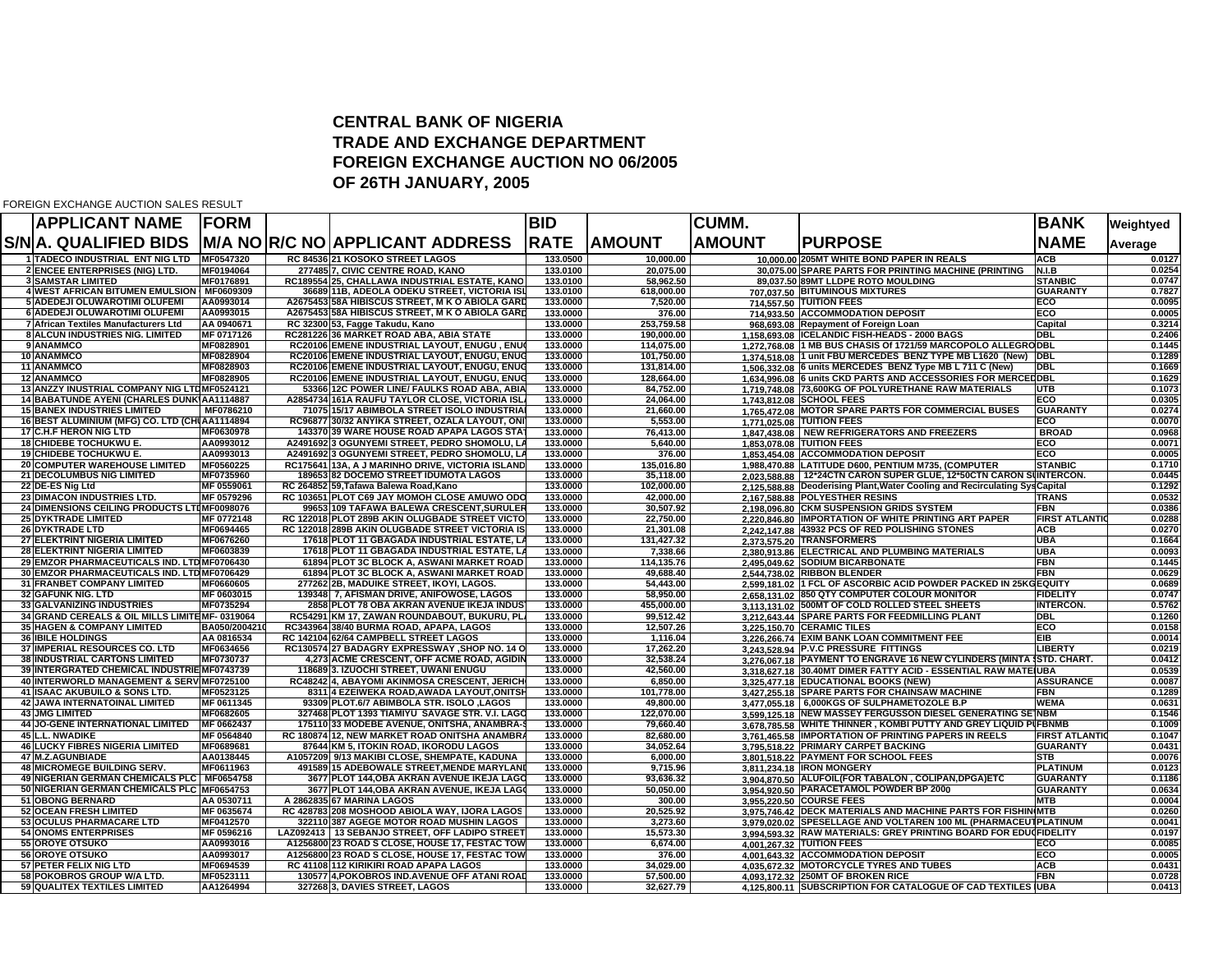| 60 R.D. BOTHA                                        | AA 1057228       | 424014513 C/O SABRUD CONSORTIUM. NO 71 WORKS            | 133.0000 | 5,000.00     | 4,130,800.11 HOME REMITTANCE                                          | <b>FIRST ATLANTI</b> | 0.0063 |
|------------------------------------------------------|------------------|---------------------------------------------------------|----------|--------------|-----------------------------------------------------------------------|----------------------|--------|
| <b>61 RAINBOWNET LTD</b>                             | AA1352937        | RC385700 PLOT 4 EBEANO ESTATE INDEPENDENCE L            | 133.0000 | 35,524.00    | 4,166,324.11 BANDWIDTH PAYMENT FOR INTERNET SERVICES                  | <b>ACB</b>           | 0.0450 |
| <b>62 RAINBOWNET LTD</b>                             | AA1352938        | RC385700 PLOT 4 EBEANO ESTATE INDEPENDENCE L            | 133,0000 | 4.000.00     | 4.170.324.11 PMT FOR SCPC BANDWIDTH SERVICES                          | <b>ACB</b>           | 0.0051 |
| 63 RAJI AJEIGBE NIGERIA LIMITED                      | MF 0670969       | RC 166978 23, IFELODUN STREET, DOPEMU LAGOS             | 133,0000 | 8,572.70     | 4.178.896.81 IMPORTATION OF DARK GREEN FLAOT GLASS                    | <b>FIRST ATLANTI</b> | 0.0109 |
| <b>64 SOCIO NIGERIA LIMITED</b>                      | MF0652809        | 25315611 CEDAR ROAD OFF ISHERI ROAD BY BER              | 133.0000 | 38,400.00    | 4.217.296.81   16,000KG OF NITROCELLULOSE M27 (160*100KG DRUINTERCON. |                      | 0.0486 |
| <b>65 SOLADOYE ABIDEMI</b>                           | AA1044972        | A2279935 PLOT 273, UAC BUILDING CENTRAL AREA, A         | 133.0000 | 450.00       | 4.217.746.81 DUES & EXAM FEES FOR SOLADOYE A                          | DBL                  | 0.0006 |
| 66 SUPREME TRADING CO.LTD                            | MF 0649323       | RC 195605 18 ILUPEJU BY- PASS, ILUPEJU, LAGOS STA       | 133.0000 | 26,250.00    | 4.243.996.81 25,000 PACKETS OF PHARMACEUTICAL PRODUCTS                | - DBL                | 0.0332 |
| 67 TIGER CAT COMPANY NIGERIA LIMITIMF0478563         |                  | RC371691 PLOT PL 1141, ANGLO JOS INDUSTRIAL LAY         | 133.0000 | 185.00       |                                                                       | <b>ASSURANCE</b>     | 0.0002 |
|                                                      |                  |                                                         |          |              | 4.244.181.81 LC CHARGES                                               |                      |        |
| 68 TRACTOR & EQUIPMENT NIGERIA LTIMF0609989          |                  | 241553 BILLINGSWAY OREGUN INDUSTRIAL ESTAT              | 133.0000 | 230,000.00   | 4.474.181.81 TWO NEW CATERPILLAR TRACK TYPE EXCAVATOR IGUARANTY       |                      | 0.2913 |
| 69 TRANSWORLD INVESTMENT LIMITED AA0993029           |                  | RC120917 12 ABIBU OKI STREET, MARINA, LAGOS             | 133.0000 | 8,970.00     | 4,483,151.81 SCHOOL FEES                                              | :CO                  | 0.0114 |
| 70 UGONNA COMMERCIAL ENT. NIG. LTUMF 0787068         |                  | 605391 55A WESTERN AVENUE, OJUELEGBA, LAG               | 133,0000 | 5.008.00     | 4.488.159.81 CDR 700MB/8020 PK SLIM CASE 52 X NEW IMATION 3 FIDELITY  |                      | 0.0063 |
| <b>71 VITASIA IMPEX LIMITED</b>                      | MF 0594505       | RC 398037 37, KOFO ABAYOMI STREET, PAPA LAGOS           | 133.0000 | 63,000.00    | 4,551,159.81 PHARMACEUTICALS DRUGS - NOVOTONE MULTIVITA               | <b>GUARDIAN</b>      | 0.0798 |
| <b>72 WEMY INDUSTRIES LIMITED</b>                    | MF0620401        | 26574 110/113 DEMURIN STREET, KETU, LAGOS               | 133.0000 | 54,462.00    | 4.605.621.81 RAW MATERIALS FOR BABIES' DISPOSBLE DIAPERS              | <b>ACCESS</b>        | 0.0690 |
| 73 WEST AFRICAN GLASS INDUSTRY PL MF 0673655         |                  | RC 10049 NCWS HOUSE PC 14 AHMED ONIBUDO STR             | 133.0000 | 1,447.77     | 4.607.069.58 SPARE PARTS FOR GENERATOR SETS                           | MTB                  | 0.0018 |
| 74 WHIZ OIL LTD                                      | MF0662218        | 87588 4, POKOBROS IND. AVENUE OFF ATANI ROAI            | 133.0000 | 171,327.50   | 4.778.397.08 WHIZ SUPER OIL TREATMENT                                 | <b>FBN</b>           | 0.2170 |
| 75 WHIZ OIL LTD                                      | MF0662220        | 87588 4, POKOBROS IND. AVENUE OFF ATANI ROAD            | 133.0000 | 137,824.00   | 4.916.221.08 80 PIECES OF WHIZ ELECTRONIC COMPUTER DISPENFBN          |                      | 0.1745 |
| <b>76 WYTAK PRESS LIMITED</b>                        | MF0270773        | RC52424 PLOT 1 BLK F OLUYOLE IND. ESTATE IBADA          | 133,0000 | 117,926.84   | 5.034.147.92 100000KG LAPACOTE TWISTING OPAQUE                        | ETB                  | 0.1493 |
| <b>77 DYNAMIC GEAR DRIVES</b>                        | MF 0651864       | 45149511, ADEYEMI BERO CRESCENT, ILUPEJU IND.           | 132.9900 | 4,182.56     | 5.038.330.48 FREQUENCY INVERTERS                                      | <b>MBC</b>           | 0.0053 |
| <b>78 DYNAMIC GEAR DRIVES</b>                        | MF 0651858       | 451495 1, ADEYEMI BERO CRESCENT, ILUPEJU IND.           | 132.9900 | 2,798.73     | 5.041.129.21 ELECTRIC MOTOR DRIVES                                    | <b>MBC</b>           | 0.0035 |
|                                                      |                  |                                                         |          |              |                                                                       |                      |        |
| <b>79 DYNAMIC GEAR DRIVES</b>                        | MF 0651860       | 451495 1, ADEYEMI BERO CRESCENT, ILUPEJU IND.           | 132.9900 | 1,576.57     | 5,042,705.78 GEAR FLANGES                                             | <b>MBC</b>           | 0.0020 |
| <b>80 DYNAMIC GEAR DRIVES</b>                        | MF 0651861       | 451495 1, ADEYEMI BERO CRESCENT, ILUPEJU IND.           | 132.9900 | 16,707.34    | 5,059,413.12 HELICAL GEARED MOTORS                                    | <b>MBC</b>           | 0.0212 |
| <b>81 NORCON LIMITED</b>                             | MF 0752454       | 21950 18, DANTATA ROAD, BOMPAI, KANO                    | 132.9900 | 79,090.00    | 5,138,503.12 NEW COMPRESSOR TYPE                                      | <b>MBC</b>           | 0.1002 |
| 82 T.O. ADAWUOFOR & CO. LTD.                         | MF0178981        | 362803 6A, IKPECHA STREET, ABA                          | 132.9800 | 59.800.00    | 5,198,303.12 650 BAGS OF DRIED FISH HEADS                             | <b>FBN</b>           | 0.0757 |
| <b>83 TOMEZ NIGERIA LIMITED</b>                      | MF 0565136       | RC 126236 PLOT 2C ALAKOSO AVENUE, AMUWO ODOF            | 132.9800 | 87.183.00    | 5,285,486.12 IMPORTATION OF BICYCLES IN CKD FORM                      | FIRST ATLANTI        | 0.1104 |
| <b>84 TOMEZ NIGERIA LIMITED</b>                      | MF 0670987       | RC 126236 PLOT 2C ALAKOSO AVENUE, AMUWO ODOF            | 132.9800 | 58,100.00    | 5.343.586.12 IMPORTATION OFAIR PUMPS                                  | <b>FIRST ATLANTI</b> | 0.0736 |
| <b>85 ZAHOOR AHMAD</b>                               | AA1416255        | A1283987 DEPARTMENT OF PHYSICS UNIVERSITY OF            | 132.9700 | 2,256.00     | 5.345.842.12 PERSONAL HOME REMMITTANCE                                | <b>UTB</b>           | 0.0029 |
| 86 Bhojraj Industries Plc                            | MF 0207830       | RC 4614 Plot C, Block IX, State Highway, Ilupeju Indust | 132.9500 | 91,616.49    | 5.437.458.61 Polyester Yarn                                           | Capital              | 0.1160 |
| 87 DIZENGOFF NIG LTD                                 | MF 0170243       | PV 060026337 28, CREEK ROAD, APAPA, LAGOS STATE         | 132.9500 | 41,895.00    | 5.479.353.61 NEW AGRICULTURAL IMPLEMENTS- PLOUGHS                     | <b>DBL</b>           | 0.0530 |
| 88 DIZENGOFF NIG LTD                                 | MF 0649140       | LPV 060026337 28, CREEK ROAD, APAPA, LAGOS STATE        | 132.9500 | 127,585.00   | 5.606.938.61   BALDAN AGRICULTURAL EQUIPMENTS -NEW                    | <b>DBL</b>           | 0.1615 |
|                                                      |                  |                                                         |          |              |                                                                       |                      |        |
| 89 DIZENGOFF NIG LTD                                 | MF 0702031       | LPV 060026337 28, CREEK ROAD, APAPA, LAGOS STATE        | 132.9500 | 142,127.00   | 5.749.065.61 MANUAL KNAPSACK SPRAYERS                                 | DBL                  | 0.1799 |
| 90 GLASSFORCE LIMITED                                | MF0949057        | 424859 4A, SAPARA WILLIAM CLOSE V.I LAGOS               | 132.9500 | 48,850.00    | 5.797.915.61 PE CLEAR NON PRINTED SHRINK ROLLS                        | <b>NBM</b>           | 0.0618 |
| 91 HONDA MFG NIG LTD                                 | MF0522395        | 29448 KILO 6, OTA / IDIROKO EXPRESSWAY OTA              | 132.9500 | 45,750.00    | 5.843.665.61 HONDA MOTORCYCLE MODEL CGL125 (600 SETS)                 | FBN                  | 0.0579 |
| 92 MINL LTD                                          | MF-0793388       | RC-278741 21/23 ABIMBOLA STREET, ISOLO INDUSTRIA        | 132.9500 | 226,510.50   | 6.070.176.11 ALUMINIUM COILS                                          | DBL                  | 0.2868 |
| 93 NESTLE NIGERIA PLC                                | MF0638919        | 6540 22/24 INDUSTRIAL AVENUE, ILUPEJU, LAGOS            | 132.9500 | 164,160.00   | 6.234.336.11 720000MTS SKIM MILK POWDER                               | FBN                  | 0.2078 |
| 94 NESTLE' NIGERIA PLC                               | MF0698905        | 6540 22-24. INDUSTRIAL AVENUE. ILUPEJU IKEJA            | 132.9500 | 111,568.15   | 6,345,904.26 MAGGI CHICKEN TABLET                                     | N.I.B                | 0.1412 |
| 95 NKEOMA MAZELI                                     | AA1045108        | C502068 DIAMOND BANK LIMITED, OGUI ROAD, ENU            | 132.9500 | 6.858.14     | 6,352,762.40 TUITION FEES AND DEPOSIT FOR ACCOMODATION FIDBL          |                      | 0.0087 |
| 96 QUEENSBRIDGE NIGERIA LIMITED                      | MF 0757002       | RC 432158 22, WESTERN AVENUE, ALAKA SURU LERE           | 132.9500 | 52,331.75    | 6.405.094.15 SUNNEX STAINLESS STEEL                                   | <b>CHARTERED</b>     | 0.0662 |
| 97 SIPERCO NIG. LTD                                  | MF0701061        | RC39191 359/361 OLD OJO RD, BADAGRY EXP. LAGO           | 132.9500 | 9,500.00     | 6,414,594.15 EMPTY BOTTLES 125ML CAPACITY FOR PERFUMES DBL            |                      | 0.0120 |
| 98 SIPERCO NIG. LTD                                  | MF0793502        | RC39191 359/361 OLD OJO RD, BADAGRY EXP. LAGO           | 132.9500 | 5,000.00     | 6.419.594.15 RAW MATERIALS FOR PRODUCTION: BOTTLES NOTIDBL            |                      | 0.0063 |
| 99 STARLINE NIG. LTD                                 | MF 0717732       | RC 11184 152 AZIKIWE RD. ABA, ABIA STATE                | 132.9500 | 28,100.00    | 6.447.694.15 INDUSTRIAL EQUIPMENT AND INDUSRTIAL PACKAGIIDBL          |                      | 0.0356 |
| <b>100 TOTAL NIGERIA PLC</b>                         | MF 0697102       | 1396 4, AFRIBANK STREET, VICTORIA ISLAND, LAG           | 132.9500 | 55,529.85    | 6.503.224.00 30,000PCS OF TOPCARD CARDS PRINTED IN BLACK WEMA         |                      | 0.0703 |
| <b>101 TOTAL NIGERIA PLC</b>                         | MF 0697105       | 1396 4, AFRIBANK STREET, VICTORIA ISLAND, LAG           | 132.9500 | 122,543.48   | 6.625.767.48 143,000UNITS OF ADDITIVES                                | <b>WEMA</b>          | 0.1551 |
|                                                      |                  |                                                         |          |              |                                                                       |                      |        |
| <b>102 EMCK NIGERIA LIMITED</b>                      | MF0525847        | 169820154, JAMES ROBERTSON STREET SURULERE              | 132.9400 | 22,740.00    | 6.648.507.48 UPGA PARACETAMOL CAPSULE                                 | <b>UBA</b>           | 0.0288 |
| <b>103 EMCK NIGERIA LIMITED</b>                      | MF0525828        | 169820 54, JAMES ROBERTSON STREET SURULERE              | 132.9400 | 18,270.00    | 6,666,777.48 MULTIVITAMIN TABLETS                                     | <b>UBA</b>           | 0.0231 |
| <b>104 EMCK NIGERIA LIMITED</b>                      | MF0525844        | 169820 54, JAMES ROBERTSON STREET SURULERE              | 132.9400 | 21,400.00    | 6.688.177.48 ECOVITE CAPSULES                                         | <b>UBA</b>           | 0.0271 |
| <b>105 EMCK NIGERIA LIMITED</b>                      | MF0525874        | 169820 54, JAMES ROBERTSON STREET SURULERE              | 132.9400 | 51,224.00    | 6,739,401.48 UPGA 2000+ CAPSULES                                      | <b>UBA</b>           | 0.0648 |
| <b>106 EMCK NIGERIA LIMITED</b>                      | MF0525843        | 169820 54, JAMES ROBERTSON STREET SURULERE              | 132.9400 | 21,400.00    | 6.760.801.48 ECOVITE CAPSULES                                         | UBA                  | 0.0271 |
| 107 EMSONS TECHNICAL SUPLIES & SER MF0620808         |                  | 38047 6, OJO STREET, LAGOS                              | 132.9400 | 13,900.00    | 6.774.701.48 RECHARGABLE LANTERN                                      | <b>ACCESS</b>        | 0.0176 |
| 108 FAR EAST PAINT LUSTRE INK IND.LTUMF0333839       |                  | 163588 PLOT 170/171 TRANS-AMADI IND ESTATE PO           | 132.9400 | 55.178.40    | 6,829,879.88 ACETONE - INDUSTRIAL CHEMICAL                            | FBN                  | 0.0698 |
| <b>109 ARS NIGERIA LIMITED</b>                       | MF0593261        | 51278 10/12, INDUSTRIAL ESTATE STREET, ILLUPE           | 132.9300 | 39.124.00    | 6,869,003.88 ARTIFICIAL RESINS POLYPROPYLENE COPOLYMER UBA            |                      | 0.0495 |
| <b>110 BARTHMANSION ENTERPRISES</b>                  | <b>MF0736008</b> | 985903 1/3, CREEK ROAD APAPA, LAGOS                     | 132.9300 | 4,840.00     | 6,873,843.88 SPANNER (HAND TOOLS)                                     | <b>ACCESS</b>        | 0.0061 |
| 111 CLASSIC BEVERAGES NIGERIA LTD   MF0661051        |                  | RC 376144 PLOT 9A, BLK E AMUWO ODOFIN IND ESTAT         | 132.9300 | 37,136.48    | 6.910.980.36 3003000 PIECES OF TES 28RA BLUE CAPS WITH CB LITRUST     |                      | 0.0470 |
| 112 IGWE INDUSTRIES AND TRADING CONMF0305183         |                  |                                                         |          |              |                                                                       |                      |        |
|                                                      |                  | 57357 50, AYILARA STREET, SURULERE, LAGOS.              | 132.9300 | 74,569.50    | 6.985.549.86 CKD BICYCLE COMPONENTS/ PARTS                            | UBA                  | 0.0944 |
| 113 MELVYN NICKSON NIGERIA LIMITED MF 0751733        |                  | 205371 11E OBAGUN AVENUE MATORI,LAGOS                   | 132.9300 | 42,730.00    | 7.028.279.86 34.88MTS OF VINYL ACETATE MONOMER                        | <b>WEMA</b>          | 0.0541 |
| 114 MICKEY LADEY CMMERCIAL COMPANMF0620956           |                  | 213134 33. ISALE AGBEDE STREET, LAGOS                   | 132.9300 | 135,765.00   | 7.164.044.86 BICYCLE COMPONENTS IN CKD (ALL NEW)                      | <b>ACCESS</b>        | 0.1718 |
| <b>115 TANYCHEM INDUSTRIES LIMITED</b>               | MF 0685254       | 505006 6/8, SAMUEL ANIBABA STREET, KETU, LAGO           | 132.9300 | 40,260.00    | 7,204,304.86 HIGH DENSITY POLYETHYLENE GRADE                          | <b>MBC</b>           | 0.0510 |
| 116 UNIVERSAL STEELS LTD.                            | MF0654801        | 7146 UNIVERSAL STEELS CRESCENT, OFF SURUL               | 132.9300 | 42,440.00    | 7,246,744.86 400 SETS TUNDISH BOARD                                   | <b>FBN</b>           | 0.0537 |
| <b>117 ADEWUNMI ADETAYO</b>                          | AA 1079301       | A0188737 J47 OMO-IGHODALO STREET OGUDU GRA L            | 132.9200 | 1,890.00     | 7.248.634.86 PART PAYMENT OF SCHOOL FEES                              | <b>FIRST ATLANTI</b> | 0.0024 |
| 118 BEFS IND. LTD                                    | MF0818078        | 136213 H85, ALABA, INT'L MARKET.OJO.LAGOS               | 132.9200 | 49,170.00    | 7.297.804.86 CHEST FREEZER.                                           | <b>ALLSTATES</b>     | 0.0622 |
| <b>119 CIC LIMITED</b>                               | MF 0798380       | RC-480642 35/39 CREEK ROAD, APAPA. LAGOS STATE          | 132.9200 | 453,327.90   | 7.751.132.76 4053.10 M/TONS OF FROZEN PACIFIC HORSE MACK              | EIDBI.               | 0.5738 |
| <b>120 DANGOTE INDUSTRIES LTD</b>                    | MF0725571        | 71242 1, ALFRED REWANE ROAD FALOMO IKOYI L              | 132.9200 | 1,428,353.00 | 9.179.485.76 11766 MT OF BRAZILLIAN CANE RAW SUGAR                    | <b>GUARANTY</b>      | 1.8078 |
| 121 EASTERN ENAMELWARE FACTORY LIMF0727084           |                  | 3174 PLOT 31, TRANS AMADI INDUSTRIAL ESTATI             | 132.9200 | 156.000.00   | 9,335,485.76 ENAMEL FRITS                                             | <b>UBA</b>           | 0.1974 |
| 122 G.M.O & COMPANY LTD                              | MF0620309        | 5328 1, ABIMBOLA SHODIPE STREET WESTERN A               | 132.9200 | 43,216.00    | 9.378.701.76 CKD CYCLE COMPONENTS                                     | <b>GUARANTY</b>      | 0.0547 |
|                                                      |                  |                                                         |          |              |                                                                       |                      |        |
| <b>123 LAGOBY NIGERIA LIMITED</b>                    | MF0775540        | 149692 10, ALADE CLOSE OFF ADENIRAN OGUNSAI             | 132.9200 | 34,500.00    | 9.413.201.76 ACC CONDUCTOR 19/2.52MM ALUMINUM CONDUCTO PLATINUM       |                      | 0.0437 |
| 124 MOPSON PHARMACEUTICAL LTD                        | MF 0797913       | RC315627 47, OSOLO WAY, AJAO ESTATE, LAGOS STA          | 132.9200 | 100,160.00   | 9.513.361.76 PARACETAMOL BP 2000/USP 24                               | DBL                  | 0.1268 |
| <b>125 OLYMPIC ENTERPRISES NIGERIA LIMIMF0660126</b> |                  | 57706 4, DABARA STREET, OLOWOGBOWO, LAGO                | 132.9200 | 111,360.00   | 9.624.721.76 96 MT OF POLYPROPYLENE ( PP HOMO )                       | <b>EQUITY</b>        | 0.1409 |
| 126 PRIMA INDUSTRIAL COMPANY LTD. MF0751723          |                  | RC 112353 12, AKINWANDE STREET, ALABA, COKER, L         | 132.9200 | 327,042.00   | 9.951.763.76 HIGH DENSITY POLYETHYLENE (PLASTIC RAW MATEINDO          |                      | 0.4139 |
| <b>127 RIGIDPAK CONTAINERS LTD</b>                   | MF0688905        | RC 26094 PLOT 1-3 OLD JOS ROAD ZARIA KADUNA             | 132.9200 | 55.199.19    | 10,006,962.95 KRAFT LINER BOARD PAPER                                 | <b>HABIB</b>         | 0.0699 |
| <b>128 WEST AFRICA MILK COMPANY NIG LTMF 0672289</b> |                  | 11330 PLOT 78.ACME ROAD.OGBA.IKEJA.LAGOS                | 132.9200 | 378,125.00   | 10,385,087.95   125MTS OF WHOLE MILK POWDER INSTANT                   | WEMA                 | 0.4786 |
| <b>129 ACCURATE MACHINERIES LTD</b>                  | MF0797618        | RC 247698 5, JOLAOSHO STREET, BARIGA - LAGOS ST         | 132.9100 | 145,530.00   | 10,530,617.95 MILD STEEL EQUAL ANGLES IN COMMERCIAL QUALI DBL         |                      | 0.1842 |
| <b>130 BEAUTYFAIR LABORATORIES LTD</b>               | MF0541899        | 20770 65A, OPEBI ROAD, OPEBI IKEJA LAGOS                | 132.9100 | 46,396.00    | 10,577,013.95 MIXTURES OF ODORIFEROUS SUBSTANCES                      | <b>NBM</b>           | 0.0587 |
| 131 CROWNSTAR COMM. INVESTMENT LTMF0696970           |                  | RC81823 13, EREKO STREET, LAGOS ISLAND, LAGOS           | 132.9100 | 24,381.00    | 10.601.394.95 RADIO CASSETTE RECORDERS                                | <b>DBL</b>           | 0.0309 |
|                                                      |                  |                                                         |          |              |                                                                       |                      |        |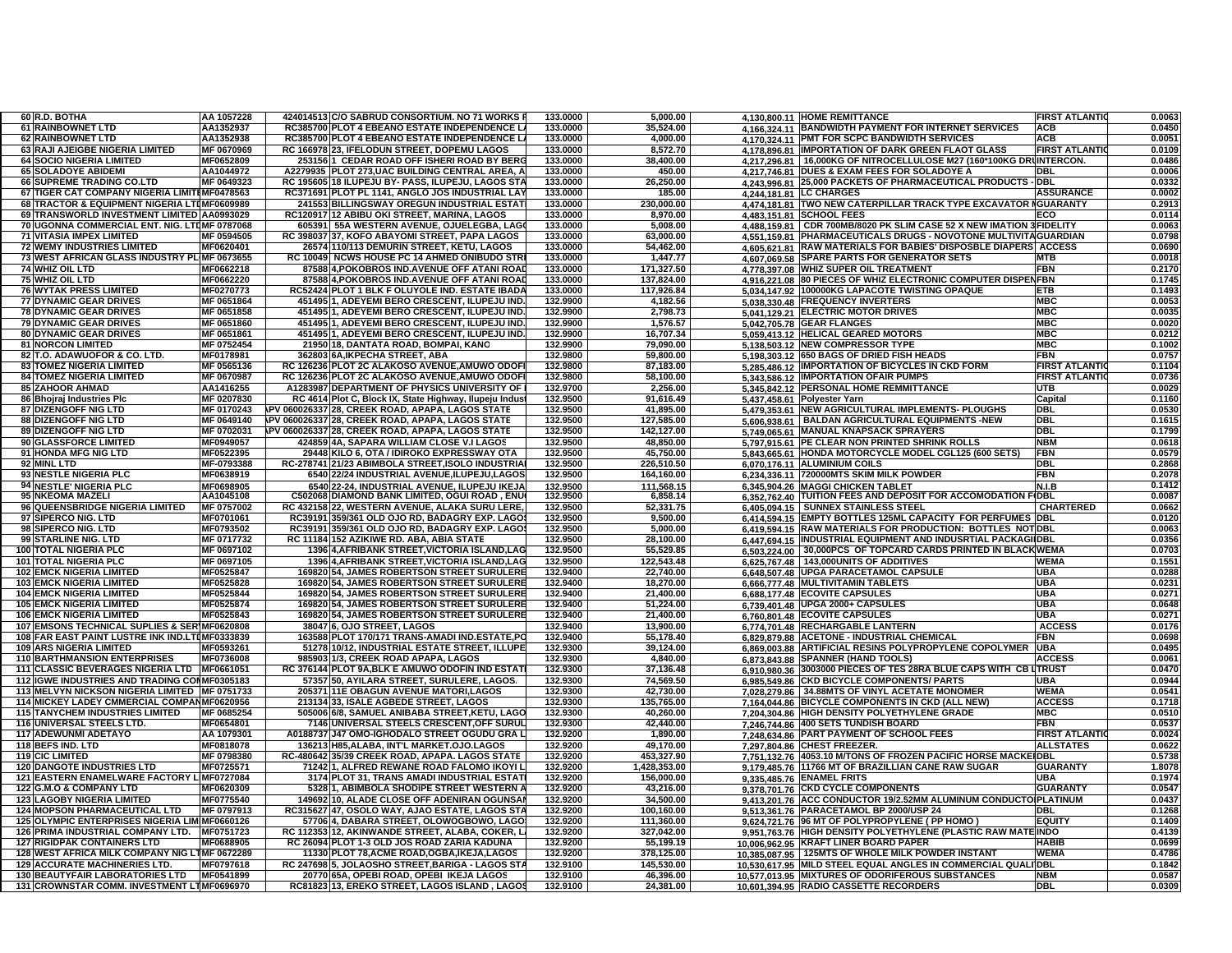| <b>132 DANEL NIGERIA LIMITED</b>                 | MF0493582         | RC276124 1, MORISSON CRESCENT, OFF OREGUN ROA             | 132.9100 | 59,930.91    | 10,661,325.86 12,000KG NIPACIDE DF X1                                       | <b>ASSURANCE</b>     | 0.0758 |
|--------------------------------------------------|-------------------|-----------------------------------------------------------|----------|--------------|-----------------------------------------------------------------------------|----------------------|--------|
| 133 DE PONY IND LTD                              | MF0649458         | RC 227134 KM 8, LAGOS BADAGRY EXPRESSWAY, SAT             | 132.9100 | 60,824.00    | 10,722,149.86 PARTS FOR INDUSTRIAL FANS                                     | DBL                  | 0.0770 |
| 134 DE PONY IND LTD                              | MF0702020         | RC 227134 KM 8, LAGOS BADAGRY EXPRESSWAY, SAT             | 132.9100 | 18,184.00    | 10.740.333.86 PLASTIC INJECTION MOULDING, FAN GUARD SETS                    | <b>DBL</b>           | 0.0230 |
|                                                  |                   |                                                           |          |              |                                                                             |                      | 0.0759 |
| <b>135 DENIL INDUSTRIES LTD</b>                  | MF0727316         | RC 251070 47/57 MARTINS STREET LAGOS                      | 132.9100 | 60,000.00    | 10.800.333.86 RAW MAT. FOR EXERCISE BOOKS                                   | HABIB                |        |
| <b>136 EASYLAND VENTURES LIMITED</b>             | MF0703674         | RC504891 143/145 BROAD STREET, LAGOS                      | 132.9100 | 85,746.74    | <b>TIGER BRAND GENERATORS</b><br>10.886.080.60                              | DBL                  | 0.1085 |
| <b>137 EASYLAND VENTURES LIMITED</b>             | MF0527531         | RC504891 143/145 BROAD STREET, LAGOS                      | 132.9100 | 44,946.90    | 10.931.027.50 STROKE ENGINE W/AIR COOLING SYSTEM                            | DBL                  | 0.0569 |
| <b>138 FIOGRET LTD</b>                           | MF0691907         | RC58704 55C ADEBISI OMOTOLA CLOSE VICTORIA IS             | 132.9100 | 494,388.00   | 11,425,415.50 FRESH FROZEN FISH                                             | <b>ETB</b>           | 0.6257 |
| 139 FOLLY - YEM ALLIED SERVICES LTD. MF 0797594  |                   | RC - 238937 28, OBAFEMI AWOLOWO WAY, IKEJA - LAGO         | 132.9100 | 4,290.00     | 11,429,705.50 SAMSUNG MINI PRINTER SRP-275 CP 11 UNITS - ELEODBL            |                      | 0.0054 |
| 140 GENERAL METALS NIG. LTD.                     | MF 0797453        | RC - 331935 43, OSOLO WAY, AJAO ESTATE, LAGOS STA         | 132.9100 | 561,600.00   | 11.991.305.50 WIRE RODS IN COIL SAE 1008 - MATERIALS FOR CONDBL             |                      | 0.7107 |
| 141 Globe Packaging Industries                   | MF 0465032        |                                                           | 132.9100 | 44,747.90    |                                                                             | Capital              | 0.0566 |
|                                                  |                   | RC 31561 22, Musa Yar'adua Street, Victoria Island, Lagos |          |              | 12.036.053.40 Flowrap For Packing Zenta                                     |                      |        |
| 142 Globe Packaging Industries                   | MF 0465030        | RC 31561 22, Musa Yar'adua Street, Victoria Island, Lagos | 132.9100 | 139,547.22   | 12.175.600.62 Laminated Wrappers For Packing Unilever's OMO                 | Capital              | 0.1766 |
| 143 Globe Packaging Industries                   | MF 0737941        | RC 31561 22, Musa Yar'adua Street, Victoria Island, Lagos | 132.9100 | 31,751.17    | 12,207,351.79 Sachet Wrappers For Unilever Close Up                         | Capital              | 0.0402 |
| <b>144 HOESCH PIPE MILLS (NIGERIA)</b>           | MF0488598         | 13688 KM 38, LAGOS-ABEOKUTA ROAD, SANGO -                 | 132.9100 | 16,746.93    | 12,224,098.72 CHEMICAL FOR INDUSTRIAL USE: DEFOAMER                         | N.I.B                | 0.0212 |
| 145 INDUSTRIAL FLAVOURS & COLOURS MF0631830      |                   | RC224518 SUITE 3, ALL SEASONS PLAZA AGIDINGBI IK          | 132.9100 | 72,158.20    | 12,296,256.92 FOOD FLAVOURINGS FOR FOOD & BEVERAGE INDUSCITIZENS            |                      | 0.0913 |
| <b>146 INLAKS COMPUTERS</b>                      | MF0488144         |                                                           | 132.9100 |              | 12,311,576.92 DATAWAVE                                                      |                      | 0.0194 |
|                                                  |                   | 295176 3/5 ADEYEMO ALAKIJA STREET, V/I, LAGOS             |          | 15,320.00    |                                                                             | N.I.B                |        |
| <b>147 INLAKS COMPUTERS</b>                      | MF0740773         | 295176 3/5 ADEYEMO ALAKIJA STREET, V/I, LAGOS             | 132.9100 | 50,000.00    | 12,361,576.92 STATIC CONVERTER (UPS)                                        | N.I.B                | 0.0633 |
| 148 JOMA FROZEN FOOD PRODUCTS LTDMF0529184       |                   | RC52210 13 REFINERY ROAD EFFURUN WARRI                    | 132.9100 | 1,428,663.75 | 13,790,240.67 FROZEN FISH                                                   | ETB                  | 1.8081 |
| 149 JUSTEEN PHARMACEUTICALS LTD   MF0790426      |                   | 218824 1 ALUBOMINU LANE IDUMOTA 2ND FLOOR.                | 132.9100 | 57,624.00    | 13.847.864.67 PHARMACEUTICALS- HEMDYN CAPSULES                              | <b>ZENITH</b>        | 0.0729 |
| <b>150 KIMO HOME DEPOT LTD</b>                   | MF0598874         | 385786 133, HAPPY HOME AV KIRIKIRI IND EST., LA           | 132.9100 | 19,989.50    | 13,867,854.17 WALL TILES                                                    | <b>ZENITH</b>        | 0.0253 |
| <b>151 KIMO HOME DEPOT LTD</b>                   | MF0552759         | 385786 133, HAPPY HOME AV.KIRIKIRI IND.EST., LAC          | 132.9100 | 30.100.00    | 13,897,954.17 GLAZED & UNGLAZZED PORCLAIN WARE                              | <b>ZENITH</b>        | 0.0381 |
| <b>152 KOLORKOTE NIG. LTD</b>                    | MF0095714         | 45814 INDUSTRIAL ESTATE ,IDIROKO ROAD OTA,                | 132.9100 | 39,150.00    | 13.937.104.17 SPARES FOR DC DRIVE FOR EMBOSSING LINE                        | <b>ZENITH</b>        | 0.0495 |
|                                                  |                   |                                                           |          |              |                                                                             |                      |        |
| 153 LEOCOOL INDUSTRY LIMITED                     | MF-0701776        | RC414280 PLOT K, KOPEK ROAD, OFF FATAI ATERE W.           | 132.9100 | 105,463.91   | 14.042.568.08 90 METRIC TON HDPE BLOW PRIME VIRGIN MATERIA DBL              |                      | 0.1335 |
| <b>154 MAGCHEM NIG. LIMITED</b>                  | MF 0707937        | 462888 PLOT 9 KOLEX AVENUE, AJAO ESTATE, ISOL             | 132.9100 | 42,608.59    | 14,085,176.67 INDUSTRIAL CHEMICAL- LD FILM BF 511                           | ZENITH               | 0.0539 |
| <b>155 MEDITARION NIGERIA LIMITED</b>            | MF 0686808        | RC 87736 52A, KOFO ABAYOMI ST, V/I, LAGOS                 | 132.9100 | 207,690.00   | 14,292,866.67 SAINT LOUIS CUBE SUGAR                                        | <b>CHARTERED</b>     | 0.2628 |
| <b>156 MIDWAY VENTURES LTD</b>                   | MF 0707926        | 78434 NO 21 OLOSA STREET, VICTORIA ISLAND LA              | 132.9100 | 34,988.13    | 14,327,854.80 INDUSTRIAL CHEMICAL-LS-100 PVC                                | <b>ZENITH</b>        | 0.0443 |
| <b>157 MIDWAY VENTURES LTD</b>                   | MF 0696634        | 78434 NO 21 OLOSA STREET, VICTORIA ISLAND LA              | 132.9100 | 63,891.76    | 14,391,746.56 RAW MATERIAL- LLDPE UF414                                     | <b>ZENITH</b>        | 0.0809 |
|                                                  |                   |                                                           |          |              |                                                                             | <b>CHARTERED</b>     |        |
| <b>158 MILAN NIGERIA LTD</b>                     | MF 0576510        | RC 43724 52A, KOFO ABAYOMI ST, V/I, LAGOS                 | 132.9100 | 1.000.000.00 | 15,391,746.56   IMPORTATION OF THAILAND RICE                                |                      | 1.2656 |
| <b>159 MILAN NIGERIA LTD</b>                     | MF0182777         | 43724 52A KOFO ABAYOMI ST.V/I,LAGOS                       | 132.9100 | 2,000,000.00 | 17,391,746.56 THAILAND RICE                                                 | <b>GUARANTY</b>      | 2.5311 |
| 160 MINISTRY OF SPECIAL DUTIES, OYO SMF 0698162  |                   | STATE OYO STATE SECRETARIAT IBADAN OYO ST                 | 132.9100 | 238,743.72   | 17.630.490.28 32UNITS OF PAIR ROLLER MACHINES & CONVEYER IWEMA              |                      | 0.3021 |
| 161 MINISTRY OF SPECIAL DUTIES, OYO SMF 0698163  |                   | STATE OYO STATE SECRETARIAT IBADAN OYO ST                 | 132.9100 | 63,541.44    | 17.694.031.72   1696SETS OF MATERIAL FOR BRICKKILN & BLOWERWEMA             |                      | 0.0804 |
| 162 MONAPLEX INDUSTRIES NIGERIA LTDMF 0797975    |                   | RC - 27223 KM 16, IKORODU ROAD, OJOTA - LAGOS ST          | 132.9100 | 603,661.70   | 18.297.693.42 780MT OF ELECTROPLATED STEEL SHEETS OF VARI DBL               |                      | 0.7640 |
| 163 MR. CYPRIAN U. MADU                          | AA0642806         | A0236129 PLOT 23 QUEEN AMINA STREET KUBWA AB              | 132.9100 | 10,200.00    | 18.307.893.42 SCHOOL FEES IFO UGOCHUKWU OBED MADU                           | ETB                  | 0.0129 |
|                                                  |                   |                                                           |          |              |                                                                             |                      |        |
| <b>164 NAGODE INDUSTRIES LIMITED</b>             | MF0787584         | RC134615 PLOT 4, BLOCK F 159/161, LADIPO STREET,          | 132.9100 | 51,912.00    | 18,359,805.42 168MT POLYOL KONNIX KE-1990                                   | <b>STANBIC</b>       | 0.0657 |
| <b>165 NIGER CONSTRUCTION LTD</b>                | MF-0663870        | RC2760 63, ENERHEN ROAD, WARRI, DELTA STATE               | 132.9100 | 144,749.24   | 18,504,554.66 2 NOS. DYNAPAC CC322 SELF PROPELLED VIBRATO                   | DBI                  | 0.1832 |
| <b>166 NIGER CONSTRUCTION LTD</b>                | MF-0663869        | RC2760 63, ENERHEN ROAD, WARRI, DELTA STATE               | 132.9100 | 132,891.46   | 18,637,446.12 2 NOS. CP221 PNEUMATIC TYPED ROLLERS                          | DBL                  | 0.1682 |
| 167 NIGERIAN BOTTLING COMPANY PLC MF0639874      |                   | 902 NBC HOUSE, EBUTE-METTA, LAGOS                         | 132.9100 | 77,550.24    | 18.714.996.36 2,880 UNITS OF 1,000 COKE CLOSURES (50CL), 2,016              | <b>IBTC</b>          | 0.0981 |
| 168 NIGERIAN BOTTLING COMPANY PLC MF0639875      |                   | 902 NBC HOUSE, EBUTE-METTA, LAGOS                         | 132.9100 | 41,701.04    | 18,756,697.40 SIEMENS DIGITAL INPUT MODULE, SIEMENS CPU 943                 | <b>BIBTC</b>         | 0.0528 |
| 169 NIGERIAN BOTTLING COMPANY PLC MF 0639876     |                   | 902 NBC HOUSE, OYINGBO, EBUTE-METTA, LAGO                 | 132.9100 | 155,795.78   | 18.912.493.18 EVA CLOSURES BLUE HEXACAP                                     | ZENITH               | 0.1972 |
|                                                  |                   |                                                           |          |              |                                                                             |                      |        |
| <b>170 NYCIL LIMITED</b>                         | MF0711733         | 27148 24.TALABI STREET.IKEJA. LAGOS                       | 132.9100 | 98.582.40    | 19.011.075.58 FATTY ACID - INDUSTRIAL RAW MATERIAL                          | FBN.                 | 0.1248 |
| <b>171 NYCIL LIMITED</b>                         | MF0711734         | 27148 24, TALABI STREET, IKEJA, LAGOS                     | 132.9100 | 71.190.00    | 19,082,265.58 PHTHALIC ANHYDRIDE - INDUSTRIAL CHEMICAL                      | FBN.                 | 0.0901 |
| <b>172 NYCIL LIMITED</b>                         | MF0711737         | 27148 24.TALABI STREET.IKEJA. LAGOS                       | 132.9100 | 42.204.00    | 19.124.469.58 MALEIC ANHYDRIDE - INDUSTRIAL CHEMICAL                        | FBN                  | 0.0534 |
| <b>173 PAPILON INDUSTRY LIMITED</b>              | MF-0701775        | RC22435 PLOT K, KOPEK ROAD, OFF FATAI ATERE W.            | 132.9100 | 197,856.55   | 19.322.326.13 160MT POLYPROPYLENE PRIME VIRGIN MATERIAL I                   | DBL                  | 0.2504 |
| 174 PHARCHEM INDUSTRIES LIMITED.                 | MF0940124         | 5612 PLOT J INDUSTRIAL STREET ILUPEJU. LAGO               | 132.9100 | 39,000.00    | 19.361.326.13 RAW MATERIAL- CORN STARCH                                     | ZENITH               | 0.0494 |
| <b>175 PHARCHEM INDUSTRIES LIMITED.</b>          | MF0639230         |                                                           | 132.9100 |              | 19.534.126.13 PHARMACEUTICALS- LIQUID GLUCOSE PHARMA GRAZENITH              |                      | 0.2187 |
|                                                  |                   | 5612 PLOT J INDUSTRIAL STREET ILUPEJU. IKEJ               |          | 172,800.00   |                                                                             |                      |        |
| <b>176 PHARCHEM INDUSTRIES LTD</b>               | MF 0596391        | 5612 PLOT J INDUSTRIAK ESTATE ILUPEJU, LAG                | 132.9100 | 162,662.50   | 19.696.788.63 MAIZE STARCH POWER, PHARM GRADE, RAW MATE FIDELITY            |                      | 0.2059 |
| <b>177 PHARCHEM INDUSTRIES LTD</b>               | MF 0596393        | 5612 PLOT J INDUSTRIAK ESTATE ILUPEJU. LAG                | 132.9100 | 103.680.00   | 19.800.468.63 76 MT LIQUID GLUCOSE WIND MILL BRAND.                         | <b>FIDELITY</b>      | 0.1312 |
| 178 PRAMANSONS GLOBAL CO. LIMITED MF 0670855     |                   | RC 600540 34 IDUMAGBO AVENUE LAGOS                        | 132.9100 | 89,850.21    | 19.890.318.84 IMPORTATION OF KEROSENE STOVE & PARTS                         | <b>FIRST ATLANTI</b> | 0.1137 |
| <b>179 RADIUM NIGERIA LTD</b>                    | MF0703568         | RC492433 133, AHMADU BELLO WAY, VICTORIA ISLAN            | 132.9100 | 11,538.00    | 19,901,856.84 70"PROJECTION TELEVISIONS                                     | DBI                  | 0.0146 |
| <b>180 RANONA LTD</b>                            | MF0487712         | 256515 7A CREEK ROAD APAPA LAGOS                          | 132.9100 | 127,388.82   | 20.029.245.66 17000KG OF BLUE BOAT400G ALUMINIUM LAMINATE UTB               |                      | 0.1612 |
|                                                  |                   |                                                           |          |              |                                                                             |                      |        |
| <b>181 RIGIDPAK CONTAINERS LIMITED</b>           | MF0688902         | 26094 1-3 OLD JOS ROAD, ZARIA, KADUNA STATE               | 132.9100 | 41,874.57    | 20.071.120.23 SEMI CHEMICAL FLUTING PAPER (PRINCIPAL RAW MIGUARANTY         |                      | 0.0530 |
| <b>182 RPRAMANSONS GLOBAL COMPAN</b>             | <b>IMF0631971</b> | RC600540 34 IDUMAGBO AVENUE IDUMOTA LAGOS                 | 132.9100 | 19,842.12    | 20.090.962.35 KEROSENE STOVES                                               | CITIZENS             | 0.0251 |
| <b>183 SAM PHARMACEUTICALS LTD</b>               | M0220134          | RC9354 47-57 MARTINS STREET LAGOS                         | 132.9100 | 38,667.60    | 20,129,629.95 SAMOXINE INJECTION                                            | ETB                  | 0.0489 |
| <b>184 SAM PHARMACEUTICALS LTD</b>               | MF0167695         | RC9354 47-57 MARTINS STREET LAGOS                         | 132.9100 | 12,720.00    | 20,142,349.95 ESSENTIAL DRUGS : METROSAM IV 100ML                           | ETB                  | 0.0161 |
| <b>185 SARA FOODS LIMITED</b>                    | MF0726762         | 435378 184/185, HAPPY HOME AVENUE KIRIKIRI LA             | 132.9100 | 66,277.69    | 20.208.627.64 BIAXALLY-ORIENTED POLYPROPYLENE                               | NBM                  | 0.0839 |
| <b>186 SOMOTEX NIG. LTD</b>                      | MF0688496         | 308383 KM 16, IKORODU ROAD, BEHIND PHILIPS, O.            | 132.9100 | 59,876.92    | 20.268.504.56 370 SETS BRAND NEW LG WASHING MACHINES                        | <b>GUARANTY</b>      | 0.0758 |
|                                                  |                   |                                                           |          |              |                                                                             |                      |        |
| <b>187 SOMOTEX NIG. LTD</b>                      | MF0621436         | 308383 KM 16, IKORODU ROAD, BEHIND PHILIPS, O.            | 132.9100 | 240,957.35   | 20,509,461.91   198 MT PP INJECTION (ARTIFICIAL RESINS) AS PER PIGUARANTY   |                      | 0.3049 |
| 188 Sonnex Packaging                             | MF 0559410        | RC 380220 KM 16, Ikorodu Road, Behind Philips ,Ojota, I   | 132.9100 | 47,273.28    | 20.556.735.19 LLDPE Film (Artificial Resins)                                | Capita               | 0.0598 |
| 189 Sonnex Packaging                             | MF 0559443        | RC 380220 KM 16, Ikorodu Road, Behind Philips, Ojota, I   | 132.9100 | 64,430.27    | 20.621.165.46 Liquid Lustres for Preparation of Colour Inks(Raw MateCapital |                      | 0.0815 |
| 190 Sonnex Packaging                             | MF 0621432        | RC 308220 KM 16. Ikorodu Road, Behind Philips, Oiota, L   | 132.9100 | 3,312.80     | 20,624,478.26   Holcobatch Blue and Holcobatch Green (Raw Material Capital  |                      | 0.0042 |
| <b>191 TAANA LIMITED</b>                         | MF0311841         | RC294223 34 IDUMAGBO AVENUE IDUMOTA LAGOS                 | 132.9100 | 125,926.31   | 20,750,404.57 TOWER BOLTS, FOOTBALLS AND TABLE TENNIS BALICITIZENS          |                      | 0.1594 |
| <b>192 TONILLA NIGERIA LIMITED</b>               | MF0412463         | RC236757 77/79 ERIC MOORE SURULERE LAGOS                  | 132.9100 | 50,000.00    |                                                                             |                      | 0.0633 |
|                                                  |                   |                                                           |          |              | 20,800,404.57 AGRIC.MACHINERY-PRIME MOVERS FOR CORN MILLICITIZENS           |                      |        |
| <b>193 TOWER ALUMINIUM (NIGERIA) PLC.</b>        | MF0191582         | 2002 9. OBA AKRAN AVENUE. IKEJA, LAGOS                    | 132.9100 | 25,593.93    | 20,825,998.50 CASSEROLES/FRYPANS                                            | N.I.B                | 0.0324 |
| 194 VIKREN CORPORATION NIG. LIMITED MF0267049    |                   | RC230628 19 MARTINS STREET LAGOS                          | 132.9100 | 50,000.00    | 20.875.998.50 FLASHLIGHT                                                    | ETB                  | 0.0633 |
| <b>195 WANDEL INTL LTD</b>                       | MF0512609         | 113254 77/79 ERIC MOORE SURULERE LAGOS STAT               | 132.9100 | 18,930.00    | 20,894,928.50   MORTICE LOCKS                                               | <b>BROAD</b>         | 0.0240 |
| <b>196 EXIM FORWARDING SERVICES LTD</b>          | MF0432888         | RC 343411 1 COMMERCIAL ROAD APAPA LAGOS                   | 132.9000 | 559,180.00   | 21,454,108.50 1000MTS OF UNREFINED TALLOW FOR MANUFACTURACB                 |                      | 0.7076 |
| <b>197 ACCESS BANK PLC</b>                       | AA0977972         | 125384 PLOT 1665 OYIN JOLAYEMI STREET, VIOCTO             | 132.9000 | 59.790.00    | 21,513,898.50 PAYMENT ON ORDER FOR FLEXCUBE @ EBPP AND HACCESS              |                      | 0.0757 |
| <b>198 ADAMORE NIG.LIMITED</b>                   | MF0704155         | RC160280 10A JOEL OGUNNAIKE STREET IKEJA GRA              | 132.9000 | 40.161.20    |                                                                             | CITIZENS             | 0.0508 |
|                                                  |                   |                                                           |          |              | 21.554.059.70 AGRO-VETERINARY & LIVESTOCK PRODUCTS                          |                      |        |
| <b>199 ADELADU NIGERIA ENTERPRISES</b>           | MF0640281         | LAZ098819 49, IDUMAGBO AVENUE. LAGOS.                     | 132.9000 | 48,994.55    | 21.603.054.25 48 METRIC TONNES OF WRITING AND PRINTING PAPIEQUITY           |                      | 0.0620 |
| 200 ADMIRAL OVERSEAS (NIG.)LTD.                  | MF0276891         | 369010 NO 24A, OREGUN ROAD, IKEJA LAGOS                   | 132.9000 | 250,000.00   | 21,853,054.25 1950 MTS OF HERRING FROZEN FISH                               | -BN                  | 0.3164 |
| 201 ADU OLUMIDE                                  | AA1087851         | A1801192 999C DANMOLE STREET VICTORIA ISLAND I            | 132.9000 | 2,000.00     | 21.855.054.25 PTA                                                           | <b>INTERCON.</b>     | 0.0025 |
| 202 AFRICAN PETROLEUM PLC                        | MF0299713         | 4119 54/59 BROAD STREET LAGOS                             | 132.9000 | 4,395,000.00 | 26,250,054.25 10000MTS GAS OIL                                              | UBN                  | 5.5618 |
| 203 AFRICAN STEEL MILLS (NIG) LIMITED MF-0793766 |                   | RC395473 PLOT NO. 337, IKORODU IND. AREA, IKOROD          | 132.9000 | 23,562.00    | 26,273,616.25 SODIUM SILICATE                                               | DBL                  | 0.0298 |
|                                                  |                   |                                                           |          |              |                                                                             |                      |        |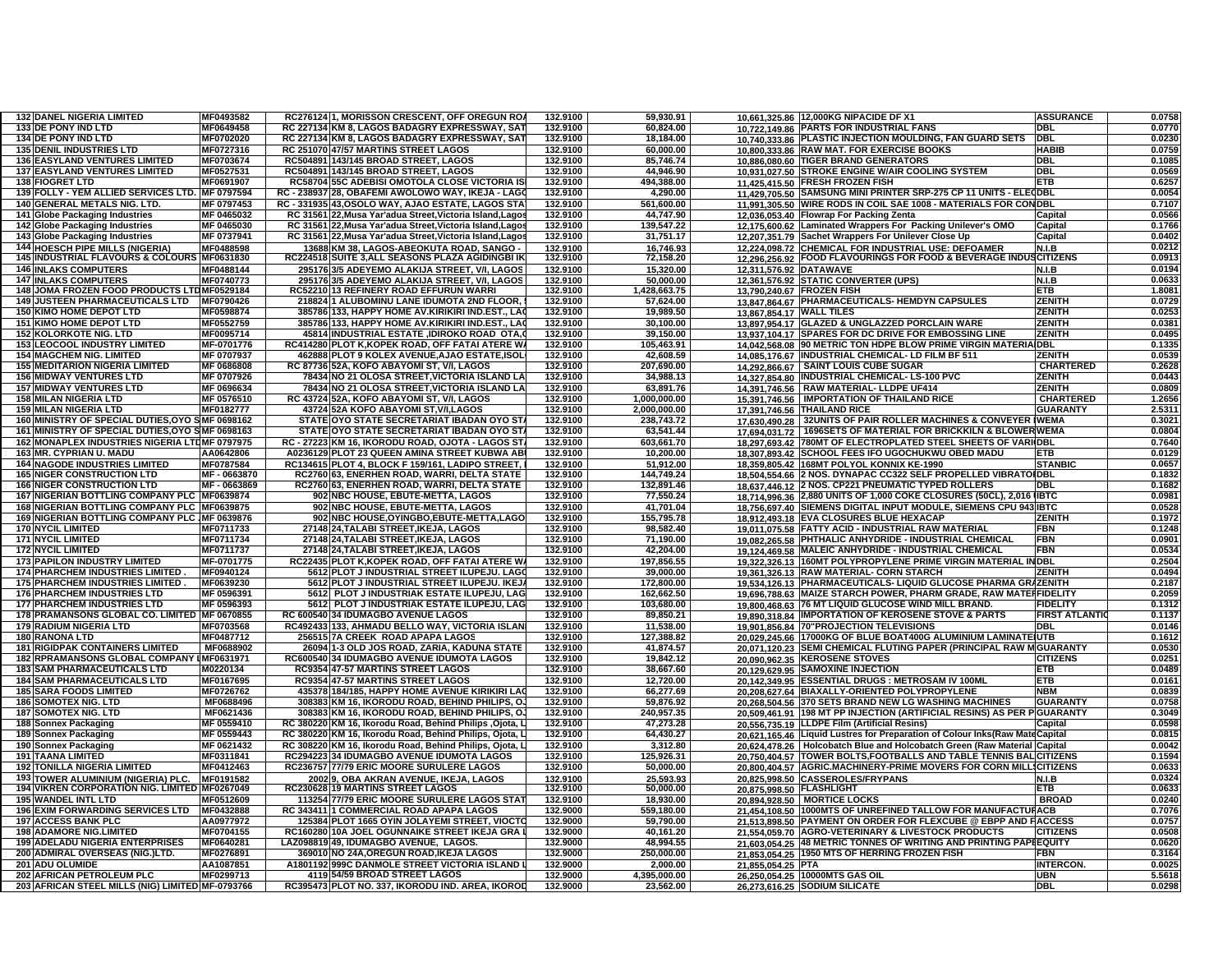| 204 AFRICAN STEEL MILLS (NIG) LIMITED MF-0701364                 |                        | RC395473 PLOT NO. 337, IKORODU IND. AREA, IKOROD           | 132.9000 | 44,040.00    |                          | 26.317.656.25 ALUMINIUM WOUND MAGNETS FOR E.O.T CRANE                        | <b>DBI</b>       | 0.0557 |
|------------------------------------------------------------------|------------------------|------------------------------------------------------------|----------|--------------|--------------------------|------------------------------------------------------------------------------|------------------|--------|
| 205 AFRICAN STEEL MILLS (NIG) LIMITED MF-0793757                 |                        | PLOT NO. 337, IKORODU IND. AREA, IKOROD<br>RC395473        | 132.9000 | 175,617.26   |                          | 26,493,273.51 HOT ROLLED STEEL SHEETS                                        | DBL              | 0.2222 |
| 206 AFRICAN TEXTILE MANUFACTURERS MF0793257                      |                        | RC32300 SUHAIL AKAR LANE, CHALLAWA, KANO, KA               | 132.9000 | 83,152.50    |                          | 26,576,426.01 DYES (REACTOFIX) FOR TEXTILE INDUSTRY                          | <b>DBL</b>       | 0.1052 |
| 207 AFRO ASIAN IMPEX LIMITED.                                    | MF0489679              | 214966 ELEGANZA PLAZA (GEMINI BLOCK) 1                     | 132.9000 | 20,959.80    |                          | 26,597,385.81 CLEAR FLOAT GLASS                                              | N.I.B            | 0.0265 |
| 208 AIR LIQUIDE NIGERIA PLC                                      | MF0675716              | 2078 104/106 LADIPO STREET, MUSHIN, LAGOS.                 | 132.9000 | 35,997.46    |                          | 26,633,383.27   13500M3 LIQUID ARGON IN RENTED TANK CONTAINE UBA             |                  | 0.0456 |
| 209 AJIBOLA OLATUNJI GBENGA                                      | AA1047234              | A2337129 PLOT 78 OBA AKRAN AVENUE IKEJA INDUS              | 132.9000 | 2,000.00     | 26,635,383.27 PTA        |                                                                              | <b>INTERCON.</b> | 0.0025 |
| <b>210 AJUBA NIGERIA LIMITED</b>                                 | MF0082985              | RC367057 46, Nnamdi Azikiwe Drive, Ebute-Metta, Lagos      | 132.9000 | 37,950.00    |                          | 26,673,333.27 GASOLINE GENERATOR 950DC                                       | FIB              | 0.0480 |
| 211 ALFA MAGNETICS IND. LTD                                      | MF0455947              | 495158 16, IJORA CAUSEWAY, IJORA LAGOS                     | 132,9000 | 66.300.00    |                          | 26,739,633.27 RAW MATERIAL- POLY CARBONATE (MAKRON DPI 12ZENITH              |                  | 0.0839 |
| <b>212 ALUMUNIUM CITY</b>                                        |                        | 1.2-4. ALHAJI ADEJUMO AVENUE. OSHODI E<br>280232           |          |              |                          |                                                                              |                  |        |
|                                                                  | MF0450541              |                                                            | 132.9000 | 122.900.00   |                          | 26,862,533.27 ALUMINIUM PROFILES, - NK SHOP FRONT, NKDOOR,                   | <b>ALLSTATES</b> | 0.1555 |
| 213 ALZICO LIMITED                                               | MF0319696              | PLOT 18, IGANMU INDUSTRIAL ESTATE LAG<br>5237              | 132.9000 | 28.978.15    |                          | 26,891,511.42 PARTS FOR AGRICULTURAL MACHINES                                | NBM              | 0.0367 |
| 214 ALZICO LIMITED                                               | MF0469337              | PLOT 18 IGANMU IND. EST IGANMU LAGOS<br>5237               | 132.9000 | 32,689.60    |                          | 26,924,201.02 ELECTRIC MOTORS FOR AGRIC MILLING MACHINES                     | <b>AFRI</b>      | 0.0414 |
| 215 AMELEX COMPANY NIG. LIMITED                                  | MF0171131              | RC197951 3A RIBADU ROAD IKOYI LAGOS                        | 132.9000 | 22,000.00    | 26.946.201.02 MINI BIBLE |                                                                              | ETB              | 0.0278 |
| <b>216 AMTRONIC INVESTMENT LIMITED</b>                           | MF0703241              | RC489579 15, AGORO STREET, IDUMOTA, LAGOS STA              | 132.9000 | 21,644.00    |                          | 26.967.845.02 BLACK & WHITE TELEVISIONS                                      | DBL              | 0.0274 |
| 217 ARIZONA TRADING LIMITED                                      | MF0661220              | RC 29701211B OZUMBA MBADIWE STREET VICTORIA IS             | 132.9000 | 45,363.35    |                          | 27.013.208.37 OXYDISING COMPONENT, POWDER FOR RAPID CHENTRUST                |                  | 0.0574 |
| 218 ASABA ALUMINIUM COY. LTD                                     | MF0600178              | 39766 KM 11, ASABA BENIN ROAD, ASABA EDO ST                | 132.9000 | 5,360.00     |                          | 27,018,568.37 INDUSTRIAL RAW MATERIAL- S.H.P MOTOR, PLOYMEZENITH             |                  | 0.0068 |
| <b>219 AVIAN SPECIALITIES LTD</b>                                | MF0607065              | 145818 14 AYO ADENIYI STREET ORITA                         | 132.9000 | 201.931.50   |                          | 27,220,499.87 11650 BOVANS GOLDLINE HATCHABLE EGGS,29750 HUBN                |                  | 0.2555 |
| 220 AWANI PENDER EBOSA                                           | AA 1422104             | A 1320324 39 BAZUNU STREET, WARRI, DELTA STATE             | 132.9000 | 402.57       |                          | 27.220.902.44 MEMBERSHIP SUBSCRIPTION TO ROYAL INSTITUTE (FBNMB              |                  | 0.0005 |
| <b>221 AYMAN ENTERPRISES LTD</b>                                 | MF-0793326             | RC-92154 12/18 AKINYEMI CRESCENT MATORI MUSHIN             | 132.9000 | 134,384.16   |                          | 27.355.286.60 SEWING MACHINES / ACCESSORIES & SPARE PARTS DBL                |                  | 0.1701 |
| <b>222 BALMORAL INDUSTRIES LTD</b>                               | MF0500900              | 238124 AIICO PLAZA, 2ND FLR, PLOT PC 12, AFRIBA            | 132.9000 | 20,680.00    |                          | 27.375.966.60 22MT. CITRIC ACID SHIPMENT                                     | GUARANTY         | 0.0262 |
| <b>223 BASCO NIGERIA LTD</b>                                     | MF0583215              | 247330 6/2 RACE COURSE SABO ROAD ADAMASIMO                 | 132.9000 | 758,400.00   |                          | 28.134.366.60 NEW MOTORCYCLE SPARE PARTS AND ACCESSORIIUTB                   |                  | 0.9597 |
| 224 BEAUTY BASE LTD                                              | MF0479744              | 223232 152 ABA-OWERRI ROAD ABA                             | 132.9000 | 43,240.00    |                          | 28.177.606.60 AZZONA EXTRA - EFF 27752 CARBOLIC EEF 98335                    | UBN              | 0.0547 |
|                                                                  |                        |                                                            |          |              |                          |                                                                              |                  |        |
| 225 BEAUTY FAIR LABORATORIES LIMITEMF0620748                     |                        | 20770 12, REDEMPTION CRESCENT, GBAGADA IND                 | 132.9000 | 30,880.00    |                          | 28,208,486.60 EMPTY GLASS BOTTLES WITH CAPS                                  | <b>ACCESS</b>    | 0.0391 |
| <b>226 BHARAT VENTURES LIMITED</b>                               | MF 0731014             | 491399<br>I2 WAZIRI IBRAHIM CRESCENT, VICTORIA IS          | 132.9000 | 480,000.00   |                          | 28,688,486.60 ASSORTED HERRING                                               | <b>FBNMB</b>     | 0.6074 |
| 227 BHOJSONS & CO (NIG.) PLC, .                                  | <b>MF0737252</b>       | <b>9C KOFO ABAYOMI STREET VICTORIA ISLA!</b>               | 132.9000 | 80,302.24    |                          | 28.768.788.84   AGRICULTURAL MACHINEY SPARES- DIESEL ENGINI                  | <b>ZENITH</b>    | 0.1016 |
| 228 BOC GASES NIG. PLC                                           | MF0655825              | APAPA-OSHODI EXPRESS WAY ISOLO LAGO<br>2035                | 132.9000 | 1,049.53     |                          | 28.769.838.37 INDUSTRIAL RAW MATERIAL- ONE CYL (472 LITRE-1 ZENITH           |                  | 0.0013 |
| 229 BOC GASES NIG. PLC                                           | MF0655822              | 2035<br><b>APAPA-OSHODI EXPRESS WAY ISOLO LAGO</b>         | 132.9000 | 1,054.83     | 28.770.893.20            | <b>TRIPPLE PLUS BATTERY</b>                                                  | ZENITH           | 0.0013 |
| 230 BOC GASES NIG. PLC                                           | MF0655823              | 2035 APAPA-OSHODI EXPRESS WAY ISOLO LAGO                   | 132.9000 | 2,176.06     |                          | 28.773.069.26 IINDUSTRIAL MACHINERY SPARES- TEST-SHOP FILLIIZENITH           |                  | 0.0028 |
| 231 BOC GASES NIG. PLC                                           | MF0655783              | APAPA-OSHODI EXPRESS WAY ISOLO LAGO<br>2035                | 132.9000 | 12,222.67    |                          | 28.785.291.93 CYLINDER FOR INDUSTRIAL GAS                                    | ZENITH           | 0.0155 |
| 232 BOC GASES NIG. PLC                                           | MF0655781              | APAPA-OSHODI EXPRESS WAY ISOLO LAGO<br>2035                | 132.9000 | 16,290.16    |                          | 28,801,582.09 GAS RAW MATERIAL- ELEVEN ARGON BULK                            | ZENITH           | 0.0206 |
| 233 BOC GASES NIG. PLC                                           | MF0944425              | 2035<br>APAPA-OSHODI EXPRESS WAY ISOLO LAGO                | 132.9000 | 39,321.00    |                          | 28.840.903.09 VARIOUS CARBON DIOXIDE PLANT SPARE PART - GAZENITH             |                  | 0.0498 |
| 234 BOUARI INT'L LTD                                             | MF0607036              | 66 LAGOS ROAD CHALLENGE IBADAN<br>27102                    | 132.9000 | 36,440.93    |                          | 28,877,344.02 WIRE-O-SPOOLS OF DIFFERENT DIAMETERS 3:1,& 4:1UBN              |                  | 0.0461 |
|                                                                  |                        |                                                            |          |              |                          |                                                                              |                  | 0.5254 |
| 235 BOULOS ENTERPRISES LIMITED<br><b>236 BRITSUN NIGERIA LTD</b> | MF0315766              | 3763 PLOT 10, BLOCK D ACME ROAD, OGBA                      | 132.9000 | 415,200.00   |                          | 29,292,544.02 1200 SETS OF JINCHENG MOTORCYCLE IN CKD                        | N.I.B            |        |
|                                                                  | MF0749290              | 187023 29 IDUMAGBO AVENUE,2ND FLOOR,LAGOS                  | 132.9000 | 64,550.00    |                          | 29,357,094.02 WATER PUMPS                                                    | <b>ZENITH</b>    | 0.0817 |
| 237 CADBURY NIG. PLC.                                            | MF 0579437             | 4151 LATEEF JAKANDE RD, AGIDINGBI, LAGOS AG                | 132.9000 | 50.44        |                          | 29,357,144.46  INDUSTRIAL SPARES- SPARE PARTS FOR FOOD INDUZENITH            |                  | 0.0001 |
| 238 CEE BEN INVESTMENTS LIMITED.                                 | MF0944961              | 261132 86A HERBERT MACAULAY WAY EBUTE-MET                  | 132.9000 | 21,290.53    |                          | 29.378.434.99 NITRO CELLLULOSE THINNER                                       | <b>ENITH</b>     | 0.0269 |
| 239 Chellarams Pic                                               | MF0737994              | <b>RC639</b><br>2, Gorriola Street, Victoria Island, Lagos | 132.9000 | 64.050.00    |                          | 29,442,484.99 Low Density Polyethylene, Resin & Film Grade (Raw MINAMBL      |                  | 0.0811 |
| 240 CHELLARAMS PLC                                               | MF0730719              | 2. GORIOLA STREET. VICTORIA ISLAND. LAO<br>639             | 132.9000 | 256,960.00   |                          | 29,699,444.99 IMPORTATION OF POLYMERIC POLYOL ALCUPOL GRSTD. CHART.          |                  | 0.3252 |
| 241 CHI Ltd                                                      | MF 0559180             | RC 32283 14, Chivita Avenue , Ajao Estate, Apakun-Oaho     | 132.9000 | 219,859.50   |                          | 29.919.304.49 Fruit Juice Concentrates (Raw Material For Juice Manuf Capital |                  | 0.2782 |
| 242 CHI Pharmaceuticals Ltd                                      | MF 0559176             | RC 300051 14, Chivita Avenue , Ajao Estate, Apakun-Oaho    | 132.9000 | 46,975.00    |                          | 29,966,279.49 Vinko Dried Potato Pulp Pharmaceutical Raw Materials Capital   |                  | 0.0594 |
| <b>243 CHI PHARMACEUTICALS LTD</b>                               | MF 0362812             | RC 300 051 PLOT 20 CHIEF BENSON ANORUE STREET A            | 132.9000 | 943.90       |                          | 29,967,223.39 (HUMULIN) VACCINES FOR HUMAN MEDECINES                         | мтв              | 0.0012 |
| <b>244 CHIDIC IMPORT LTD</b>                                     | MF 0472599             | RC 34935 NO 48 FRANCIS STREET, ONITSHA, ANAMBE             | 132.9000 | 3,427.50     |                          | 29,970,650.89 IMPORTATION OF PHARMACEUTICAL MACHINERY                        | <b>NAL</b>       | 0.0043 |
| 245 CHINA UNITY MANUFACTURING CO. LIMF 0752267                   |                        | 98374 136/138 NNAMDI AZIKIWE STREET, LAGOS                 | 132.9000 | 97,160.00    |                          | 30,067,810.89 BUTTERFLY SEWING MACHINES                                      | <b>MBC</b>       | 0.1230 |
| 246 CHINA UNITY MANUFACTURING CO.LIMF0752290                     |                        | RC983741136/138 NNAMDI AZIKIWE STREET LAGOS                | 132.9000 | 50,776.00    |                          | 30,118,586.89 SETS OF BRIGHT SEWING MACHINE                                  | <b>CITIZENS</b>  | 0.0643 |
| 247 CHRISTOPHER .A. ALABI                                        | AA1047325              | AA1403888 23 ALABI OYO CLOSE OKOTA ISOLO LAGOS             | 132.9000 | 25,050.00    |                          | 30,143,636.89 SCHOOL FEES                                                    | <b>INTERCON.</b> | 0.0317 |
|                                                                  | AA1044867              |                                                            |          |              |                          |                                                                              | DBL              |        |
| <b>248 CHUKS METAL LIMITED</b>                                   |                        | RC44339 11 TEXTILE ROAD KAKURI, KADUNA, KADUN              | 132.9000 | 7,035.50     |                          | 30.150.672.39 TUITION FEES FOR NNAMDI NWACHUKWU                              |                  | 0.0089 |
| <b>249 CLASSIC IND LTD</b>                                       | MF 0575063             | RC 452750 37, WAREHOUSE ROAD, APAPA, LAGOS                 | 132.9000 | 37,706.71    |                          | 30.188.379.10 IMPORTATION OF ORIGINAL AUTOMOTIVE SPARE PAFSB                 |                  | 0.0477 |
| 250 CONSTRUMAT NIGERIA LIMITED                                   | MF 0651154             | 36779 KM 5, APAPA-OSHODI EXPRESSWAY, OSHOI                 | 132.9000 | 44,192.37    |                          | 30,232,571.47 CERAMIC STOCK TILES                                            | мвс              | 0.0559 |
| 251 COOF INTERNATIONAL CO LIMITED MF0681936                      |                        | 333764 BLOCK 2/3 2ND FLOOR AGRIC COKER ORILI               | 132.9000 | 45,531.60    |                          | 30.278.103.07 20,000SQM OF CERAMIC FLOOR TILES                               | <b>INTERCON.</b> | 0.0576 |
| <b>252 COSCHARIS TECHNOLOGIES</b>                                | MF0640483              | 216991 68, ADEOLA ODEKU STREET, VICTORIA ISLA              | 132.9000 | 126,891.02   |                          | 30.404.994.09 COMPUTER ACCESSORIES                                           | GUARANTY         | 0.1606 |
| 253 Crown Flour Mills Ltd                                        | MF 0611578             | RC 8575 Tin Can Island Port, Gate 2, Behind Berth 1, Tin   | 132.9000 | 964.000.00   |                          | 31,368,994.09 Hard Red Winter Wheat                                          | Capital          | 1.2199 |
| <b>254 CRUSHED ROCK INDUSTRIES</b>                               | AA1220180              | 17766<br>KM 18 PHC/ ABA EXPRESSWAY PORT HARC               | 132.9000 | 411,727.48   | 31,780,721.57            | RE PAYMENT OF LOAN THRU CAPITAL IMPORTATIONINTERCON.                         |                  | 0.5210 |
| <b>255 D&amp;S TRADING COMPANY LTD</b>                           | MF0655617              | 25 ASA AFARIOGUN ST STR, AJAO ESTATE<br>21700              | 132.9000 | 85,000.00    |                          | 31,865,721.57 DAIRY KING INSTANT MILK POWDER                                 | ZENITH           | 0.1076 |
| 256 DAEWOO AUTOLAND NIGERIA LIMITEMF0165510                      |                        | 483131<br>8C CARNAUD METAL BOX ROAD, OGBA IND              | 132.9000 | 60,000.00    |                          | 31.925.721.57 75 UNITS OF FAIRLY USED DAEWOO CARS                            | GUARANTY         | 0.0759 |
| 257 DEFLORA ENTERPRISES LIMITED                                  | MF0634460              | RC89186 35, Caulcrick Road, Apapa, Lagos                   | 132.9000 | 138,450.00   |                          | 32.064.171.57 ABOUT 195 TONS OF MILD STEEL COLD ROLLED SHIFIB                |                  | 0.1752 |
| <b>258 DEVIKA NIGERIA LTD</b>                                    | MF0655606              | 9, OJON STREET OFF AGORO ST. IDUMOTA<br>114045             | 132.9000 | 0.40         |                          | 32.064.171.97 WALL CLOCKS                                                    | ZENITH           | 0.0000 |
| <b>259 DHK UNITED COMPANY LTD</b>                                | MF0643138              | 425710<br>317A AKIN OGUNLEWE STREET VICTORIA IS            | 132.9000 | 9,680.80     |                          | 32.073.852.77 VACUUM FLASK & BOTTLES FOR VACUUM FLASK                        | <b>ZENITH</b>    | 0.0123 |
| 260 DONGFENG INVESTMENT NIG LTD                                  | MF0794032              | PLOT 22 LATEEF JAKANDE AGIDINGBI IKEJ<br>455767            | 132.9000 | 27,400.00    |                          | <b>WATER PACKING &amp; SEALING MACHINE</b>                                   | <b>ZENITH</b>    | 0.0347 |
|                                                                  | MF 0793979             | RC 258604                                                  | 132.9000 |              | 32,101,252.77            |                                                                              | DBL              |        |
| 261 DOZZY OIL AND GAS LTD                                        |                        | # 1079 OLUGBOSI CLOSE, VICTORIA ISLAND                     |          | 1,412,594.36 |                          | 33,513,847.13 RAW MATERIALS - BASE OIL SN 500                                |                  | 1.7876 |
| <b>262 DUNLOP NIGERIA PLC</b>                                    | MF 0575028             | OBA AKRAN AVENUE, IKEJA, LAGOS<br>2736                     | 132.9000 | 39,150.00    |                          | 33,552,997.13 STEELCORD SPLICE PRESS                                         | <b>FBNMB</b>     | 0.0495 |
| 263 ECOMAX MEDIA TECHNOLOGY LIMITEAA1109067                      |                        | 17, HENRY ADEFOPE CRESCENT OFF SALV<br>376587              | 132.9000 | 86,262.78    |                          | 33.639.259.91 IMPORTATION OF INDUSTRIAL MACHINERIES(CD FINI                  | STD. CHART.      | 0.1092 |
| 264 EDIC CHEMICALS AND ALLIED DISTRIMF 0594952                   |                        | RC 125329 70, DOCEMO STREET, IDUMOTA LAGOS                 | 132.9000 | 26.950.00    |                          | 33.666.209.91 PHARMACEUTICALS DRUGS - CRYSTALLINE PENICIL GUARDIAN           |                  | 0.0341 |
| <b>265 EMEL ENTERPRISES LIMITED</b>                              | <b>MF 0752291</b>      | 136/138 NNAMDI AZIKIWE STREET. LAGOS<br>28701              | 132.9000 | 9.197.00     |                          | 33,675,406.91 VACUUM FLASKS                                                  | MBC              | 0.0116 |
| <b>266 EMEL ENTERPRISES LIMITED</b>                              | MF 0752122             | <b>136/138 NNAMDI AZIKIWE STREET. LAGOS</b><br>28701       | 132.9000 | 14.154.00    |                          | 33,689,560.91 FLASHLIGHTS                                                    | MBC              | 0.0179 |
| <b>267 EMEL ENTERPRISES LIMITED</b>                              | MF0748495              | <b>136/138 NNAMDI AZIKIWE STREET LAGOS</b><br>RC28701      | 132.9000 | 28.077.00    |                          | 33,717,637.91 FLASHLIGHTS                                                    | <b>CITIZENS</b>  | 0.0355 |
| 268 EMEL ENTERPRISES LTD.                                        | MF0752261              | RC28701 136/138 NNAMDI AZIKIWE STREET, IDUMOTA             | 132.9000 | 44,330.00    |                          | 33.761.967.91 VARIOUS SIZES OF FLASHLIGHTS                                   | DBL              | 0.0561 |
| <b>269 EMMYSON NIGERIA LIMITED</b>                               | MF0949952              | 40767 200, AWOLOWO ROAD IKOYI LAGOS                        | 132.9000 | 86,680.00    |                          | 33,848,647.91 ESSENTIAL RAW MATERIALS FOR INDUSTRY(TITANIUGUARANTY           |                  | 0.1097 |
| <b>270 EMMYSON NIGERIA LIMITED</b>                               | MF0949959              | 40767 200 AWOLOWO ROAD IKOYI LAGOS                         | 132.9000 | 68,055.00    |                          | 33,916,702.91 ESSENTIAL RAW MATERIALS FOR INDUSTRY(DEQUE GUARANTY            |                  | 0.0861 |
| <b>271 EMMYSON NIGERIA LIMITED</b>                               | MF0949957              | 40767 200 AWOLOWO ROAD IKOYI LAGOS                         | 132.9000 | 113,900.00   |                          | 34.030.602.91 ESSENTIAL RAW MATERIALS FOR INDUSTRY (BERM(GUARANT)            |                  | 0.1441 |
| <b>272 EMMYSON NIGERIA LIMITED</b>                               | MF0770645              | 40767 200 AWOLOWO ROAD IKOYI LAGOS                         | 132.9000 | 110,380.00   |                          | 34.140.982.91 ESSENTIAL RAW MATERIALS FOR INDUSTRY (ALKYDGUARANTY            |                  | 0.1397 |
|                                                                  |                        |                                                            |          |              |                          |                                                                              |                  |        |
| <b>273 EMMYSON NIGERIA LIMITED</b>                               | MF0786450              | 40767<br>200 AWOLOWO ROAD IKOYI LAGOS                      | 132.9000 | 270,250.00   |                          | 34,411,232.91 ESSENTIAL RAW MATERIALS FOR INDUSTRY (EC-GRIGUARANTY           |                  | 0.3420 |
| <b>274 EMMYSON NIGERIA LIMITED</b>                               | MF0786845<br>MF0686214 | 40767 200 AWOLOWO ROAD IKOYI LAGOS                         | 132.9000 | 43,200.00    |                          | 34,454,432.91 ESSENTIAL RAW MATERIALS FOR INDUSTRY (ACRYLIGUARANTY           |                  | 0.0547 |
| <b>275 EMMYSON NIGERIA LIMITED</b>                               |                        | 40767 200 AWOLOWO ROAD IKOYI LAGOS                         | 132.9000 | 285,120.00   |                          | 34,739,552.91 ESSENTIAL RAW MATERIALS FOR INDUSTRY (ELECT GUARANTY           |                  | 0.3608 |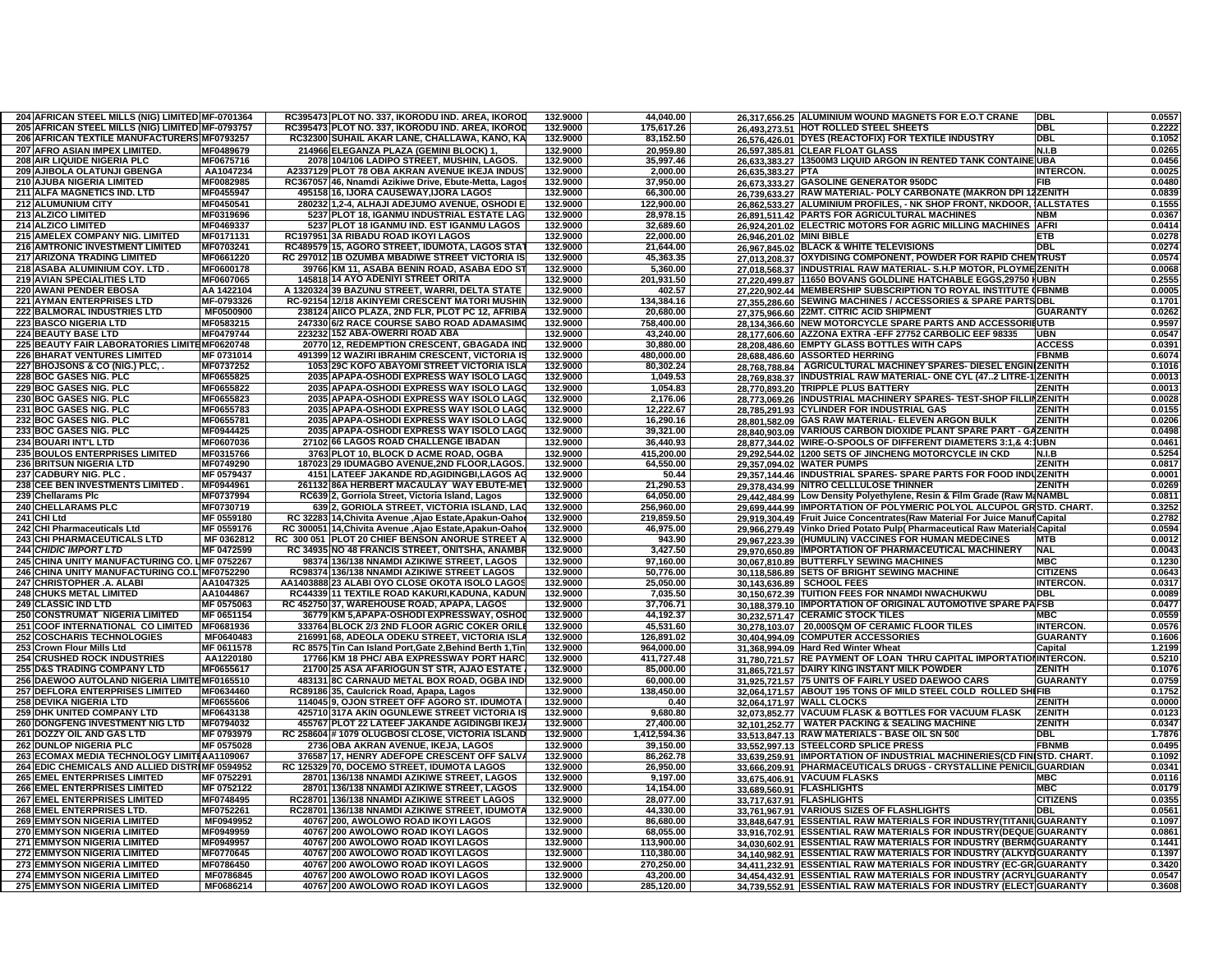| <b>276 EMMYSON NIGERIA LIMITED</b>                                   | MF0770641              | 40767 200 AWOLOWO ROAD IKOYI LAGOS                                                           | 132.9000             | 42,450.00              |                           | 34.782.002.91 ESSENTIAL RAW MATERIALS FOR INDUSTRY (ESSENGUARANTY                                                           |                  | 0.0537           |
|----------------------------------------------------------------------|------------------------|----------------------------------------------------------------------------------------------|----------------------|------------------------|---------------------------|-----------------------------------------------------------------------------------------------------------------------------|------------------|------------------|
| <b>277 EMMYSON NIGERIA LIMITED</b>                                   | MF0686999              | 40767 200 AWOLOWO ROAD IKOYI LAGOS                                                           | 132.9000             | 45.870.00              |                           | 34.827.872.91 ESSENTIAL RAW MATERIALS FOR INDUSTRY (GINOL GUARANTY                                                          |                  | 0.0580           |
| <b>278 EMMYSON NIGERIA LIMITED</b>                                   | MF0786842              | 40767 200 AWOLOWO ROAD IKOYI LAGOS                                                           | 132.9000             | 48.000.00              |                           | 34.875.872.91 POLYAMIDE RESIN                                                                                               | GUARANTY         | 0.0607           |
| <b>279 EMMYSON NIGERIA LIMITED</b>                                   | MF0786837              | 40767 200 AWOLOWO ROAD IKOYI LAGOS                                                           | 132.9000             | 140,250.00             |                           | 35,016,122.91 LOW DENSITY POLYETHYLENE                                                                                      | <b>GUARANTY</b>  | 0.1775           |
| <b>280 EMMYSON NIGERIA LIMITED</b>                                   | MF0688234              | 40767 200 AWOLOWO ROAD IKOYI LAGOS                                                           | 132.9000             | 91,700.00              |                           | 35,107,822.91 PIGMENTS & PREPARATIONS (COLANYL)                                                                             | <b>GUARANTY</b>  | 0.1160           |
| 281 ENGR. CLIFFORD CHUKWUDI EJIM                                     | AA 1215275             | A0379385 c/o OVE ARUP & PARTNERS, No. 25 BOYLE                                               | 132.9000             | 19,000.00              |                           | 35.126.822.91 PAYMENT OF SCHOOL FEES FOR IJEOMA EJIM                                                                        | DRI              | 0.0240           |
| <b>282 ENUHA HYACINTH</b>                                            | AA1047233              | A1301239 NO 2 HAROLD SODIPO CRESENT G.R.A IKEJ                                               | 132.9000             | 28,740.00              | 35.155.562.91             | <b>SCHOOL FEES</b>                                                                                                          | <b>INTERCON.</b> | 0.0364           |
| 283 ESTENDO POWER CO. LTD                                            | MF0662892              | 254170 300 WHARF ROAD APAPA LAGOS                                                            | 132.9000             | 89,292.50              |                           | 35.244.855.41 750 SETS OF WATER PUMP(NEW) AND 750 SETS OF                                                                   | 3UTB.            | 0.1130           |
| <b>284 ETCO NIGERIA LIMITED</b>                                      | MF0468924              | 3457 14 CREEK ROAD APAPA LAGOS                                                               | 132.9000             | 7,245.81               |                           | 35.252.101.22 FLEXIBLE ELECTRICAL CONNECTORS AND PLUGS                                                                      | <b>AFRI</b>      | 0.0092           |
| <b>285 ETCO NIGERIA LIMITED</b>                                      | MF0468919              | 3457 14 CREEK ROAD APAPA LAGOS                                                               | 132.9000             | 15,688.05              |                           | 35,267,789.27 ELECTRA A/C SPARE PARTS                                                                                       | AFRI             | 0.0199           |
| <b>286 EUNISELL LIMITED</b>                                          | MF-0701971             | RC218607 216 ETIM INYANG CRESCENT, VICTORIA ISL                                              | 132.9000             | 89.789.00              |                           | 35,357,578.27 ADDITIVES FOR LUBRICATING OIL - B020707                                                                       | DBL              | 0.1136           |
| 287 Evans Medical Plc                                                | AA1022036              | RC1161 Km 32 Lagos-Badagry Expressway, Agbara                                                | 132.9000             | 42,570.00              |                           | 35,400,148.27 Management Fees                                                                                               | Int. Trust       | 0.0539           |
| <b>288 EVANS MEDICAL PLC</b>                                         | MF0482940              | RC 1161 KM 32, LAGOS-BADAGRY EXP.WAY, AGBAR                                                  | 132.9000             | 60,735.37              |                           | 35.460.883.64 ALUMINIUM FOIL (COFTA, DEQUAINDIN AND PARACE                                                                  | <b>INDO</b>      | 0.0769           |
| 289 FEMINA HYGIENICAL PROD NIG LTD MF0606119                         |                        | 11160 9E ISOLO IND.AREA PAPA AJAO MUSHIN                                                     | 132.9000             | 35,975.18              |                           | 35.496.858.82 FLUFF PULP IN JUMBO ROLLS                                                                                     | UBN              | 0.0455           |
| 290 FIDSON HEALTH CARE LIMITED                                       | MF0737856              | RC 267435 215/219 IKORODU ROAD, OBANIKORO, LAGO                                              | 132.9000             | 36,539.84              |                           | 35.533.398.66 AMBER GLASS BOTTLES (PHARMACEUTICAL PACKAINDO                                                                 |                  | 0.0462           |
| 291 FIRST INTERSTATE BANK PLC                                        | AA1303875              | RC81522 2/4, Davies Street, Off Marina, Lagos                                                | 132.9000             | 36.37                  |                           | 35.533.435.03 SHORT FALL ON SWIFT TRAINING                                                                                  | FIB              | 0.0000           |
| <b>292 FIRST INTERSTATE BANK PLC</b>                                 | AA0764885              | RC81522 2/4, Davies Street, Off Marina, Lagos                                                | 132.9000             | 327.57                 |                           | 35,533,762.60 PAYMENT OF SWIFTNET CONNECTIVITY                                                                              | FIB              | 0.0004           |
| <b>293 FISHWAY LIMITED</b>                                           | MF 0662074             | 349788 116 CAMEROUN ROAD, LAGOS                                                              | 132.9000             | 442,500.00             |                           | 35,976,262.60 4000 BAGS OF ASSORTED DRIED FISH HEADS AND FIFBNMB                                                            |                  | 0.5600           |
| 294 FSB INTERNATIONAL BANK PLC / TRAAA 0735037                       |                        | RC 128600 23, AWOLOWO ROAD, IKOYI, LAGOS                                                     | 132.9000             | 30,600.00              |                           | 36,006,862.60 PAYMENT OF AIRTIME SERVICE CHARGE FOR JANUAFSB                                                                |                  | 0.0387           |
| 295 GEELY SHARGE NIGERIA LIMITED                                     | MF0735353              | 482357 23 1ST FLOOR OBOSI PLAZA ALABA INTER                                                  | 132.9000             | 30,000.00              |                           | 36,036,862.60 310 SETS OF INDUSRIAL SEWING MACHINES                                                                         | <b>INTERCON.</b> | 0.0380           |
| 296 GENERAL B. M. LIMITED.                                           | MF0764080              | 15556 12/14 AERODROME ROAD, APAPA- LAGOS                                                     | 132.9000             | 12,628.62              |                           | 36,049,491.22 VITRIFIED MOSAIC TILES                                                                                        | <b>ZENITH</b>    | 0.0160           |
| 297 GENERAL B. M. LIMITED.                                           | MF0751141              | 15556 12/14 AERODROME ROAD, APAPA- LAGOS                                                     | 132.9000             | 18,141.31              |                           | 36.067.632.53 CERAMIC FLOOR & WALL TILES                                                                                    | <b>ZENITH</b>    | 0.0230           |
| 298 GODBLESS EZENWATA NIG.LTD.                                       | MF0523126              | 164905 3/5 UDEGBOKA STREET, NKPOR, ONITSHA                                                   | 132.9000             | 147.000.00             |                           | 36,214,632.53 1 UNIT MERCEDES BENZ BUS PLATFORM MODEL 400 FBN                                                               |                  | 0.1860           |
| <b>299 HAMADA ENTERPRISES NIG. LTD.</b>                              | MF0702419              | 106434 NO 13 ONIRU STREET APAPA LAGOS                                                        | 132.9000             | 22,642.50              | 36,237,275.03             | EXERCISE(GYM) EQUIPMENT - PROGRAMMABLE ELL ZENITH                                                                           |                  | 0.0287           |
| 300 Henry & Henry Limited                                            | MF0064830              | RC174210 14, Bajulaiye Street, Idumota, Lagos                                                | 132.9000             | 162,880.00             |                           | 36.400.155.03 Bicycle CKD (Tyres and Tubes)                                                                                 | nt. Trust        | 0.2061           |
| 301 HOCHIEZ PHARMACEUTICALS NIG. LTMF 0640229                        |                        | RC 108551 66, PALM AVENUE MUSHIN LAGOS                                                       | 132.9000             | 19,200.00              |                           | 36.419.355.03 PHARMACEUTICALS DRUGS - GLOMETILINE INJECTI(GUARDIAN                                                          |                  | 0.0243           |
| 302 INDUSTRIAL METAL PROCESSING COMF 0491383                         |                        | 82839 METAL HOUSE, PLOT 6 COCOA INDUSTRIES                                                   | 132.9000             | 448,605.00             |                           | 36,867,960.03 STEEL (STRUCTURAL PROFILES)                                                                                   | <b>FBNMB</b>     | 0.5677           |
| 303 INNOTEX INT'L LTD                                                | MF0347086              | RC 162962 A4 JUNCTION ROAD KADUNA, KADUNA STA                                                | 132.9000             | 26,459.42              |                           | 36.894.419.45 VARIOUS NEW HAND TOOLS (FILE SETS, TESTERS, HA                                                                | <b>DBL</b>       | 0.0335           |
| 304 INTER - SWASTIK NIG. LTD                                         | MF0601140              | 375429 3RD FLOOR 39/41, DOCEMO ST IDUMOTA LA                                                 | 132.9000             | 151.65                 | 36,894,571.10 ENGINES     |                                                                                                                             | ZENITH           | 0.0002           |
| 305 INTERNATIONAL MERCHANTS LIMITE MF0604610                         |                        | 22079 26. AYINDE GIWA STREET, SURULERE LAGO                                                  | 132.9000             | 42.179.04              |                           | 36,936,750.14 INDUSTRIAL STABILIZERS                                                                                        | UBA              | 0.0534           |
| 306 INTL FRACTIONATION & MAG. PROD IMF0671810                        |                        | 316372 2A ACME ROAD OGBA IKEJA LAGOS                                                         | 132.9000             | 62,000.00              |                           | 36,998,750.14 ACTIVATED EARTH(MAT. USED IN REFINING VEG. OIL AFRI                                                           |                  | 0.0785           |
| <b>307 ISHA VENTURES LIMITED</b>                                     | MF0696691              | 242713 10, IDOLUWO STREET IDUMOTA LAGOS                                                      | 132.9000             | 5,100.00               | 37.003.850.14             | <b>PAINT BRUSH</b>                                                                                                          | ZENITH           | 0.006            |
| <b>308 ISHA VENTURES LIMITED</b>                                     | MF0637872              | 242713 10, IDOLUWO STREET IDUMOTA LAGOS                                                      | 132.9000             | 6,668.00               |                           | 37.010.518.14 BOLTS & FITTINGS                                                                                              | <b>ZENITH</b>    | 0.0084           |
| <b>309 ISHA VENTURES LIMITED</b>                                     | MF0696693              | 242713 10, IDOLUWO STREET IDUMOTA LAGOS                                                      | 132.9000             | 13,130.00              |                           | 37.023.648.14 DOOR LOCKS AND PAD LOCKS                                                                                      | <b>ZENITH</b>    | 0.0166           |
| <b>310 ISHA VENTURES LIMITED</b>                                     | MF0637923              | 242713 10, IDOLUWO STREET IDUMOTA LAGOS                                                      | 132.9000             | 30,100.00              |                           | 37.053.748.14 WOOD SCREWS, NYLON FIBRES & FITTINGS                                                                          | ZENITH           | 0.0381           |
| 311 ISN PRODUCTS (NIGERIA) LIMITED                                   | M 0144496              | 19754 143B GBAGADA EXPRESSWAY, ANTHONY/                                                      | 132.9000             | 64,800.00              |                           | 37.118.548.14 ACCUCHEK ACTIVE GLUCOSE FOR DIABETICS (MEDI FBNMB                                                             |                  | 0.0820           |
| 312 ISPAT STEEL NIG. LTD.                                            | MF0743669              | 387955 6, BAUCHI STREET, APAPA LAGOS.                                                        | 132.9000             | 64,872.68              |                           | 37,183,420.82 COLD ROLLED STEEL                                                                                             | N.I.B            | 0.0821           |
| 313 ISPAT STEEL NIG. LTD.                                            | MF0743661              | 387955 6, BAUCHI STREET, APAPA LAGOS                                                         | 132.9000             | 110,850.80             |                           | 37,294,271.62 HOT ROLLED STEEL                                                                                              | N.I.B            | 0.1403           |
| 314 JDI INVESTMENT CO. LTD                                           | AA 0735034             | RC 375547 3, MOSAFEJO CLOSE, IKOYI, LAGOS                                                    | 132.9000             | 192,003.18             |                           | 37.486.274.80 PART REPAYMENT OF PRINCIPAL AND INTEREST ON FSB                                                               |                  | 0.2430           |
| 315 JERUTI INDUSTRIAL SERVICES LTD                                   | MF 0749624             | 386321 109, OYADIRAN ESTATE SABO YABA LAGO                                                   | 132.9000             | 5,350.00               |                           | 37,491,624.80 NEW MBH NS-10 SEWAGE PUMP WITH ACCESSORIE ZENITH                                                              |                  | 0.0068           |
| 316 JETMOVE INT'L LTD                                                | MF 0217850             | RC 323012 92, OJUELEGBA ROAD, SURULERE LAGOS                                                 | 132.9000             | 56,000.00              |                           | 37.547.624.80 HANDY COMPACT REFERRENCE HOLY BIBLE(KJV)                                                                      | <b>TRADE</b>     | 0.0709           |
| 317 JIBWOODS NIG. LTD.                                               | MF0793174              | RC144763 4B NWA-EGBIGWE CLOSE, AWADA LAYOUT                                                  | 132.9000             | 77,890.00              |                           | 37,625,514.80 CHAINSAW CUTTERS, GUIDE BARS, SPROCKET SYSIDBL                                                                |                  | 0.0986           |
| 318 JIM INV LTD                                                      | MF0619408              | 253913 H10 ALABA INT'L MARKET. LAGOS                                                         | 132.9000             | 84.003.00              |                           | 37,709,517.80 PURCHASE OF DVD, VCD, FRIDGE& MINI-HIFI                                                                       | <b>ALLSTATES</b> | 0.1063           |
| 319 JIMMY VIRGO PRESS LTD.                                           | MF0771901              | 98140 33, AKINWUNMI STREET, NEW OKO-OBA AG                                                   | 132.9000             | 174,217.50             |                           | 37,883,735.30 USED HAND GRAFIC MACHINE                                                                                      | FBN              | 0.2205           |
| 320 JIMMY VIRGO PRESS LTD.                                           | MF0771902              | 98140 33, AKINWUNMI STREET, NEW OKO-OBA AG                                                   | 132.9000             | 82,221.53              |                           | 37,965,956.83 USED DIE- CUTTING MACHINE                                                                                     | FBN              | 0.1040           |
| 321 JIN XING TRADE LTD                                               | MF0764173              | 457516 GREAT NIG HOUSE, 13TH FLOOR                                                           | 132.9000             | 13,325.00              |                           |                                                                                                                             |                  |                  |
| 322 JUHEL NIG LTD                                                    | M0334866               | 104648 35 NKWUBOR ROAD EMENE-ENUGU                                                           |                      |                        |                           |                                                                                                                             |                  |                  |
| 323 K. C. AKOSON INVESTMENT LIMITED MF 0679075                       |                        |                                                                                              |                      |                        |                           | 37,979,281.83 SUNGLASSES AND PVC LADIES HANDBAGS                                                                            | <b>ZENITH</b>    | 0.0169           |
|                                                                      |                        |                                                                                              | 132.9000             | 40,950.00              |                           | 38.020.231.83 JUGYL INFUSION METRONIDAZOLE 100ML                                                                            | UBN              | 0.0518           |
|                                                                      |                        | RC 322337 5, GODWIN KRIS ROAD, URU, UMUDIM NNEV                                              | 132.9000             | 250,000.00             |                           | 38,270,231.83 FAIRLY USED MOTORCYCLES                                                                                       | <b>GUARDIAN</b>  | 0.3164           |
| <b>324 KANISHA INVESTMENT LTD</b>                                    | MF 0577573             | RC330624 6 IJORA CAUSEWAY IJORA LAGOS                                                        | 132.9000             | 10,726.00              |                           | 38,280,957.83 NEW GAS COOKERS, OVEN                                                                                         | <b>PACIFIC</b>   | 0.0136           |
| 325 KEMFRED INDUSTRIAL LIMITED                                       | MF0695926              | 270078 52 OBUN EKO STREET IDUMOTA LAGOS                                                      | 132.9000             | 16.218.40              | 38,297,176.23 TWINE ROPE  |                                                                                                                             | <b>ZENITH</b>    | 0.0205           |
| <b>326 KEWALRAM NIGERIA LIMITED</b>                                  | MF-0274684             | RC1433 8A KARIMU KOTUN STREET VICTORIA ISLA                                                  | 132.9000             | 305,489.26             |                           | 38,602,665.49 NEW MITSUBISHI VEHICLES                                                                                       | DBL              | 0.3866           |
| 327 KGM INDUSTRIES NIGERIA LTD                                       | MF 0637169             | 118795 CHESEBROUGH WAY, BLOCK A, PLOT 6 ISO                                                  | 132.9000             | 77,154.90              |                           | 38,679,820.39 INDUSTRIAL RAW MATERIAL- PP HOMOPOLYMER H1 ZENITH                                                             |                  | 0.0976           |
| 328 KGM INDUSTRIES NIGERIA LTD.                                      | MF 0637171             | 118795 CHESEBROUGH WAY, BLOCK A, PLOT 6 ISO                                                  | 132.9000             | 83,036.66              |                           | 38.762.857.05 RAW MATERIAL- PP COPOLYMER M1425 FOR PLASTIZENITH                                                             |                  | 0.1051           |
| 329 KNEIPE NIG.LTD                                                   | MF0765134              | 36887 12 AERODROME ROAD APAPA LAGOS                                                          | 132.9000             | 90.00                  |                           | 38,762,947.05 DANO POWDERED MILK                                                                                            | ZENITH           | 0.0001           |
| 330 KOFO OLUGBESAN                                                   | AA 0905999             | A0241259 318A, IBEJU LEKKI ST, DOLPHINE EST, LAG                                             | 132.9000             | 20,000.00              | 38.782.947.05             | <b>SCHOOL FEES</b>                                                                                                          | <b>CHARTERED</b> | 0.0253           |
| 331 LA ROCHE EQUIPMENT NIG. LTD                                      | MF0790303              | 410954 PLOT 64A AMUWO ODOFIN COMMERCIAL S                                                    | 132.9000             | 12,304.00              |                           | 38,795,251.05 112MT OF WHITE CEMENT                                                                                         | ZENITH           | 0.0156           |
| 332 LAMBERT SOMEC NIG. LIMITED                                       | MF 0752440             | 420429 PLOT 126/28 TRANS-AMADI INDUSTRIAL LA                                                 | 132.9000             | 24,925.88              |                           | 38.820.176.93 VALVES AND ACCESSORIES                                                                                        | <b>MBC</b>       | 0.0315           |
| 333 LAVIGAR PROCESSING AND PACKAG MF0090474                          |                        | 462041 75, OREGUN ROAD, IKEJA, LAGOS.                                                        | 132.9000             | 192,912.00             | 39,013,088.93 FROZEN FISH |                                                                                                                             | UBA              | 0.2441           |
| 334 LIFE BREWERIES CO LTD                                            | MF 0635815             | RC 12643 87/89 PORT HARCOURT ROAD, ONITSHA                                                   | 132.9000             | 5,421.00               |                           | 39,018,509.93 IR COMPRESSOR SPARE PARTS FOR BREWERY MA                                                                      | <b>CIMTB</b>     | 0.0069           |
| 335 LIVINCO INVEST LTD                                               | MF0169266              | 232125 38, HERBERT MACAULEY ST.EBUTE METTA                                                   | 132.9000             | 141,852.44             |                           | 39.160.362.37 NEW INDUSTRIAL BALL AND ROLLER BEARINGS                                                                       | <b>ALLSTATES</b> | 0.1795           |
| 336 LOFTRADE NIG. LTD                                                | MF 0699087             | 37139 477 AGEGE MOTOR ROAD, BOLADE-OSHOI                                                     | 132.9000             | 10,000.00              |                           | 39.170.362.37 112MT FROZEN WHOLE ROUND YELLOW CROAKER                                                                       | <b>FIDELITY</b>  | 0.0127           |
| 337 MARYMENT NIGERIA LIMITED                                         | MF 0679613             | RC 173206 3A NEW MARKET ROAD, NNEWI ANAMBRA                                                  | 132.9000             | 110,000.00             |                           | 39.280.362.37 NEW MOTORCYCLE SPARE PARTS                                                                                    | <b>GUARDIAN</b>  | 0.1392           |
| 338 MERCURY SOUND IND. LTD.                                          | <b>MF0639101</b>       | 467093116, IJORA CAUSEWAY, INTRA MOTOR YARD                                                  | 132.9000             | 7.100.00               |                           | 39,287,462.37 HOUSEWARE- GLASSWARE                                                                                          | ZENITH           | 0.0090           |
| <b>339 MIKEDAD NIGERIA LIMITED</b>                                   | MF0659754              | 81895 B277/274, ALABA INTERNATIONAL MARKET                                                   | 132.9000             | 119.891.00             |                           | 39,407,353.37 NEW REFRIGERATOR AND FREEZER.                                                                                 | <b>EQUITY</b>    | 0.1517           |
| <b>340 MILA HOLDINGS LIMITED</b>                                     | MF0725091              | RC154758 77/79, APAPA ROAD, EBUTE - METTA                                                    | 132.9000             | 28,959.00              |                           | 39,436,312.37 17" CDT COMPUTER MONITOR                                                                                      | <b>ASSURANCE</b> | 0.0366           |
| 341 MONAPLEX INDUSTRIES NIG. LTD                                     | MF 0671909             | RC 27223 KM 16, IKORODU ROAD, OJOTA, LAGOS                                                   | 132.9000             | 300,385.75             |                           | 39,736,698.12 ELECTRO PLATED STEEL SHEETS                                                                                   | <b>CHARTERED</b> | 0.3801           |
| 342 MOSES O. JERORO / PENNSYLVANIA A 0735038                         |                        | A 2191015 PLOT 1652A, H CLOSE, 401 ROAD, FESTAC                                              | 132.9000             | 7,782.75               |                           | 39,744,480.87 PAYMENT OF TUITION AND FEES                                                                                   | FSB              | 0.0098           |
| 343 MR UGBOKO CHARLES                                                | AA1325444              | A0055904 AFRIBANK NIG PLC 51/55 BROAD STREET                                                 | 132.9000             | 10,274.00              |                           | 39.754.754.87 SCHOOL FEES                                                                                                   | <b>AFRI</b>      | 0.0130           |
| <b>344 MRS ESALOMI NAOMI</b>                                         | AA1340015              | A0997566 FIRST BANK OF NIG. PLC, HEAD OFFICE, 35                                             | 132.9000             | 2,595.26               |                           | 39,757,350.13 SCHOOL FEES ( ACCOMMODATION ) OXFORD BROOHFBN                                                                 |                  | 0.0033           |
| <b>345 MULTICHEM INDS LIMITED</b>                                    | MF0689989              | 130408 PLOT D2, ISREAL ADEBANJO CLOSE IKEJA                                                  | 132.9000             | 32,160.00              |                           | 39,789,510.13   120MTS OF BLEACHING EARTH NB 14000 FF                                                                       | WEMA             | 0.0407           |
| 346 MULTICHEM INDUSTRIES LIMITED<br>347 MULTICHEM INDUSTRIES LIMITED | MF0690802<br>MF0659306 | 130408 PLOT D2, ISRAEL ADEBAJO CLOSE, OFF LA<br>130408 PLOT D2, ISRAEL ADEBAJO CLOSE, OFF LA | 132.9000<br>132.9000 | 34,975.00<br>42,938.00 |                           | 39,824,485.13 INDUSTRIAL RAW MATERIAL: PIGMENT GREEN 7.<br>39,867,423.13 INDUSTRIAL RAW MATERIAL: PIGMENT YELLOW 12. EQUITY | <b>EQUITY</b>    | 0.0443<br>0.0543 |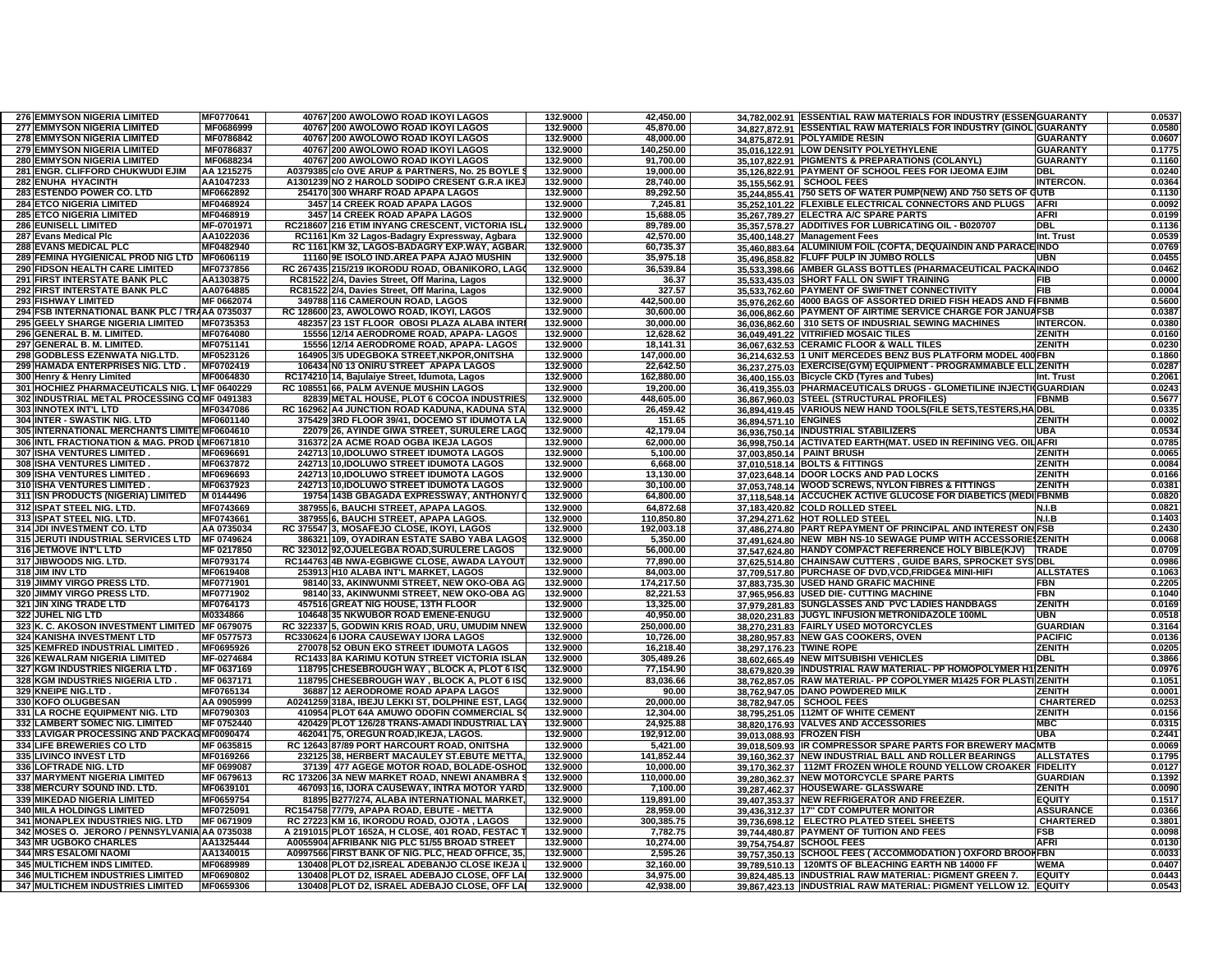| <b>348 MULTICHEM INDUSTRIES LIMITED</b>          | MF0688450                      |       | 130408 PLOT D2, ISREAL ADEBAJO CLOSE, IKEJA L                                              | 132.9000 | 13,285.17               | 39.880.708.30 N.BUTANOL |                                                                           | <b>GUARANTY</b>    | 0.0168           |
|--------------------------------------------------|--------------------------------|-------|--------------------------------------------------------------------------------------------|----------|-------------------------|-------------------------|---------------------------------------------------------------------------|--------------------|------------------|
| 349 MULTICHEM INDUSTRIES LIMITED                 | MF0690810                      |       | 130408 PLOT D2, ISREAL ADEBAJO CLOSE, IKEJA L                                              | 132.9000 | 79,872.00               |                         | 39,960,580.30 SODIUM HYDROSULPHITE                                        | <b>GUARANTY</b>    | 0.1011           |
| <b>350 MULTICHEM INDUSTRIES LIMITED</b>          | MF0689257                      |       | 130408 PLOT D2. ISREAL ADEBAJO CLOSE, IKEJA L                                              | 132.9000 | 17,250.00               |                         | 39,977,830.30 MULTIGEN BLUE                                               | <b>GUARANTY</b>    | 0.0218           |
| <b>351 MULTICHEM INDUSTRIES LIMITED</b>          | MF0690814                      |       | 130408 PLOT D2, ISREAL ADEBAJO CLOSE, IKEJA L                                              | 132.9000 | 86,436.00               |                         | 40,064,266.30 SNOW WHITE PETROLEUM JELLY                                  | <b>GUARANTY</b>    | 0.1094           |
| 352 MULTICHEM INDUSTRIES LIMITED                 | MF0689644                      |       | 130408 PLOT D2, ISREAL ADEBAJO CLOSE, IKEJA L                                              | 132.9000 | 51,411.36               |                         | 40,115,677.66 SULPHONIC ACID (LABSA)                                      | <b>GUARANTY</b>    | 0.0651           |
| 353 MULTITRADE MARKETING LIMITED                 | MF0620318                      |       | 254084 8A, SAMUEL MANUWA STREET, OFF 2ND GA                                                | 132.9000 | 21,190.65               |                         | 40,136,868.31 ASSORTED LIGHTING ITEMS                                     | <b>ACCESS</b>      | 0.0268           |
| 354 MURAKONDA VENKATA RAMATAH                    | AA1387796                      |       | Z1065715 JOF IDEAL FAMILY FARMS LTD, 6/7, INDUST                                           | 132.9000 | 6,000.00                |                         | 40.142.868.31 PERSONAL HOME REMITTANCE                                    | FIB                | 0.0076           |
| 355 NAL BANK PLC                                 | AA 1053349                     |       | RC 2392 NAL TOWERS, 20 MARINA, LAGOS                                                       | 132.9000 | 344.73                  |                         | 40.143.213.04 PAYMENT FOR THE PROCUREMENT OF BOOKS                        | <b>NAL</b>         | 0.0004           |
| <b>356 NAMPAK NIGERIA PLC</b>                    | MF0672702                      |       | 2073 3-7, METAL BOX ROAD, OGBA INDUSTRIAL                                                  | 132.9000 | 83.370.13               |                         | 40,226,583.17 IMPORTATION TINCOATED SHEETS (RAW MATERIAL                  | <b>STD. CHART.</b> | 0.1055           |
| <b>357 NIGERITE LIMITED</b>                      | MF0462993                      |       | 1894 41, OBA AKRAN AVENUE, IKEJA                                                           | 132.9000 | 161.568.00              |                         | 40,388,151.17 IMPORTATION OF CUTTING UNITS SYSTEM FOR SM3                 | STD. CHART.        | 0.2045           |
| 358 NIGERITE LTD                                 | AA0788907                      |       | 1894 41 OBA AKRAN AVENUE, IKEJA, LAGOS                                                     | 132.9000 | 395,660.14              |                         | 40,783,811.31 INTERIM DIVIDEND REMITTANCE FOR DECEMBER, 20ALLSTATES       |                    | 0.5007           |
| 359 NU-LYN INT'L LTD                             | MF0577947                      |       | 175014 SUITE B4 & B5 FESTAC PLAZA 24TH ROAD                                                | 132.9000 | 97,346.10               |                         | 40.881.157.41   FLAVOURS (VANILLA,COCONUT,CONDENSED MILK, BROAD           |                    | 0.1232           |
| 360 OBIKINGS INDUSTRIES LIMITED                  | <b>MF0247600</b>               |       | 602346 NO 4, ST. PATRICK'S CHURCH ROAD, ALAB/                                              | 132.9000 | 39,935.00               |                         | 40,921,092.41 STABILIZER AND FAN MOTOR                                    | <b>EQUITY</b>      | 0.0505           |
| <b>361 OBIKINGS INDUSTRIES LIMITED</b>           | MF0247599                      |       | 602346 NO 4, ST. PATRICK'S CHURCH ROAD, ALAB/                                              | 132.9000 | 26,700.00               |                         | 40,947,792.41 FAN BLADE, FAN FRONT & REAR GUARD, FAN ROD                  | <b>EQUITY</b>      | 0.0338           |
| 362 OIL PALM INDUSTRIES LIMITED                  | MF0513509                      |       | 501142 CROSS RIVER STATE MINISTRY OF TRADE                                                 | 132.9000 | 229,430.91              |                         | 41,177,223.32 5TN OIL PLAM EQUIPMENT                                      | <b>INTERCON.</b>   | 0.2903           |
| <b>363 OK PLAST LIMITED</b>                      | MF0655907                      |       | 204976 7A, ILASAMAJA SCHEME, ITIRE JUNCTION.                                               | 132.9000 | 107,525.00              |                         | 41,284,748.32 POLIPROPYLENE RESIN                                         | <b>ACCESS</b>      | 0.1361           |
| <b>364 OLIVES CREATION LIMITED</b>               | MF0691626                      |       | RC136918 5TH AVENUE A CLOSE HOUSE 2 FESTAC TO                                              | 132.9000 | 34,481.60               |                         | 41,319,229.92 ELECTRICAL STOVE                                            | ETB                | 0.0436           |
| 365 OLOKUN (PISCES) LIMITED                      | MF0530629                      |       | RC 273694 PLOT C, OBA GANIYU ADESANYA WAY, OTT                                             | 132.9000 | 119,048.00              |                         | 41,438,277.92 STEEL HULLED SHRIMPING VESSELS                              | <b>INDO</b>        | 0.1507           |
| <b>366 OMKAR RESOURCES LTD</b>                   | MF0559024                      |       | 496334 15, MANDILAS HOUSING EST. BENIN SAPELI                                              | 132.9000 | 425,748.80              |                         | 41,864,026.72 FROZEN FISH                                                 | <b>CON. TRUST</b>  | 0.5388           |
| 367 PARCO ENTERPRISES (NIGERIA) LTD MF0758832    |                                |       | 97069 ELEGANZA PLAZA (GEMINI BLOCK) 1,                                                     | 132.9000 | 17.829.90               |                         | 41,881,856.62 DRAWING SHEETS                                              | N.I.B              | 0.0226           |
| 368 PARCO ENTERPRISES (NIGERIA) LTD MF0744501    |                                | 97069 | <b>ELEGANZA PLAZA (GEMINI BLOCK) 1</b>                                                     | 132.9000 | 36,600.00               |                         | 41,918,456.62 CAUSTIC SODA SOLID                                          | N.I.B              | 0.0463           |
| 369 PARCO ENTERPRISES (NIGERIA) LTD MF0743654    |                                | 97069 | ELEGANZA PLAZA (GEMINI BLOCK) 1                                                            | 132.9000 | 12,563.20               |                         | 41,931,019.82 SODIUM HYDROSULPHITE                                        | N.I.B              | 0.0159           |
| 370 PARCO ENTERPRISES (NIGERIA) LTD MF0744503    |                                |       | 97069 ELEGANZA PLAZA (GEMINI BLOCK) 1                                                      | 132.9000 | 6,484.00                |                         | 41,937,503.82 CITRIC ACID MONOHYDRATES & ANHYDROUS                        | N.I.B              | 0.0082           |
| 371 PARCO ENTERPRISES (NIGERIA) LTD MF0744502    |                                |       | 97069 ELEGANZA PLAZA (GEMINI BLOCK) 1                                                      | 132.9000 | 7,300.00                |                         | 41,944,803.82 SODIUM SULPHATE - ANHYDROUS                                 | N.I.B              | 0.0092           |
| 372 PEMASON PHARMACEUTICALS LIMIT MF0735022      |                                |       | 736177 154 AGEGE MOTOR ROAD BABA OLOSHA M                                                  | 132.9000 | 61,378.00               |                         | 42.006.181.82 1,560,000 AMPOULES PEMAGIN (ANALGIN INJ) & 990, INTERCON.   |                    | 0.0777           |
| 373 PETERSON-JOE W.A LTD.                        | MF0600278                      |       | 474460 ZONE II, 50 NKWO NNEWI MARKET ONITSHA                                               | 132.9000 | 31,080.53               | 42.037.262.35           | <b>VARIOUS VESPA MOTORCYCLE SPARE PARTS- PIST(ZENITH</b>                  |                    | 0.0393           |
| 374 PORT HARCOURT REFINING CO LTD MF0536293      |                                |       | 120313 ALESA ELEME PORT HARCOURT                                                           | 132.9000 | 14,586.00               |                         | 42.051.848.35  1 UNIT OF COMPLETE TUBE BUNDLE FOR DEPROPANINTERCON        |                    | 0.0185           |
| 375 PRESTIGE COSMETICS LIMITED.                  | MF0696230                      |       | 168123 4 COSCHARIS ST. KIRIKIRI IND. ESTATE AP                                             | 132.9000 | 35,661.60               | 42.087.509.95           | COSMETIC RAW MATERIAL- PETROLEUM JELLY, SN(ZENITH                         |                    | 0.0451           |
| 376 PRIMA IMPEX NIGERIA LTD                      | MF 0790269                     |       | 215875 12, AKINWANDE STR. OPP. STRABAG CONS                                                | 132.9000 | 189,000.00              |                         | 42,276,509.95 PLASTIC RAW MATERIAL- PP GRADE HH315MO                      | <b>ZENITH</b>      | 0.2392           |
| 377 PRIMA IMPEX NIGERIA LTD                      | MF 0790270                     |       | 215875 12, AKINWANDE STR. OPP. STRABAG CONS                                                | 132.9000 | 189,000.00              |                         | 42.465.509.95 PP GRADE HE120MO-INDUSTRIAL RAW MATERIAL                    | <b>ZENITH</b>      | 0.2392           |
| 378 PRIMA IMPEX NIGERIA LTD                      | MF 0790271                     |       | 215875 12, AKINWANDE STR. OPP. STRABAG CONS                                                | 132.9000 | 207,900.00              |                         | 42,673,409.95 PP GRADE HP550K- RAW MATERIAL                               | <b>ZENITH</b>      | 0.2631           |
| 379 PURECHEM INDUSTRIES LIMITED                  | MF0624754                      |       | 115657 19, TOWN PLANNING WAY, ILUPEJU LAGOS                                                | 132.9000 | 13,022.80               |                         | 42.686.432.75 INDUSTRIAL RAW MATERIAL - JOWAT                             | <b>UBA</b>         | 0.0165           |
| 380 PUTHENPURAYIL KRISHAN NAIR ANIUAA1303540     |                                |       | A6168616 JOF IDEAL FAMILY FARMS LTD, 6/7, INDUST                                           | 132.9000 | 4,500.00                |                         | 42,690,932.75 PERSONAL HOME REMITTANCE                                    | FIB                | 0.0057           |
|                                                  |                                |       |                                                                                            | 132.9000 |                         |                         | 42.960.735.10 IMPORTATION OF TIN PLATE SHEET (INDUSTRIAL RASTD. CHART.    |                    |                  |
| 381 PZ INDUSTRIES PLC<br>382 RANBAXY NIG. LTD    | <b>MF0762581</b><br>MF 0717213 |       | 693 45/47, TOWN PLANNING WAY, ILUPEJU INDU<br>RC95102 24, ABIMBOLA STREET, ILASAMAJA LAGOS | 132.9000 | 269,802.35<br>16,403.10 |                         |                                                                           |                    | 0.3414<br>0.0208 |
|                                                  |                                |       |                                                                                            |          |                         |                         | 42.977.138.20 PHARMACEUTICAL ROPP CAPS(RAW MATERIALS FODBL                |                    |                  |
| 383 RAYBROS ENTERPRISES NIGERIA LINMF0603301     |                                |       | 93409 B363/366 ALABA INTERNATIONAL MARKET.                                                 | 132.9000 | 23.672.50               |                         | 43,000,810.70 425 UNITS OF NEW RECO YAMAHA ENGINES                        | UBA                | 0.0300           |
| 384 REGAL PLASTICS INDUSTRIES LIMITEMF0685760    |                                |       | 31033811, ADEBAYO AKANDE STREET, OREGUN, IKI                                               | 132.9000 | 170,100.00              |                         | 43,170,910.70 RAW MATERIAL(HDPE FILM)                                     | <b>ACCESS</b>      | 0.2153           |
| 385 ROFICO LIMITED                               | MF 0514844                     |       | RC 457447 PLOT 8 AGEGE MOTOR ROAD IKEJA LAGOS                                              | 132.9000 | 200,000.00              |                         | 43,370,910.70 INSTANT FULL CREAM MILK POWDER                              | МТВ                | 0.2531           |
| 386 S. I. L. CHEMICALS LTD                       | MF0695832                      |       | 463012 3 BLIND CENTRE STREET, CAPPA OSHODI L.                                              | 132.9000 | 97,652.75               |                         | 43,468,563.45 INDUSTRIAL CHEMICAL- SILICATE                               | <b>ZENITH</b>      | 0.1236           |
| 387 SAALAQ ENTERPRISES                           | <b>MF0555465</b>               |       | 957968 212A MURI OKUNOLA STREET VICTORIA ISI                                               | 132.9000 | 9,842.00                |                         | 43,478,405.45 AUTO PARTS-HEAD LIGHT GLASS                                 | <b>ZENITH</b>      | 0.0125           |
| 388 SAALAQ ENTERPRISES                           | MF 0555466                     |       | 957968 212A MURI OKUNOLA STREET VICTORIA ISI                                               | 132.9000 | 15,710.00               |                         | 43,494,115.45 HAND TOOLS-HAMMER, SPANNER, CHISEL                          | <b>ZENITH</b>      | 0.0199           |
| 389 SACVIN NIG. LTD                              | MF0794359                      |       | 41859 NO 4/5 GODMON RD, OKOTA LAGOS                                                        | 132.9000 | 16,839.12               |                         | 43,510,954.57 MOULDING MACHINE & SPARES                                   | <b>ZENITH</b>      | 0.0213           |
| 390 SAMEER ENT NIG LTD                           | MF0702980                      |       | RC26332 239C KOFO ABAYOMI STREET, VICTORIA ISI                                             | 132.9000 | 73.848.00               |                         | 43,584,802.57 COMPACT PETROL GENERATORS                                   | <b>DBL</b>         | 0.0935           |
| 391 Saturn Frozen Food Ltd                       | MF 0362754                     |       | RC 462310 71, Trans Amadi Industrial Lay-out, Port-Harc                                    | 132.9000 | 600,000.00              |                         | 44,184,802.57 Horse Mackrel (Frozen Fish)                                 | Capital            | 0.7593           |
| 392 SAVANNAH & CHEMICAL IND. LTD                 | MF 0699792                     |       | 42674 MILE 4, ONITSHA-OWERRI ROAD, ONITSHA                                                 | 132.9000 | 174,240.00              |                         | 44.359.042.57 29 CONTAINERS OF 500 TONS OF GLYCERINE MONOSFIDELITY        |                    | 0.2205           |
| 393 SENAK INVESTMENT LIMITED                     | MF0634451                      |       | RC355651 2, THANNI-OLODO STREET, YABA, LAGOS.                                              | 132.9000 | 21,523.32               |                         | 44,380,565.89 72% DANISH FISH MEAL (NEW)                                  | FIB                | 0.0272           |
| 394 SHONGHAI PACKAGING IND.LTD                   | MF 0673655                     |       | RC 21772 NCWS HOUSE PC 14 AHMED ONIBUDO STRE                                               | 132.9000 | 141,155.35              |                         | 44.521.721.24 SCHOENER INJECTION MOULDING TOOLS FOR MALTMTB               |                    | 0.1786           |
| 395 SHUTTLE PETROLEUM AND MARINE \$AA1044454     |                                |       | RC260419 10 SANNI ADEWALE STREET, LAGOS STATE                                              | 132.9000 | 9,705.00                |                         | 44,531,426.24 TUITION FOR ENOBONG UDOH                                    | DBL                | 0.0123           |
| 396 SOCIETE DE COMPOUNDAGE(NIGERI/MF0604594      |                                |       | 360677 27, BURMA ROAD, APAPA, LAGOS                                                        | 132.9000 | 40,425.00               |                         | 44.571.851.24 LINEAR LOW DENSITY POLYETHYLENE (INDUSTRIAL                 | <b>UBA</b>         | 0.0512           |
| 397 SOUTHLAKE RESOURCES NIG LIMITE AA1046999     |                                |       | 292817 350-360 IKORODU ROAD                                                                | 132.9000 | 3,150.00                |                         | 44,575,001.24 SCHOOL FEES                                                 | <b>INTERCON.</b>   | 0.0040           |
| 398 STRONG TECHNOLOGIES LIMITED                  | MF0639022                      |       | 509032 40/42 INDUSTRIAL AVENUE ILUPEJU LAGOS                                               | 132.9000 | 22,600.00               |                         | 44.597.601.24 900 PIECES OF AERIAL REFLECTOR                              | ZENITH             | 0.0286           |
| <b>399 SUNAKIN NIG LTD</b>                       | M0334352                       |       | 45135 NO 3 AJENGBE STREET OKE ADO IBADAN                                                   | 132.9000 | 21,600.00               |                         | 44.619.201.24 24TONS OF FUNGICIDE FOR COCOA POD PACK IN PPUBN             |                    | 0.0273           |
| 400 SUNFLAG (NIGERIA) LIMITED                    | MF 0740799                     |       | RC 2651 PLOTS 37/39 IGANMU INDUSTRIAL ESTATE                                               | 132.9000 | 323,950.00              |                         | 44.943.151.24 POLYETHYLENE TEREPHTHALATE CHIPS                            | EIB                | 0.4100           |
| <b>401 SUNGLASS LIMITED</b>                      | MF0676573                      |       | 198508 PLOT H-8, KUDENDA INDUSTRIAL AREA ,BY                                               | 132.9000 | 34,188.64               |                         | 44.977.339.88 CHROMITE FLOUR - RAW MATERIAL                               | FBN                | 0.0433           |
| <b>402 SUNSHINE GROUP LIMITED</b>                | MF0659882                      |       | 85172 12, HERBERT MACAULEY STREET, EBUTE M                                                 | 132.9000 | 581,700.00              | 45.559.039.88           | <b>MOTORCYCLE CKD PARTS: ENGINE ASSY, FENDERS EQUIT</b>                   |                    | 0.7361           |
| 403 SUPER AUDIO INDUSTRIES(S.A.I) NIG MF 0555313 |                                |       | 58922 24 JIMOH ODUTOLA STREET, ERIC MOORE                                                  | 132.9000 | 15,600.00               | 45,574,639.88           | AUDIO CASSETTES RECORDER WITHOUT MAGNETIC ZENITH                          |                    | 0.0197           |
| <b>404 SUPER ENGR COY LTD</b>                    | MF0771586                      |       | 5258 PLOT 68 IKORODU IND.EST.IKORODU                                                       | 132.9000 | 81,283.13               |                         | 45,655,923.01 2.00FCL METHYL ISOBUTYL KETONE 26.880MT-ESSEI               | <b>UBN</b>         | 0.1029           |
| <b>405 SUSHIRA LIMITED</b>                       | <b>MF0633731</b>               |       | RC600206 34 IDUMAGBO AVENUE IDUMOTA LAGOS                                                  | 132.9000 | 9,416.90                |                         | 45,665,339.91 ASPHALTE PAPER                                              | <b>CITIZENS</b>    | 0.0119           |
| 406 Tadeco Ind. Ent. Nig. Ltd                    | MF 0547318                     |       | RC 84536 21, Kosoko Street, Lagos                                                          | 132.9000 | 60,000.00               |                         | 45,725,339.91 Paper For The Production Of Exercise Books (Raw mat Capital |                    | 0.0759           |
| <b>407 TARERE VENTURES LTD</b>                   | MF0716679                      |       | 498373 39A BISHOP ABOYADE COLE STREET VICT                                                 | 132.9000 | 574,596.10              | 46,299,936.01           | <b>MEDICAL EQUIPMENT (NEW)</b>                                            | <b>BROAD</b>       | 0.7271           |
| <b>408 TARERE VENTURES LTD</b>                   | MF0716680                      |       | 498373 39A BISHOP ABOYADE COLE STREET VICTO                                                | 132.9000 | 101,833.16              |                         | 46.401.769.17 EMERGENCY LAND AMBULANCE                                    | <b>BROAD</b>       | 0.1289           |
| <b>409 TARERE VENTURES LTD</b>                   | MF0716678                      |       | 498373 39A BISHOP ABOYADE COLE STREET VICTO                                                | 132.9000 | 391.136.55              |                         | 46,792,905.72 MEDICAL EQUIPMENT (NEW)                                     | <b>BROAD</b>       | 0.4950           |
| <b>410 TAYLEK DRUGS CO LTD</b>                   | MF 0794362                     |       | 131625 PLOT 8 ABIMBOLA STREET, ISOLO LAGOS                                                 | 132.9000 | 35.250.00               |                         | 46,828,155.72 PHARMACEUTICALS - AMOKSIKLAV TABS, BROMER                   | <b>CZENITH</b>     | 0.0446           |
| 411 TECHNOLOGY DISTRIBUTION LIMITEDMF0810166     |                                |       | 351814 13A IDOWU MARTINS STREET V/ISLAND LAG                                               | 132.9000 | 219,393.86              |                         | 47,047,549.58 COMPONENTS FOR MANUFACTURING OF DESKTOP                     | <b>INTERCON</b>    | 0.2776           |
| 412 TECHVAART ENGINEERING LIMITED   MF0949151    |                                |       | 274787 13 CREEK ROAD, APAPA LAGOS                                                          | 132.9000 | 34,911.70               |                         | 47,082,461.28 BRAND NEW TYRES                                             | <b>GUARANTY</b>    | 0.0442           |
| <b>413 TODSEN ENTERPRISES LTD</b>                | <b>MF0688007</b>               |       | 70215 ZONE D, BLOCK 5 SHOP 45/46, ASPAMDA TR                                               | 132.9000 | 150,187.14              |                         | 47,232,648.42 OIL FILTERS SAKURA BRAND                                    | <b>GUARANTY</b>    | 0.1901           |
| 414 TOWER ALUM.NIG PLC                           | MF0742553                      |       | 2002 9 OBA AKRAN AVENUE IKEJA LAGOS                                                        | 132.9000 | 112,990.24              |                         | 47.345.638.66 ALUMINIUM CIRCLES                                           | UBN                | 0.1430           |
| 415 TRANS-GLOBE PHARMACEUTICAL COAA1015453       |                                |       | 170040 NO9 AKPOURONNEBO STR, OFF PORT HAR                                                  | 132.9000 | 5,000.00                |                         | 47.350.638.66 PAYMENT OF SCHOOL FEES(TUITION & BOARDING) ZENITH           |                    | 0.0063           |
| 416 ULYSSES NIGERIA LIMITED                      | MF 0604605                     |       | RC100725 227, APAPA ROAD IGANMU INDUSTRIAL EST                                             | 132.9000 | 34,994.84               |                         | 47.385.633.50 INDUSTRIAL RAW MATERIALS-ULTRAMARINE BLUE EIB               |                    | 0.0443           |
| <b>417 ULYSSES NIGERIA LIMITED</b>               | MF 0603692                     |       | RC100725 227, APAPA ROAD IGANMU INDUSTRIAL EST                                             | 132.9000 | 32,275.05               |                         | 47,417,908.55 REFINED NAPHTHALENE                                         | EIB                | 0.0408           |
| <b>418 ULYSSES NIGERIA LIMITED</b>               | MF 0603688                     |       | RC100725 227, APAPA ROAD IGANMU INDUSTRIAL EST                                             | 132.9000 | 18,036.49               |                         | 47,435,945.04 INDUSTRIAL MACHINERY-AUTOMATIC FOLDER & GLUEIB              |                    | 0.0228           |
| 419 ULYSSES NIGERIA LIMITED                      | MF 0603689                     |       | RC100725 227, APAPA ROAD IGANMU INDUSTRIAL EST                                             | 132.9000 | 3,361.93                |                         | 47,439,306.97 LAMINATED FILM FOR PACKAGING                                | EIB                | 0.0043           |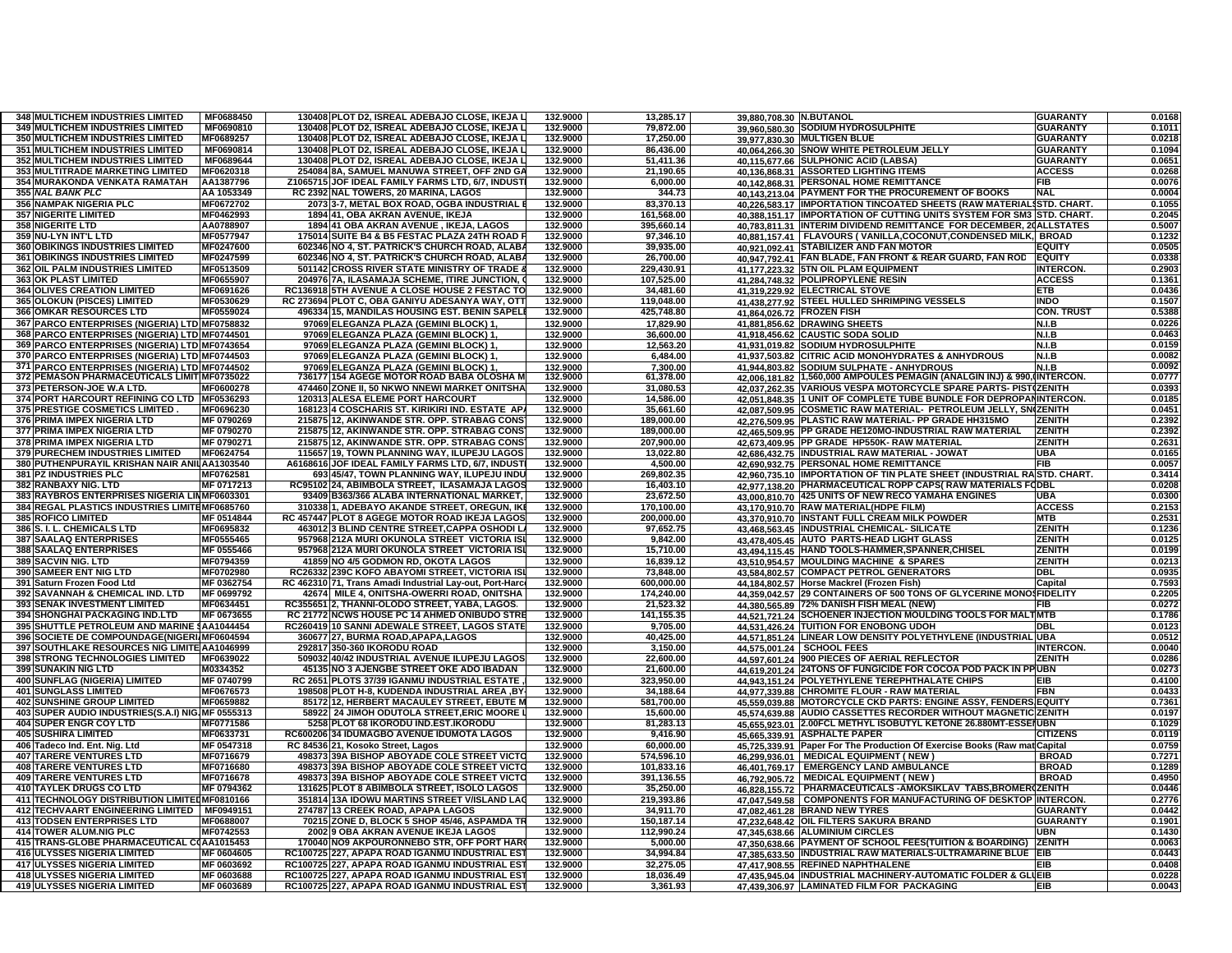| <b>420 ULYSSES NIGERIA LIMITED</b>                 | MF0603700  | 100725 227 APAPA ROAD, IGANMU INDUSTRIAL ES                                                 | 132,9000 | 9,630.00     |               | 47.448.936.97   48MT OF PROCESSED TALC FOR INDUSTRIAL RAW NINTERCON.                                           |                  | 0.0122           |
|----------------------------------------------------|------------|---------------------------------------------------------------------------------------------|----------|--------------|---------------|----------------------------------------------------------------------------------------------------------------|------------------|------------------|
| <b>421 ULYSSES NIGERIA LIMITED</b>                 | MF0603698  | 100725 227, APAPA ROAD, IGANMU INDUSTRIAL EST                                               | 132.9000 | 20,555.00    |               | 47,469,491.97 ESSENTIAL OILS                                                                                   | JBA              | 0.0260           |
| 422 ULYSSES NIGERIA LTD.                           | MF0589680  | 100725 227, APAPA ROAD, IGANMU, LAGOS                                                       | 132.9000 | 9,452.50     |               | 47.478.944.47 RAW MATERIALS-CODER RIBBONS (25MM), CODER RZENITH                                                |                  | 0.0120           |
| 423 ULYSSES NIGERIA LTD.                           | MF0556999  | 100725 227, APAPA ROAD, IGANMU, LAGOS                                                       | 132.9000 | 10,290.05    |               | 47.489.234.52 INDUSTRIAL MATERIAL -MASTERBATCH & ESSENTIAZENITH                                                |                  | 0.0130           |
| <b>424 ULYSSES NIGERIA LTD.</b>                    | MF0603713  | 100725 227, APAPA ROAD, IGANMU, LAGOS                                                       | 132.9000 | 19.106.00    |               | 47.508.340.52 RAW MATERIALS- PROCESSED TALC                                                                    | <b>ZENITH</b>    | 0.0242           |
| <b>425 UNIKEM INDUSTRIES LIMITED</b>               | MF0810983  | 47739 20 OLD WHARF ROAD APAPA LAGOS                                                         | 132.9000 | 335,700.00   | 47.844.040.52 | 900,000LT VOLUME AT 20DGREES C(+O/-5%)ETHYL AINTERCON.                                                         |                  | 0.4248           |
| <b>426 UNILEVER NIGERIA PLC</b>                    | MF0604437  | RC1131 BILLINGSWAY ROAD, OREGUN, LAGOS                                                      | 132.9000 | 154,339.23   |               | 47,998,379.75 PAYMENT FOR PURCHASE OF CAPEX                                                                    | STB              | 0.1953           |
| 427 UNIQUE PHARM.LTD                               | MF0664053  | 75681 11 FATAI ATERE WAY MATORI MUSHIN                                                      | 132.9000 | 11,850.00    |               | 48.010.229.75 24 MICROVEE FILTERS WITH FLANGES 3 MICRON                                                        | <b>UBN</b>       | 0.0150           |
| <b>428 VARIATIONS LIMITED</b>                      | MF0735453  | 249054 ZONE 3 NO 47 NWAGBALA ESTATE NNEWI /                                                 | 132.9000 | 230,000.00   |               | 48.240.229.75   USED MOTORCYCLE                                                                                | <b>INTERCON.</b> | 0.2911           |
| <b>429 VERONA INDUSTRIES LIMITED</b>               | MF 0752138 | 94740 136/138 NNAMDI AZIKIWE STREET, LAGOS                                                  | 132.9000 | 106,858.00   |               | 48,347,087.75 DIOCYTL PHTHALATE CHEMICALS                                                                      | <b>MBC</b>       | 0.1352           |
| <b>430 VGC COMMUNICATIONS LTD</b>                  | MF0522298  | 270949 10B VGC SHOPPING CENTRE, VICTORIA GAI                                                | 132.9000 | 138,913.00   |               | 48.486.000.75 SATELLITE EQUIPMENT                                                                              | UTB              | 0.1758           |
| 431 VISTA INTERNATIONAL LIMITED                    | MF0621844  | 208914 PLOT 44, BLOCK 1, JIMOH ODUTOLA STREE                                                | 132.9000 | 152,138.64   |               | 48,638,139.39 SHEETS OF POWER PRINT BOND (RAW MATERIALS FACCESS                                                |                  | 0.1925           |
| 432 VISTA INTERNATIONAL LIMITED                    | MF0696106  | 208914 PLOT 44 JIMOH ODUTOLA STREET SURULE                                                  | 132.9000 | 18,155.41    |               | 48,656,294.80 2/S COATED ART PAPER CARD 250 GSM                                                                | ZENITH           | 0.0230           |
|                                                    |            |                                                                                             |          |              |               |                                                                                                                |                  |                  |
| 433 VISTA INTERNATIONAL LIMITED                    | MF0696110  | 208914 PLOT 44 JIMOH ODUTOLA STREET SURULE                                                  | 132.9000 | 50,681.76    |               | 48.706.976.56 RAW MATERIAL FOR PAPER INDUSTRY- WOODFREE ZENITH                                                 |                  | 0.0641           |
| 434 VISTA INTERNATIONAL LTD                        | MF0703891  | RC208914 PLOT 44, JIMOH ODUTOLA STREET, SURULI                                              | 132.9000 | 34,686.26    |               | 48,741,662.82 UNCOATED WOOD FREE PAPER IN SHEETS                                                               | DBL              | 0.0439           |
| <b>435 VISTA INTERNATIONAL LTD</b>                 | MF0703899  | RC208914 PLOT 44. JIMOH ODUTOLA STREET. SURULI                                              | 132.9000 | 80,716.80    |               | 48.822.379.62 WOOD FREE PAPER IN REELS                                                                         | DBL              | 0.1021           |
| <b>436 VISTA INTERNATIONAL LTD</b>                 | MF0703904  | RC208914 PLOT 44, JIMOH ODUTOLA STREET, SURULI                                              | 132.9000 | 28,853.77    |               | 48,851,233.39 COATED PAPER BOARD                                                                               | DBL              | 0.0365           |
| <b>437 VISTA INT'L LTD</b>                         | MF0620226  | 208914 PLOT 44, BLOCK 1, JIMOH ODUTOLA STREE                                                | 132.9000 | 100.024.53   |               | 48,951,257.92 RAW MATERIAL FOR PAPER INDUSTRY: CAST COATIGUARANTY                                              |                  | 0.1266           |
| <b>438 VISTA INT'L LTD</b>                         | MF703888   | 208914 PLOT 44, BLOCK 1, JIMOH ODUTOLA STREE                                                | 132.9000 | 23,302.24    |               | 48,974,560.16 1/S &2/S, COATED PAPER IN SHEETS                                                                 | <b>GUARANTY</b>  | 0.0295           |
| 439 VIVA METAL & PLASTICS INDUSTRIESMF0764576      |            | 29944 OFF 11 KM HADEJIA RD GUNDUWAWA ARE                                                    | 132.9000 | 310,500.00   |               | 49.285.060.16 INDUSTRIAL RAW MATERIAL-270MT/POLYETHYLENEZENITH                                                 |                  | 0.3929           |
| <b>440 VTS NIGERIA LTD</b>                         | MF0793172  | RC249357 NANDO PHARMACY 51, OLD MKT ROAD, ON                                                | 132.9000 | 54,401.00    |               | 49.339.461.16   PHARMACEUTICAL PRODUCTS: STREPTOPEN INJ 25DBL                                                  |                  | 0.0688           |
| 441 WAPCO PLC                                      | MF 0675268 | <b>1858 ELEPHANT CEMENT HOUSE IKEJA LAGOS</b>                                               | 132.9000 | 499,789.46   | 49.839.250.62 | 1UNIT OF CAERPILLER 988H WHEELED LOADER                                                                        | <b>WEMA</b>      | 0.6325           |
| 442 WAPCO PLC                                      | MF 0675269 | 1858 ELEPHANT CEMENT HOUSE IKEJA LAGOS                                                      | 132.9000 | 141,842.70   | 49.981.093.32 | <b>8UNITS OF SPARE PARTS FOR MMD CRUSHER</b>                                                                   | <b>WEMA</b>      | 0.1795           |
| 443 WAPCO PLC                                      | MF 0675267 | <b>1858 ELEPHANT CEMENT HOUSE IKEJA LAGOS</b>                                               | 132.9000 | 98,486.66    |               | 50.079.579.98   1,705UNITS OF SPARE PARTS FOR MAINTENANCE O WEMA                                               |                  | 0.1246           |
| <b>444 WATERCREST INVESTMENT LTD</b>               | MF0497797  | RC409380 5 ADEPELE STREET OFF MEDICAL ROAD IK                                               | 132,9000 | 10.300.00    |               | 50,089,879.98 COMPUTER PARTS & ACCESSORIES (NEW)                                                               | <b>CITIZENS</b>  | 0.0130           |
| <b>445 WATERFORD LIMITED</b>                       | MF 0696606 | 167184 21 OLOSA STREET VICTORIA ISLAND LAGO                                                 | 132.9000 | 25,998.46    |               | 50.115.878.44 THREE CROWNS FILLED EVAPORATED MILK                                                              | ZENITH           | 0.0329           |
| 446 WEST AFRICA COTTON COMPANY LT MF0559175        |            | 300210 PLOT 20, BENSON ANORUE STREET, AJAO E                                                | 132.9000 | 8,500.00     |               | 50.124.378.44 INDUSTRIAL MACHINERY- STEAM BOILER MODEL R& ZENITH                                               |                  | 0.0108           |
| 447 WEST AFRICA RUBBER PRODUCTS LIMF0771584        |            | 89204 PLOT 68 IKORODU INDUSTRIAL ESTATE IKO                                                 | 132.9000 | 298,080.00   |               | 50.422.458.44 RAW MATERIAL- LOW DENSITY POLYTHYLENE LOTR ZENITH                                                |                  | 0.3772           |
|                                                    |            | 1858 ELEPHANT CEMENT HOUSE , IKEJA CENTRA                                                   | 132.9000 |              |               |                                                                                                                |                  | 0.0770           |
| 448 WEST AFRICAN PORTLAND CEMENT MF0628293         |            |                                                                                             |          | 60,877.22    |               | 50.483.335.66 EATH MOVING MACHINERY AND EQUIPMENT FOR CEFBN                                                    |                  |                  |
| 449 WEST AFRICAN PORTLAND CEMENT (MF0675277        |            | 1858 ELEPHANT CEMENT HOUSE , IKEJA CENTR/                                                   | 132.9000 | 128,955.82   |               | 50.612.291.48 GUIDE ROLLERS AND HYDRAULIC CLINDERS - SPARIFBN                                                  |                  | 0.1632           |
| 450 WEST AFRICAN PORTLAND CEMENT (MF0675278)       |            | <b>1858 ELEPHANT CEMENT HOUSE JKEJA CENTRA</b>                                              | 132.9000 | 54,718.09    |               | 50,667,009.57 BELTS FOR VEUTOMATIC PACKER FOR CEMENT MAIFBN                                                    |                  | 0.0692           |
| <b>451 WEST AFRICAN PORTLAND CEMENT (MF0628294</b> |            | <b>1858 ELEPHANT CEMENT HOUSE JKEJA CENTRA</b>                                              | 132.9000 | 58,505.56    |               | 50,725,515.13 HONDEN VARIAX INLET VANE CONTROL - SPARES FOFBN                                                  |                  | 0.0740           |
| 452 WEST AFRICAN RUBBER PRODUCTS MF 0771585        |            | 89204 PLOT 68 IKORODU INDUSTRIAL ESTATE IKO                                                 | 132.9000 | 26,120.00    |               | 50,751,635.13 INDUSTRIAL RAW MATERIAL- TITANIUM DIOXIDE (PV ZENITH                                             |                  | 0.033            |
| <b>453 WHITEHALL MULTINATIONAL LTD</b>             | MF0639756  | 381376 71A MARINE ROAD APAPA LAGOS                                                          | 132.9000 | 23,258.00    |               | 50.774.893.13 ELECTRICAL MATERIALS - BULBS, SWITCHES, CHOKIZENITH                                              |                  | 0.0294           |
| <b>454 AFRICAN FISH COMPANY NIG. LTD</b>           | MF0655640  | 365260 PLOTC 55, AMUWO ODOFIN ESTATE.AMUW                                                   | 132.8900 | 858,846.20   |               | 51.633.739.33 FISH MEAL-WHOLE ROUND FISH                                                                       | ZENITH           | 1.0868           |
| <b>455 AGGREH THEODORE OCHUKO</b>                  | AA 1006302 | RC 381325 5A ELSIE FEMI PEARSE STREET, V/ISLAND                                             | 132.8900 | 450.00       |               | 51,634,189.33 REG. & EXAM FEES - INFORMATION SYSTEMS AUDIT                                                     | <b>GUARDIAN</b>  | 0.0006           |
| 456 AKINGBOLA J.A.                                 | AA1090824  | C-465852 45A, AJOSE STREET, MENDE, M/LAND, LAG(                                             | 132.8900 | 6.000.00     |               | 51.640.189.33 SCHOOL FEES                                                                                      | <b>GLOBAL</b>    | 0.0076           |
| <b>457 AKLE BROTHERS.LTD</b>                       | MF0787852  | 1554 14E BELLO ROAD KANO KANO                                                               | 132.8900 | 62,795.70    |               | 51,702,985.03 1500 CP CLASSIC KNAPSACK SPRAYERS FOR AGRI                                                       | UBN              | 0.0795           |
| <b>458 ARMADA INTERNATIONAL LIMITED</b>            | MF0591974  | 368586 10, AERODROME ROAD, APAPA, LAGOS                                                     | 132.8900 | 54,387.80    |               | 51,757,372.83 VARIOUS HOME APPLIANCES, DRINKING GLASSES                                                        | <b>GLOBAL</b>    | 0.0688           |
| <b>459 ARMADA INTERNATIONAL LIMITED</b>            | MF0463873  | 368586 10, AERODROME ROAD, APAPA, LAGOS                                                     | 132.8900 | 48,753.60    |               | 51.806.126.43 VARIOUS HOME APPLIANCES, DRINKING GLASSES                                                        | <b>GLOBAL</b>    | 0.0617           |
| <b>460 ASHMON TYRES NIGERIA LIMITED</b>            | MF0251822  | 495954 9, OGUNYINKA STREET, MAFOLUKU-OSHOD                                                  | 132.8900 | 21,220.00    |               | 51.827.346.43 IMPORTATION OF TYRES TUBE AND FLAPS                                                              | STD. CHART.      | 0.0269           |
|                                                    |            |                                                                                             |          |              |               |                                                                                                                |                  |                  |
|                                                    |            |                                                                                             |          |              |               |                                                                                                                |                  |                  |
| 461 BONNY ALLIED INDUSTRIES LIMITED MF0738837      |            | RC311157 FEDERAL OCEAN TERMINAL ONNE, RIVERS                                                | 132.8900 | 2,528,728.00 |               | 54.356.074.43 PAYMENT FOR 39,000MT GREY ORDINARY PORTLANISTB                                                   |                  | 3.1998           |
| <b>462 CHURCHGATE NIG LTD</b>                      | MF 0546768 | 10406 PLT PC 30 AFRIBANK ST. V/ISLAND                                                       | 132.8900 | 31,468.38    |               | 54.387.542.81 MARBLE TILES CLASSICO GIANTE                                                                     | <b>REGENT</b>    | 0.0398           |
| <b>463 CLEMCO PLASTICS LIMITED</b>                 | MF0791555  | RC304023 PLOT 30 BABS ANIMASHAUN STREET, SUR                                                | 132.8900 | 636,000.00   |               | 55,023,542.81 PAYMENT FOR RAW MATERIAL FOR SOAP PRODUCTSTB                                                     |                  | 0.8048           |
| <b>464 CLEMCO PLASTICS LIMITED</b>                 | MF0596549  | RC304023 PLOT 30 BABS ANIMASHAUN STREET, SURI                                               | 132.8900 | 120,000.00   |               | 55,143,542.81 PAYMENT FOR PACKAGING PAPERS AND SODIUM TASTB                                                    |                  |                  |
| <b>465 DANA FOODS LIMITED</b>                      | MF 0689987 | 304446 54, MARINA, LAGOS                                                                    | 132.8900 | 2,529,990.98 |               | 57.673.533.79 2,700MTS OF INDIAN PARBOILED RICE                                                                | <b>WEMA</b>      | 3.2014           |
| <b>466 DANGOTE NIG LTD</b>                         | MF 0765712 | 71242 3 OSBORNE ROAD IKOYI LAGOS                                                            | 132.8900 | 2,578,840.00 |               | 60,252,373.79 11,000MT OF HARD RED WINTER WHEAT                                                                | <b>ZENITH</b>    | 3.2632           |
| <b>467 DANGOTE NIG. LIMITED</b>                    | MF 0501050 | 71242 3, OSBORNE ROAD IKOYI LAGOS                                                           | 132.8900 | 4,975,557.84 |               | 65,227,931.63 18,792 MT OF BRAZILIAN CANE RAW SUGAR                                                            | <b>ZENITH</b>    | 6.2960           |
| <b>468 E.C ECHE INVESTMENT LTD</b>                 | MF0738342  | 175240 ZONE 8 NO 5 MAIN MARKET NKWO NNEWI A                                                 | 132.8900 | 50,000.00    | 65.277.931.63 | <b>FAIRLY USED MOTORCYCLES</b>                                                                                 | <b>BROAD</b>     | 0.0633           |
| <b>469 EGWUENU EDDY MARTINS</b>                    | AA1114287  | 41417 PLOT 290 AJOSE ADEOGUN STREET VICTO                                                   | 132.8900 | 15.155.10    |               | 65,293,086.73 TUITION FEE, MAINTENANCE ALLOWANCE AND ACCOZENITH                                                |                  | 0.0192           |
| 470 ENFIELD AGRO NIG. LTD.                         | MF0647831  | 256583 16, IDOWU TAYLOR STREET, V/I, LAGOS                                                  | 132.8900 | 28,960.00    |               | 65,322,046.73 23200 SETS WINDOW LOUVRE FRAMES                                                                  | <b>GLOBAI</b>    | 0.0366           |
| 471 ENFIELD AGRO NIG. LTD.                         | MF0591531  | 256583 16, IDOWU TAYLOR STREET, V/I, LAGOS                                                  | 132.8900 | 17,640.00    |               | 65,339,686.73 19,400 SHEETS CHIPBOARD                                                                          | <b>GLOBAL</b>    | 0.1518<br>0.0223 |
| <b>472 FAHED NIGERIA LIMITED</b>                   | MF 0543379 | RC 413308 38/40 BURMA ROAD APAPA LAGOS                                                      | 132.8900 | 25,007.48    |               | 65,364,694.21 NEW GLASSWARE AND JUGS WITH ACRYLIC & PLASIGUARDIAN                                              |                  | 0.0316           |
| 473 FAREAST MERC. CO LTD                           | MF0588621  | 1104 13 FATAI ATERE WAY, MATORI, LAGOS                                                      | 132.8900 | 37,891.46    |               | 65.402.585.67 PURCH OF FRISOCREAM RICE AND FRISOCREAM WHALLSTATES                                              |                  | 0.0479           |
| 474 Fareast Mercantile                             | MF 0707774 | RC 1104 13, Fatai Atere Way, Matori, Lagos                                                  | 132.8900 | 160,249.62   |               |                                                                                                                | Capital          | 0.2028           |
| 475 FAREAST MERCANTILE CO LTD                      | MF 0635809 | RC 1104 PLOT 721, ADETOKUNBO ADEMOLA STREE                                                  | 132.8900 | 34.01        |               | 65,562,835.29 Stockfish Heads                                                                                  | FFSB             | 0.0000           |
| <b>476 FAREAST MERCANTILE CO LTD</b>               | MF 0362638 | RC 1104 PLOT 721, ADETOKUNBO ADEMOLA STREET                                                 | 132.8900 |              |               | 65.562.869.30 IMPORTATION OF 120 CARTONS NACET STAINLESS                                                       | FSB              | 0.0000           |
|                                                    |            |                                                                                             |          | 33.69        |               | 65,562,902.99  IMPORTATION OF 116 FRIGIDAIRE COOKERS                                                           |                  |                  |
| <b>477 GM NIGERIA LIMITED</b>                      | MF0758511  | 153503 17 CREEK ROAD APAPA LAGOS                                                            | 132.8900 | 240.05       |               | 65,563,143.04 VEHICLE SPARES-WINDSCREEN, SIDE MIRROR                                                           | <b>ZENITH</b>    | 0.0003           |
| <b>478 GM NIGERIA LIMITED</b>                      | MF0758609  | 153503 17 CREEK ROAD APAPA LAGOS                                                            | 132.8900 | 3,694.25     |               | 65.566.837.29 ISUZU GENERATOR SPARE PARTS - ELEMENT, GASP                                                      | <b>KZENITH</b>   | 0.0047           |
| <b>479 GMT NIGERIA LIMITED</b>                     | MF0795602  | 333700 14 GERARD ROAD IKOYI LAGOS                                                           | 132.8900 | 28,931.95    |               | 65.595.769.24 LAMINATED 12 MIC METALLIZED                                                                      | -BN              | 0.0366           |
| 480 GREY DE KOUROUN NIG. LTD.                      | MF0749772  | 152493 22 HAPPY HOME AVE. KIRIKIRI, APAPA, LAG                                              | 132.8900 | 19,549.00    |               | 65.615.318.24 RAW MATERIAL FOR COSMETICS - COLLODION, COLZENITH                                                |                  | 0.0247           |
| 481 HAANSBRO NIG. LTD                              | MF0528349  | RC427122 239C KOFO ABAYOMI STREET, VICTORIA ISI                                             | 132.8900 | 395,295.00   |               | 66.010.613.24 HIGH AND LOW DENSITY POLYETHYLENE (ARTIFICIA DBL                                                 |                  | 0.5002           |
| <b>482 INFINITY TYRES LIMITED</b>                  | MF-0691267 | RC44960 NO 35 ADEOLA ODEKU STREET, VICTORIA I                                               | 132.8900 | 82,890.00    |               | 66,093,503.24 NEW TYRES AS PER PROFORMA INVOICE NO IT-8244 DBL                                                 |                  | 0.1049           |
| 483 JIMBEST AUTO SUPPLY CO.LTD                     | MF0632028  | RC332070 ZONE A BLOCK 8 SHOP 1/20 TRADE FAIR CO                                             | 132.8900 | 22,950.00    |               | 66,116,453.24 NEW MOTOR SPARE PARTS                                                                            | <b>CITIZENS</b>  | 0.0290           |
| <b>484 JOBIKAN NIGERIA LIMITED</b>                 | MF0660411  | 177134 PLOT 41, KUDIRAT ABIOLA WAY, OREGUN,                                                 | 132.8900 | 68,112.00    |               | 66,184,565.24 RAW MATERIAL - POLYPROPYLENE/PP H1600                                                            | <b>GLOBAL</b>    | 0.0862           |
| 485 JONCOD NIG. LTD.                               | MF0764052  | 51000 22, OJUELEGBA ROAD SURULERE, LAGOS                                                    | 132.8900 | 60,875.00    |               | 66.245.440.24 AGRICULTURAL & INDUSTRIAL MACHINERY - ALTERIZENITH                                               |                  | 0.0770           |
| 486 JONCOD NIG. LTD.                               | MF0940187  | 51000 22, OJUELEGBA ROAD SURULERE, LAGOS                                                    | 132.8900 | 112,610.00   |               | 66,358,050.24 GASOLINE GENERATING SETS                                                                         | ZENITH           | 0.1425           |
| 487 K. K. PRODUCTS LIMITED                         | MF0662029  | 92068 15, IDOLUWO STREET, 3RD FLOOR, IDUMOT                                                 | 132.8900 | 16,205.00    |               | 66,374,255.24 KEROSENE STOVE                                                                                   | <b>ZENITH</b>    | 0.0205           |
| <b>488 KRIST-ADEK NIG LTD</b>                      | MF0607928  | 95554 86 NEW LAGOS ROAD BENIN CITY                                                          | 132.8900 | 13,248.00    |               | 66,387,503.24 AMMONIA ANHYDROUS IN CYLINDER                                                                    | UBN              | 0.0168           |
| <b>489 MATBENY HOLDINGS LTD</b>                    | AA1080011  | 41417 290 AJOSE ADEOGUN ST, VI, LAGOS                                                       | 132.8900 | 20,341.00    |               | 66,407,844.24 TUITION FEES FOR CHIOMA MARY EGWUENU                                                             | <b>ZENITH</b>    | 0.0257           |
| 490 Midway Ventures Limited                        | MF0707904  | RC78434 31/32, Afariogun Street, Ajao Estate, Lagos<br>246447 PLOT 12 CHALLAWA IND EST.KANO | 132.8900 | 100,312.94   |               | 66,508,157.18 Artificial Resins HD Film 8800<br>66,550,625.31 SOFTENE WE, UNITAN 100-CHEMICAL FOR LEATHER JUBN | <b>NAMBI</b>     | 0.1269<br>0.0537 |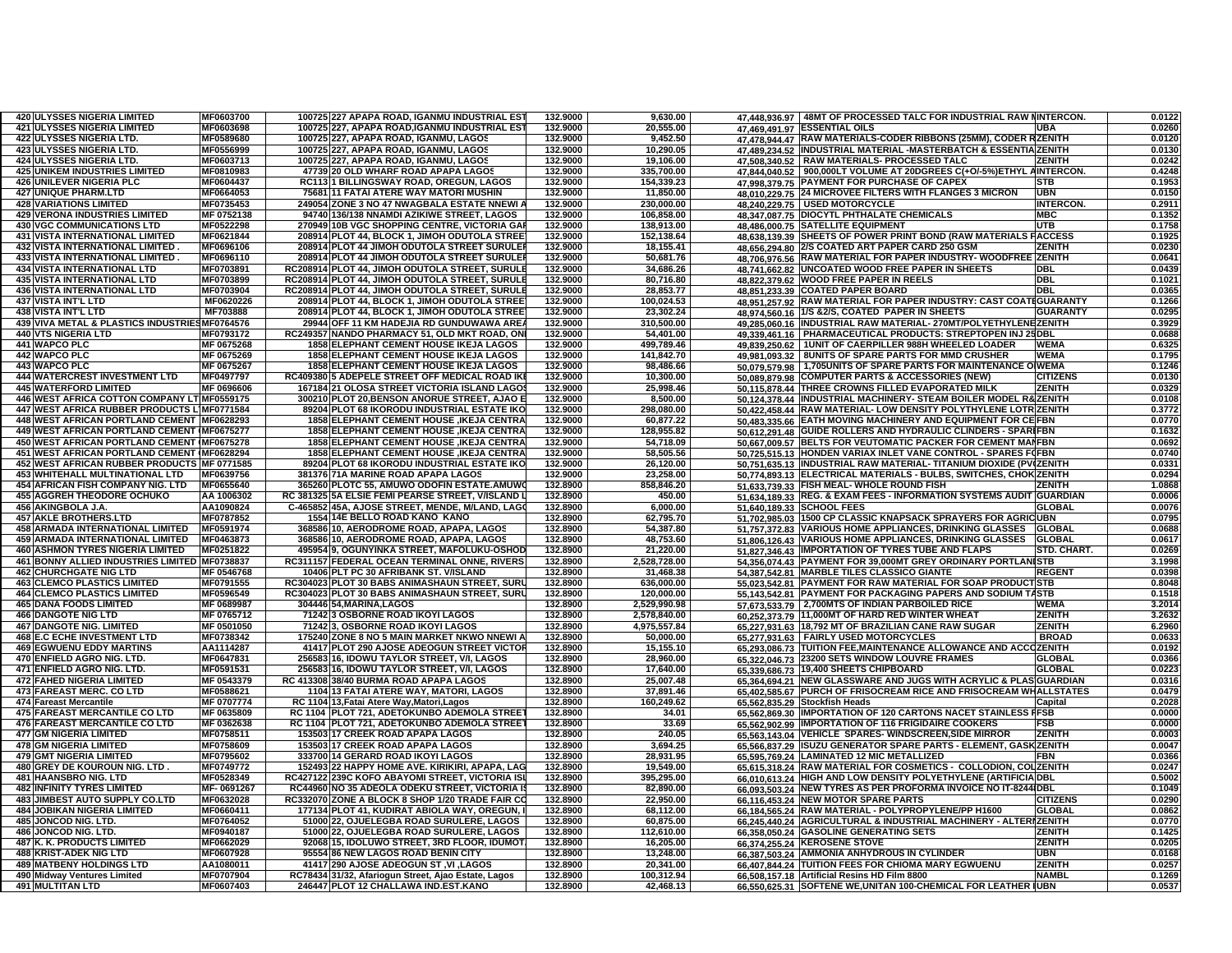| <b>492 NECHTRACO NIGERIA LIMITED</b>           | MF0549822  | 82236 10, IDUMAGBO AVENUE, LAGOS.                      | 132.8900 | 61,760.00    |                      | 66,612,385.31 VAROIUS WALL CLOCKS<br><b>EQUITY</b>                              | 0.0781 |
|------------------------------------------------|------------|--------------------------------------------------------|----------|--------------|----------------------|---------------------------------------------------------------------------------|--------|
| 493 NIGERIAN BOTTLING CO. PLC                  | MF0639873  | RC902 NBC HOUSE, IDDO, LAGOS                           | 132.8900 | 20,149.77    |                      | 66.632.535.08 ALUMINIUM SHELL MOLDS<br><b>ECO</b>                               | 0.0255 |
| 494 Nigerian-American Bank Ltd                 | AA1205037  | 10/12, Macarthy Street, Onikan, Lagos<br>RC28105       | 132.8900 | 216.00       |                      | 66.632.751.08 SWIFTNET FIN. Service and Minimum Network Based IINAMB            | 0.0003 |
| 495 NORFOLK PAPER AND PACKAGING LIMF0408273    |            | 1 AKINYEMI CRESCENT, MATORI, MUSHIN,<br>RC258892       | 132.8900 | 131,048.68   |                      | 66,763,799.76 WOODFREE BOND PAPER<br><b>BOND</b>                                | 0.1658 |
| 496 RELIANCE TELECOMMUNICATIONS LIMF0596548    |            | RC340584<br>PLOT 219A MOSHOOD ABIOLA WAY, IGANM        | 132.8900 | 500,000.00   |                      | 67,263,799.76 PAYMENT FOR CDMA SYSTEM EQUIPMENT<br><b>STB</b>                   | 0.6327 |
| <b>497 RIMMZ NIG LIMITED</b>                   | MF0595935  | 438037 8 ILUPEJU BYE PASS, ILUPEJU, LAGOS              | 132.8900 | 24,000.00    |                      | 67.287.799.76 240 TONS OF WHITE LINE CHIPBOARD-RAW MATERIAZENITH                | 0.0304 |
| <b>498 S.B CHEMICALS LIMITED</b>               | MF 0654410 | 201406 54, MARINA, LAGOS                               | 132.8900 | 142,855.31   |                      | 67,430,655.07   70MTS OF WHITE SOFT PARAFFIN<br><b>WEMA</b>                     | 0.1808 |
| 499 Somotex Nig Ltd                            | MF 0786403 | RC 308383 KM 16, Ikorodu Road, Behind Philips , Ojota, | 132.8900 | 126,096.49   | 67.556.751.56        | <b>CKD Components for Manufacturing of Airconditioners Capital</b>              | 0.1596 |
| 500 SUNFLOWER FOOD INDUSTRIES LIMI MF0791553   |            | RC600029 PLOT 30 BABS ANIMASHAUN STREET, SURI          | 132.8900 | 230,000.00   |                      | 67.786.751.56 PAYMENT FOR CAN PRODUCTION LINE EQUIPMENT ISTB                    | 0.2910 |
| 501 UNICO TRADING CO NIG LTD                   | MF 0535496 | RC 6574 40, EREKO STREET, IDUMOTA, LAGOS               | 132.8900 | 5,622.31     |                      | 67.792.373.87 IMPORTATION OF 12,000 DOZEN STONEWARE MUG\$FSB                    | 0.0071 |
| 502 UNICO TRADING CO.NIG.LTD                   | MF0705716  | RC6574 40 EREKO STREET LAGOS                           | 132.8900 | 12.989.99    |                      | 67,805,363.86 VACUUM FLASKS WITH SPARE-REFILLS<br><b>CITIZENS</b>               | 0.0164 |
| 503 UNILEVER NIGERIA PLC                       | MF 0769034 | 113 UNILEVER NIG. PLC 1, BILLINGS WAY, ORE             | 132.8900 | 22,710.00    |                      | 67.828.073.86 RAW MATERIAL- 20.000MT OF GLYCERINE(PRICERINIZENITH               | 0.0287 |
| 504 UNILEVER NIGERIA PLC                       | MF 0769032 | 113 UNILEVER NIG. PLC 1, BILLINGS WAY, ORE             | 132.8900 | 47,899.60    |                      | 67.875.973.46 INDUSTRIAL MATERIAL-140.00MT OF CRUDE SULPHZENITH                 | 0.0606 |
| 505 UNILEVER NIGERIA PLC                       | MF 0765962 | 113 UNILEVER NIG. PLC 1, BILLINGS WAY, ORE             | 132.8900 | 84,420.00    |                      | 67,960,393.46 RAW MATERIAL- SAROMEX CELERY AND SAROMEX IZENITH                  | 0.1068 |
| 506 UNILEVER NIGERIA PLC                       | MF 0765067 | 113 UNILEVER NIG. PLC 1, BILLINGS WAY, ORE             | 132.8900 | 210,695.20   |                      | 68.171.088.66 ROYCO CHOP MIX-RAW MATERIAL<br><b>ZENITH</b>                      | 0.2666 |
| 507 UNILEVER NIGERIA PLC                       | MF 0769033 | UNILEVER NIG. PLC 1, BILLINGS WAY, ORE<br>113          | 132.8900 | 315,490.00   |                      | 68.486.578.66 RAW MATERIAL- RED CLOSE UP FLAVOUR ODORIFEIZENITH                 | 0.3992 |
| 508 UNILEVER NIGERIA PLC                       | MF0604438  | 11311, BILLINGSWAY ROAD, OREGUN, LAGOS.                | 132.8900 | 212,647.84   |                      | 68.699.226.50 SODIUMTRIPOLYPHOSPHATE THERMPHOS SPRII<br><b>UBA</b>              | 0.2691 |
| 509 UNILEVER NIGERIA PLC.                      | MF0604425  | <b>113 1. BILINGSWAY OREGUN IKEJA LAGOS</b>            | 132.8900 | 315,640.00   |                      | 69,014,866.50 RED CLOSE UP FLAVOUR ODORIFEROUS MIXTURE<br><b>IFBN</b>           | 0.3994 |
| 510 UNILEVER NIGERIA PLC.                      | MF0604421  | 113 1, BILINGSWAY OREGUN IKEJA LAGOS                   | 132.8900 | 31,027.00    |                      | 69,045,893.50 ORTIBLANC 2NG LT EXTRA - RAW MATERIAL<br><b>FBN</b>               | 0.0393 |
| 511 UNILEVER NIGERIA PLC.                      | MF0604443  | 113 1, BILINGSWAY OREGUN IKEJA LAGOS                   | 132.8900 | 153,083.40   |                      | 69.198.976.90 NERVANAID NA2, - NIRANOX - RAW MATERIAL<br><b>FBN</b>             | 0.1937 |
| 512 UNILEVER NIGERIA PLC.                      | MF0604422  | 113 1, BILINGSWAY OREGUN IKEJA LAGOS                   | 132.8900 | 50,220.00    |                      | 69.249.196.90 CRUDE SULPHUR - RAW MATERIAL<br>FBN                               | 0.0635 |
| 513 VITAL INVESTMENTS LIMITED                  | MF 0594923 | RC 97310 11, OLABISI STREET, ILUPEJU LAGOS             | 132.8900 | 121,650.00   |                      | 69.370.846.90 PHARMACEUTICALS DRUGS - ASCORBIC ACID<br><b>GUARDIAN</b>          | 0.1539 |
| 514 VITAL INVESTMENTS LIMITED                  | MF 0404538 | RC 97310 11, OLABISI STREET, ILUPEJU LAGOS             | 132.8900 | 104,280.00   |                      | 69,475,126.90 PHARMACEUTICALS DRUGS - SORBITOL<br><b>GUARDIAN</b>               | 0.1320 |
| 515 X-PART NIG. LTD.                           | AA1090883  | 178302 140, OJUELEGBA ROAD, S/LERE, LAGOS              | 132.8900 | 1,569.03     |                      | 69.476.695.93 MONTHLY BANDWIDTH/CONNECTION CHARGES<br><b>GLOBAL</b>             | 0.0020 |
| 516 INOTU EUGENE OZIENGBE                      | AA1054376  | A1398023<br>106/108 BROAD STREET LAGOS                 | 132.8800 | 420.00       |                      | 69,477,115.93 EXAMINATION FEES<br><b>ACB</b>                                    | 0.0005 |
| 517 AFCOTT NIG PLC                             | MF0664900  | PLOT 122-132 OSHODI APAPA<br>75289                     | 132.8800 | 152,507.00   | 69,629,622.93        | CALCIUM CHLORIDE, GLYPHOSATE, MAHINDRA IMPLEUBN                                 | 0.1930 |
| 518 AKEBONO INDUSTRIAL CO.NIG.LTD MF0705599    |            | RC81347 163B SINARI DARANIJO STREET VICTORIA           | 132.8800 | 261,300.00   |                      | 69.890.922.93 JINCHENG MOTORCYCLE AND CKD COMPONENTS<br><b>CITIZENS</b>         | 0.3306 |
| 519 AVIATION DEVELOPMENT COMPANY AA1335293     |            | 67499<br>84, OPEBI ROAD, IKEJA, LAGOS                  | 132.8800 | 49,825.70    | 69.940.748.63        | <b>NOVEMBER 2004, MAINTENANCE RESERVE FOR AIR (ACCESS</b>                       | 0.0630 |
| 520 BNB TECHNOLOGY LTD                         | MF0492254  | RC482669<br>PLOT 22, BOLAJI STREET, HOLLOWAY INDU      | 132.8800 | 69,207.24    |                      | 70.009.955.87 RESIN PIGMENT CHEMICALS<br><b>ASSURANCE</b>                       | 0.0876 |
| <b>521 BNB TECHNOLOGY LTD</b>                  | MF0492255  | PLOT 22. BOLAJI STREET. HOLLOWAY INDU<br>RC482669      | 132.8800 | 70.400.00    | 70.080.355.87        | <b>MASTER BATCH/ CHEMICAL</b><br><b>ASSURANCE</b>                               | 0.0891 |
| 522 BONNY ALLIED INDUSTRIES LTD                | MF 0790162 | FEDERAL OCEAN TERMINAL, ONNE PORT H<br>311157          | 132.8800 | 2,708,400.00 | 72,788,755.87        | 36,600 MT GREY ORDINARY PORTLAND CEMENT TYP ZENITH                              | 3.4269 |
| <b>523 CASTLAT NIGERIA LTD</b>                 | MF0665411  | RC 48643 PLOT 1-3 AMUWO ODOFIN PARK ESTATE LA          | 132.8800 | 47,800.00    |                      | 72,836,555.87 NEW CATERPILLAR GENERATING SET<br><b>NATIONAL</b>                 | 0.0605 |
| 524 CHRIS ERIM-ONONGHA                         | AA 0530712 | A1656783 67 MARINA LAGOS                               | 132.8800 | 2,000.00     |                      | 72,838,555.87 PERSONAL TRAVEL ALLOWANCE<br><b>MTB</b>                           | 0.0025 |
| 525 Cica Nigeria Limited                       | MF0409327  | RC347841 c/o CGL Ltd, Plot 1676, Oladele Olashore St.  | 132.8800 | 97,646.61    |                      | 72.936.202.48 Nexen Forklift Trucks & Ballet Trucks<br><b>NAMB</b>              | 0.1236 |
|                                                |            | 15410 149/151 IDIMU ROAD IKOTUN LAGOS                  | 132.8800 | 80,540.96    |                      | <b>WEMA</b>                                                                     | 0.1019 |
| 526 COLEMAN TECHNICAL INDUSTRIES LIMF 0482984  |            |                                                        |          |              |                      | 73,016,743.44   84MTS OF POLYVINYL CHLORIDE                                     |        |
| 527 DE-DAMAK NIGERIA LIMITED                   | MF0386949  | RC118621 111 ABAYOMI BUS STOP, IWO ROAD, IBADA         | 132.8800 | 780,000.00   |                      | 73.796.743.44 PAYMENT FOR BRAND NEW MOTORCYCLE NANFANGSTB                       | 0.9869 |
| 528 DEMBAL NIGERIA LIMITED                     | MF0047638  | 97429 12, SULE ABUKA CRESCENT, OFF OPEBIRO             | 132.8800 | 430.000.00   |                      | 74.226.743.44 IMPORTATION OF BRAND NEW GENERATORS<br><b>UBNMB</b>               | 0.5441 |
| 529 DE-UNITED FOODS INDUSTRIES LTD MF0615428   |            | RC 229723 KM 4 OTA IDIROKO ROAD SANGO OTA OGU          | 132.8800 | 124,308.00   |                      | 74.351.051.44 SEASONING FOR SPECIALISED AND FRANCHISED FONATIONAL               | 0.1573 |
| 530 DYNATRAC NIGERIA LTD                       | AA9971782  | 288127 3, OLUWOLE FADOJUTIMI STREET MILE 2 L/          | 132.8800 | 12,500.00    |                      | 74.363.551.44 SCHOOL FEES<br><b>NBM</b>                                         | 0.0158 |
| 531 ENPLUS LIMITED                             | MF0644257  | RC 443792 7 OBANTA RD APAPA LAGOS                      | 132.8800 | 540,000.00   | 74.903.551.44 GASOIL | <b>NATIONAL</b>                                                                 | 0.6833 |
| 532 FIRST CHOICE VENTURES                      | MF0942166  | 050361 28/32 OBAFEMI AWOLOWO WAY IKEJA LAG             | 132.8800 | 33,502.50    |                      | 74.937.053.94 IINDUSTRIAL MACHINERIES- BINDING MACHINEAND LIZENITH              | 0.0424 |
| <b>533 FRANK ONWU</b>                          | AA 1419754 | C5464347   2 KOFO ABAYOMI STREET, VICTORIA ISLAI       | 132.8800 | 2,000.00     |                      | 74,939,053.94 PERSONAL TRAVEL ALLOWANCE<br><b>FIDELITY</b>                      | 0.0025 |
| 534 FRONTAGE COMMUNICATIONS LIMITIAA 1095407   |            | 304791 PLOT 192B JIDE OKI STREET VICTORIA ISLA         | 132.8800 | 150,000.00   |                      | 75.089.053.94   PAYMENT FOR STUDIO AND SATELLITE SERVICE JA WEMA                | 0.1898 |
| 535 G.N. IHEAKU & CO LTD                       | MF0662422  | 37325 24 OLD MARKET ROAD, ONITSHA ANAMBR/              | 132.8800 | 918,720.00   |                      | 76.007.773.94 10,208 BAGS DRIED FISH-HEADS<br>ZENITH                            | 1.1624 |
| 536 GLAXO SMITHLIME CONSUMER NIG.P MF0201439   |            | 8726 KM 16, IKRODU ROAD, OJOTA, LAGOS                  | 132.8800 | 123,980.20   |                      | 76.131.754.14 IMPORTATION OF HALFAN SUSPENSION<br>STD. CHART.                   | 0.1569 |
| 537 GLAXOSMITHKLINE CONCUMER NIG IMF 0488628   |            | RC 8726 KM 16, IKORODU ROAD, OJOTA, LAGOS              | 132.8800 | 2,316,572.64 |                      | 78.448.326.78 HALFAN, AMOXIL & FLOXAPEN DRUGS<br><b>CHARTERED</b>               | 2.9311 |
| 538 Gongoni Company Ltd                        | MF 0559055 | RC 39785 89A, Sharada Ind Estate, Phase III, Kano      | 132.8800 | 41,700.00    |                      | 78,490,026.78 Wood Seiving and Chipping Machines and Mixtures Of Capital        | 0.0528 |
| 539 IDO EME JAMES                              | AA0985324  | A1589002 GUARANTY TRUST BANK PLC, PLOT 1669 O          | 132.8800 | 2,000.00     | 78.492.026.78 PTA    | GUARANTY                                                                        | 0.0025 |
| 540 JOSEPDAM & SONS NIG LIMITED                | MF 0512180 | 117956 38 ILUPEJU INDUSTRIAL ESTATE ILUPEJU L          | 132.8800 | 178,938.53   | 78.670.965.31        | 16,800KGS OF PROMALT CN, HITEMPASE2XL & BIOF / WEMA                             | 0.2264 |
| <b>541 LYDOLINE PAINTS LTD</b>                 | MF0724586  | 10940 58 ADEOLA AVENUE IFAKO AGEGE LAGOS               | 132.8800 | 23,600.00    |                      | 78,694,565.31 80*100KG DRUMS NITROCELLULOSE-MAT.FOR PAINTUBN                    | 0.0299 |
| <b>542 MAPLE PLASTIC INDUSTRIES</b>            | MF0569551  | RC 194717 26, IZE IYAMU STREET, OFF BALOGUN STRE       | 132.8800 | 175,950.00   |                      | 78.870.515.31 Payment For Artificil Resins LLDPE FILM GRADE LL21 NNB BANK INT'L | 0.2226 |
| 543 MEPO TECH LTD                              | MF0619629  | 49465<br>30 OJEKUNLE STR, PAPA AJAO, MUSHIN LA         | 132.8800 | 55,022.84    |                      | 78,925,538.15 7735 PCS OF BALL AND ROLLER BEARINGS<br><b>ALLSTATES</b>          | 0.0696 |
| 544 MIX AND BAKE FLOUR MILL INDUSTR MF0797681  |            | 30325<br>48, AIRPORT ROAD WARRI DELTA STATE            | 132.8800 | 589,300.00   |                      | 79,514,838.15 4400 MT US 2 HARD RED WHEAT WINTER<br><b>GUARANTY</b>             | 0.7456 |
| 545 MOORE ENTERPRISES NIGERIA LIMIT MF-0650260 |            | <b>RC64748</b><br>124 HERBERT MACAULAY STRRET EBUTE-I  | 132.8800 | 230,928.37   |                      | 79.745.766.52 15168 GALLONS OF SPRINT S68 EXPORT GREY BODYDBL                   | 0.2922 |
| 546 MOSURO THE BOOKSELLERS LTD                 | MF0573898  | 200968<br>i, OLUWARE OBASA STREET, IBADAN              | 132.8800 | 55,692.64    |                      | 79.801.459.16 IMPORTATION OF NEW VARIOUS PRINTED EDUCATIOUBNME                  | 0.0705 |
| 547 NATIONAL ELECTRIC POWER AUTORIMF0055411    |            | EE 24 OF 1949<br>PLOT 441, ZAMBEZI CRESCENT, MAITAMA,  | 132.8800 | 83,240.00    |                      | 79.884.699.16 COMPACT 3 PHASE PREPAYMENT METERS<br><b>ACCESS</b>                | 0.1053 |
| 548 NICE TOP PAPER INDUSTRIES LIMITE MF0481353 |            | KM 1. ABUJA EXPRESSWAY. KADUNA<br>RC101739             | 132.8800 | 34.350.00    |                      | 79.919.049.16 TISSUE PAPER CONVERTING MACHINE<br><b>ASSURANCE</b>               | 0.0435 |
| <b>549 NIGERIAN OIL MILLS</b>                  | MF0645645  | <b>22B CREEK ROAD APAPA LAGOS</b><br>837               | 132.8800 | 1,330,000.00 |                      | 81,249,049.16   FLOUR MILL GRAIN SILOS CONVEYOR SYSTEM<br><b>INTERCON.</b>      | 1.6828 |
| 550 NORTHERN INDUSTRIES LTD                    | MF0336944  | PLOT 32 CHALLAWA INDUSTRIAL ESTATE<br>20246            | 132.8800 | 157,425.00   |                      | 81,406,474.16 ALUMINIUM INGOTS<br><b>GUARANTY</b>                               | 0.1992 |
| <b>551 NOSAK AGENCIES LIMITED</b>              | MF0686429  | 116,OGUDU OJOTA ROAD, GRA OGUDU, LA(<br>47998          | 132.8800 | 536,118.00   |                      | 81.942.592.16 4 MILLION LITRES OF EHTYL ALCOHOL<br><b>GUARANTY</b>              | 0.6783 |
| 552 NUCLEUS VENTURES LIMITED                   | MF0736708  | 129768 PLOT 1B, BLOCK E, FATAI ATERE WAY MATO          | 132.8800 | 48,992.41    |                      | 81,991,584.57 60 MT COLORED MANILLA BOARD IN SHEETS<br><b>GUARANTY</b>          | 0.0620 |
| 553 NUTRICIMA LIMITED                          | MF0678606  | 495141 45-47 TOWN PLANNING WAY, ILUPEJU INDU           | 132.8800 | 1,133,953.58 |                      | 83.125.538.15 MACHINERY FOR USE IN LOCAL MANUFACTURE OF HIBTC                   | 1.4348 |
| 554 NUTRIFOODS LIMITED                         | MF 0752201 | 213712 PLOT 999C, DANMOLE STREET, VICTORIA IS          | 132.8800 | 21,042.16    |                      | 83,146,580.31 DICALITE SPEEDPLUS<br><b>MBC</b>                                  | 0.0266 |
| 555 NUTRIFOODS LIMITED                         | MF 0651452 | 213712 PLOT 999C, DANMOLE STREET, VICTORIA IS          | 132.8800 | 119.900.00   |                      | 83,266,480.31 AUTOMATIC SATCHET PACKAGING MACHINE<br><b>MBC</b>                 | 0.1517 |
| 556 O.B AKINLUYI                               | AA 1421326 | A 2135386 5 ALAO ROAD, OFF AKINOLA ROAD, IPAJA,        | 132.8800 | 5,640.00     |                      | 83,272,120.31 SCHOOL FEES<br><b>FBNMB</b>                                       | 0.0071 |
| 557 OANDO SUPPLY AND TRADING                   | MF 0765612 | 2 AJOSE ADEOGUN ST, VI, LAGOS<br>508638                | 132.8800 | 968,364.15   |                      | 84,240,484.46 5000MT OF BITUMEN<br><b>ZENITH</b>                                | 1.2253 |
| 558 ONWARD FISHERIES NIG LTD                   | MF0671256  | RC 58808 225 APAPA ROAD IGANMU LAGOS                   | 132.8800 | 692,000.00   |                      | 84.932.484.46 7,775MT OF FROZEN FISH<br><b>NATIONAL</b>                         | 0.8756 |
| 559 ONWARD PAPER MILL LTD.                     | MF0269416  | 10349 OBAGUN AVENUE, MATORI INDUSTRIAL EST             | 132.8800 | 102,306.00   |                      | 85.034.790.46 BROWN KRAFT PAPER FOR STATIONERIES<br><b>FBN</b>                  | 0.1294 |
| 560 ONWARD PAPER MILL LTD                      | MF0269420  | 10349 OBAGUN AVENUE,MATORI INDUSTRIAL EST              | 132.8800 | 23,398.49    |                      | 85.058.188.95 UPPER KNIFE, LEVER - SPARE PARTS FOR PAPER MIFBN                  | 0.0296 |
| 561 ONWARD STATIONERY STORES LTD. MF0269425    |            | 5324 39, BURMA ROAD, APAPA, LAGOS                      | 132.8800 | 35,857.25    |                      | 85.094.046.20 PRINTING BOARD FOR BOOK PRODUCTION<br><b>FBN</b>                  | 0.0454 |
| 562 ONWARD STATIONERY STORES LTD. MF0269417    |            | 5324 39, BURMA ROAD, APAPA, LAGOS                      | 132.8800 | 223.156.35   |                      | 85,317,202.55 WHITE PRINTING PAPER IN SHEETS<br><b>FBN</b>                      | 0.2824 |
| 563 OSSYAFFASON IND NIG LTD                    | MF 0776177 | 108964 53G IWEKA AD, ONITSHA, ANAMBRA -STATE           | 132,8800 | 73,566.00    |                      | 85,390,768.55 BLANK VIDEO CASSETTE TAPES<br><b>FBNMB</b>                        | 0.0931 |
|                                                |            |                                                        |          |              |                      |                                                                                 |        |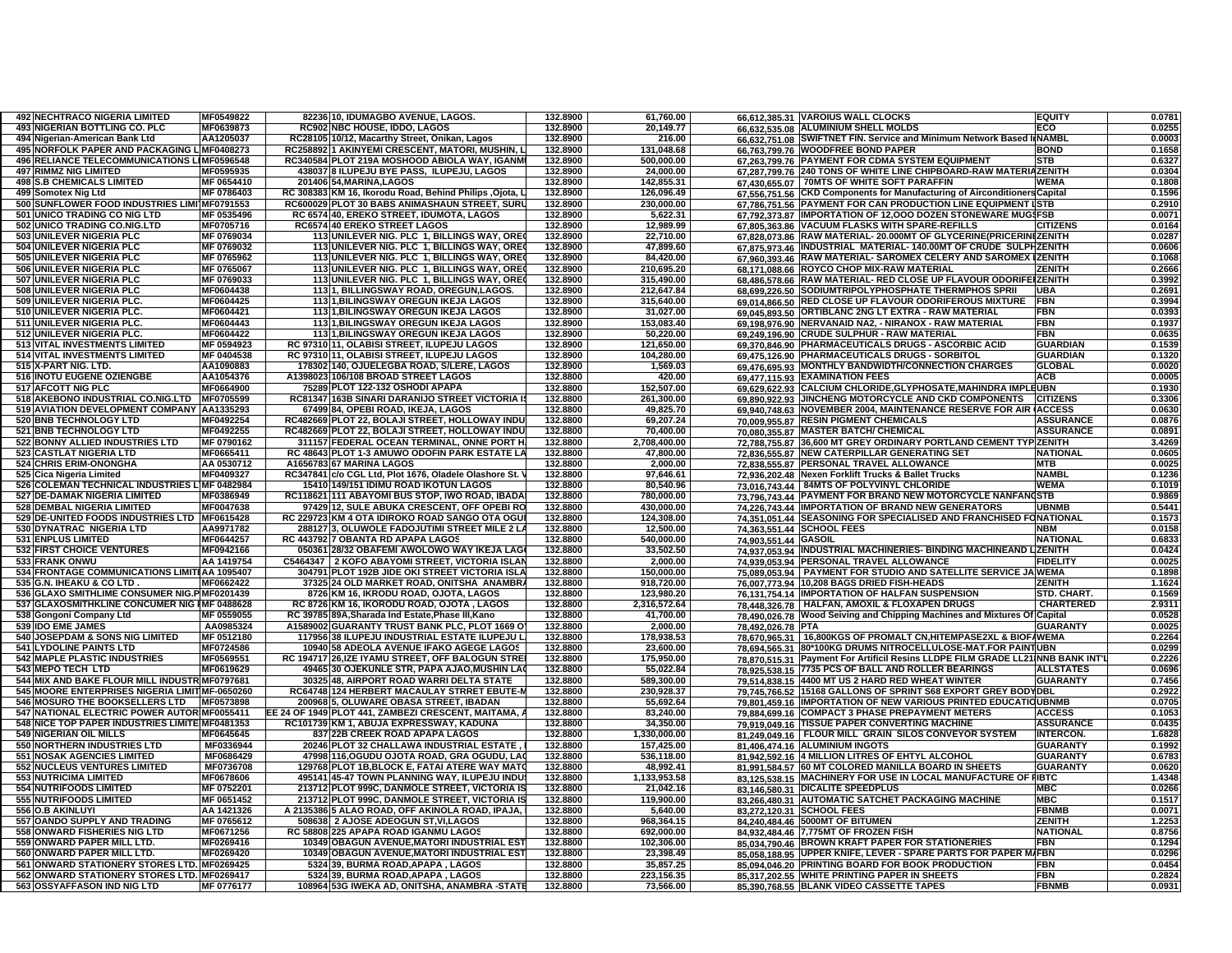| 564 P.Z. INDUSTRIES PLC                         | MF 0794559       | RC 693 45/47 TOWN PLANNING WAY, ILUPEJU IND.       | 132.8800 | 34,456.05      |                             | 85.425.224.60 GSM FULLY COATED FOLDING BOX BOARD - IND. RAITRANS     |                  | 0.0436       |
|-------------------------------------------------|------------------|----------------------------------------------------|----------|----------------|-----------------------------|----------------------------------------------------------------------|------------------|--------------|
| 565 P.Z. INDUSTRIES PLC                         | MF 0777554       | RC 693 45/47 TOWN PLANNING WAY, ILUPEJU IND.       | 132.8800 | 23,668.25      |                             | 85.448.892.85 SILICON RELEASE PAPER PRINTED                          | TRANS            | 0.0299       |
| 566 P.Z. INDUSTRIES PLC                         | MF 0678567       | RC 693 45/47 TOWN PLANNING WAY, ILUPEJU IND.       | 132,8800 | 38,417.31      |                             | 85,487,310.16 SMV GLASS VIALS - IND. RAW MATERIALS                   | <b>TRANS</b>     | 0.0486       |
| 567 PALM AGENCY LTD                             | MF 0550941       | 279102 8, OLIYIDO STREET, OFF UNITY ROAD, IKE.     | 132.8800 | 323,304.51     |                             | 85,810,614.67 34285 QTY COMPOUND FOAM THUNDERSTORM                   | <b>FIDELITY</b>  | 0.4091       |
| 568 PIONEER METAL PROD. LTD.                    | MF 0696371       | 2840 OBA AKRAN AVENUE IKEJA. LAGOS                 | 132.8800 | 950,000.00     |                             | 86.760.614.67 1000 MTCOLD ROLLED STEEL COILS                         | <b>ZENITH</b>    | 1.2020       |
| 569 PRIMAL NIGERIA LIMITED                      | MF 0698633       | 204223 54 MURTALA MUHAMMED AIRPORT RD OSH          | 132.8800 | 103,750.00     |                             | 86,864,364.67 12,500KGS OF METRONIDAZOLE BP                          | <b>WEMA</b>      | 0.1313       |
| 570 PURECHEM INDUSTRIES LIMITED                 | MF0624753        | 115657119. TOWN PLANNING WAY. ILUPEJU LAGOS        | 132.8800 | 19,950.00      |                             | 86,884,314.67 CONVERSION KIT FOR MODIFICATION OF ONE DIESE UBA       |                  | 0.0252       |
| 571 PZ INDUSTRIES LIMITED                       | MF 0794580       | 693 45/47, TOWN PLANNING WAY, ILUPEJU INDU         | 132.8800 | 641,108.36     |                             | 87,525,423.03 INDUSTRIAL MATERIAL -ODORIFEROUS MIXTURES FIZENITH     |                  | 0.8112       |
| 572 PZ INDUSTRIES PLC                           | MF0777584        | 693 45/47 TOWN PLANNING WAY ILUPEJU LAGO           | 132.8800 | 17.168.98      |                             | 87,542,592.01 VENUS GOLD PERFUME ( INDUSTRIAL RAW MATERIA BROAD      |                  | 0.0217       |
| 573 PZ INDUSTRIES PLC                           | <b>MF0777557</b> | 693145/47 TOWN PLANNING WAY ILUPEJU LAGO           | 132.8800 | 56,943.68      |                             | PERFORATED FILM (INDUSTRIAL RAW MATERIALS ) BROAD                    |                  | 0.0721       |
| 574 PZ INDUSTRIES PLC                           | MF0678574        | 693 45/47 TOWN PLANNING WAY ILUPEJU LAGO           | 132.8800 |                | 87,599,535.69               | 87,657,291.80 295GSM FULLY COATED FOLDING BOX BOARD (IND BROAD       |                  | 0.0731       |
|                                                 |                  |                                                    |          | 57,756.11      |                             |                                                                      |                  |              |
| 575 PZ INDUSTRIES PLC                           | MF0777585        | 693 45/47 TOWN PLANNING WAY ILUPEJU LAGO           | 132.8800 | 23,475.60      |                             | 87.680.767.40   ACTIVATED BLEACHING EARTH (INDUSTRIAL RAW   BROAD    |                  | 0.0297       |
| 576 QPLAS LIMITED                               | MF0674872        | RC 328129 A-2, FALOMO SHOPPING CENTRE, IKOYI - LA  | 132.8800 | 29,330.00      |                             | 87,710,097.40 COMPOUND STABILIZERS FOR POLY VINYL CHLORIDINDO        |                  | 0.0371       |
| <b>577 RELIANCE BANK LIMITED</b>                | AA 1256042       | RC 392783 142 AHMADU BELLO WAY V/ISLAND, LAGOS     | 132.8800 | 5,472.06       |                             | 87,715,569.46 SWIFT PAYMENT                                          | <b>RELIANCE</b>  | 0.0069       |
| 578 RICH AGRO VENTURES                          | MF0705600        | LIS 002353 5 ASHOGBON STREET IDUMOTA LAGOS         | 132.8800 | 445,000.00     |                             | 88,160,569.46 FAIRLY USED MOTOR CYCLE                                | <b>CITIZENS</b>  | 0.5631       |
| 579 ROYAL SALT LIMITED                          | MF-0771751       | RC242552 14.ADEMOLA STREET S.W IKOYI, LAGOS ST.    | 132.8800 | 452,039.00     |                             | 88,612,608.46 10,000 MT CRUDE SALT                                   | <b>DBL</b>       | 0.5720       |
| 580 SANDLE FARMS NIG. LTD                       | MF0609818        | 133006 13, SERE CLOSE, ILUPEJU, LAGOS              | 132.8800 | 29,350.00      |                             | 88,641,958.46 CKD COMPONENT TO ASSEMBLE BICYCLE                      | <b>GUARANTY</b>  | 0.0371       |
| 581 SHRI NIGERIA LTD                            | MF0601845        | RC375480 1617 DANMOLE STREET VICTORIA ISLAND L     | 132.8800 | 72,650.00      |                             | 88,714,608.46 PHOTOCOPY PAPER                                        | <b>CITIZENS</b>  | 0.0919       |
| <b>582 SPECTRUM PRODUCTS LIMITED</b>            | MF 0803455       | RC 83719 SUITE 2, NO 11 AWOLOWO ROAD IKOYI LAG     | 132.8800 | 47,523.46      |                             | 88,762,131.92 RAW MATERIAL (PACKAGING MATERIAL OF ONE LAYRELIANCE    |                  | 0.0601       |
| 583 SUNRISE PRODUCTS LTD                        | MF 0546189       | 123039 D114 EKO COURT, KOFO ABAYOMI V/IS           | 132.8800 | 253,337.00     |                             | 89.015.468.92 RAW MAT. ARTIFICIAL RESIN                              | <b>REGENT</b>    | 0.3205       |
| 584 SUNRISE PRODUCTS LTD                        | MF 0546744       | 123039 D114 EKO COURT, KOFO ABAYOMI V/IS           | 132.8800 | 130,816.00     |                             | 89,146,284.92 RAW MAT. ARTIFICIAL RESIN HDPE FILM GRADE              | <b>REGENT</b>    | 0.1655       |
| <b>585 TONY ANYADIKE</b>                        | AA1109366        | A0232287 PLOT 98 AUGUSTUS AIKHOMU CRES. ABUJ.      | 132.8800 | 13,464.00      |                             | 89,159,748.92 SCHOOL FEE FOR OBIANODO EMMANUEL                       | STD. CHART.      | 0.0170       |
| 586 TONYMACE INTL. CO. LTD                      | MF 0699264       | RC 219964 55 LADIPO STREET MUSHIN LAGOS            | 132.8800 | 468,000.00     | 89,627,748.92               | 1440 SETS OF JINCHENG MOTORCYCLES IN CKD CO FIDELITY                 |                  | 0.5922       |
| 587 TOYOTA NIGERIA LIMITED.                     | MF0690216        | 281837 PLOT 2 BLOCK G ISOLO-APAPA EXPRESSW         | 132.8800 | 25,891.15      | 89,653,640.07               | 60 UNITS OF AVENSIS TOYOTA MOTOR VEHICLE(SHOZENITH                   |                  | 0.0328       |
| 588 TOYOTA NIGERIA LIMITED.                     | MF0690217        | 281837 PLOT 2 BLOCK G ISOLO-APAPA EXPRESSW         | 132.8800 | 35,708.87      |                             | 89.689.348.94 53 UNITS OF HILUX TOYOTA MOTOR VEHICLE(SHORTIZENITH    |                  | 0.0452       |
| <b>589 VITAFOAM NIGERIA PLC</b>                 | MF0270170        | RC 3094 OBA AKRAN AVENUE, IKEJA, LAGOS             | 132.8800 | 191,580.00     |                             | 89.880.928.94 INDUSTRIAL RAW MATERIALS: POLYURETHANE FOANATIONAL     |                  | 0.2424       |
| 590 WEST MART NIGERIA LIMITED                   | MF 0697275       | 126987 75A IJU ROAD AGEGE, LAGOS                   | 132.8800 | 62,602.40      |                             | 89.943.531.34 31,940KGS OF BIAXIALLY ORIENTED POLYPROPYLE WEMA       |                  | 0.0792       |
| 591 ZENON PETROLEUM & GAS LTD                   | MF0605559        | 352372 7 TIAMIYU SAVAGE STREET V/I LAGOS           | 132.8800 | 5,000,000.00   |                             | 94.943.531.34 30,000MT AUTOMOTIVE GAS OIL +/- 10%                    | <b>INTERCON</b>  | 6.3264       |
| 592 AGRICULTURAL TRACTORS & EQUIP MF 0622377    |                  | RC 332218 362, IKORODU ROAD, MARYLAND, LAGOS       | 132.8700 | 3,829,300.00   | 98,772,831.34               | 200 UNITS OF NEW AGRIC TRACTORS                                      | <b>CHARTERED</b> | 4.8448       |
| 593 ASSENE NIGERIA LIMITED                      | MF0329695        | 343144 9, SAPELE ROAD, APAPA LAGOS                 | 132.8700 | 101,412.43     |                             | 98,874,243.77 VOLTAREN-R-100MG X 100                                 | <b>GUARANTY</b>  | 0.1283       |
| <b>594 DAAR COMMUNICATIONS LTD</b>              | MF 0097224       | RC 117587 1, AIT ROAD, ALAGBADO, LAGOS             | 132.8700 |                |                             | 99.034.948.77 IMPORTATION OF DIGITAL PRE-PRESS EQUIPMENT FSB         |                  | 0.2033       |
|                                                 |                  |                                                    |          | 160,705.00     |                             |                                                                      |                  |              |
| 595 DAAR COMMUNICATIONS LTD / INTEL AA 1267293  |                  | RC 117587 1, AIT ROAD, ALAGBADO, LAGOS             | 132.8700 | 80,938.00      |                             | 99.115.886.77 PAYMENT OF SATELLITE SPACE UTILISATION FEES   FSB      |                  | 0.1024       |
| 596 DRACO ASSOCIATES LTD.                       | MF0800845        | 180721 1 GILL STREET,FEGGE, ONITSHA ANAMBRA        | 132.8700 | 118,185.00     |                             | 99.234.071.77 150 BAGS OF HEAD FISH & 270 BALES OF STOCKFISHZENITH   |                  | 0.1495       |
| 597 DUNLOP NIGERIA PLC                          | MF0623649        | 2736 OBA AKRAN AVENUE IKEJA                        | 132.8700 | 12,765.00      |                             | 99,246,836.77 STEARIC ACID PALMERA                                   | <b>AFRI</b>      | 0.0162       |
| 598 DUNLOP NIGERIA PLC                          | MF0623643        | 2736 OBA AKRAN AVENUE IKEJA                        | 132.8700 | 39,950.00      |                             | 99.286.786.77 BLADDER CODES 2007033 AND 2007037                      | <b>AFRI</b>      | 0.0505       |
| 599 ED & F MAN NIGERIA LIMITED                  | MF0156643        | 69058 5/7 KOPEK ROAD, OFF FATAI ATERE WAY M        | 132.8700 | 356.500.00     |                             | 99,643,286.77 14,000 METRIC TONS OF GRANULATED SUGAR FOR IIIBTC      |                  | 0.4510       |
| 600 FAREAST MERC. CO LTD                        | MF0650659        | 1104 13, FATAI ATERE WAY, MATORI. LAGOS            | 132.8700 | 492,620.00     |                             | 100,135,906.77 TIGER RAZOR BLADES                                    | <b>ALLSTATES</b> | 0.6233       |
| 601 JOF NIGERIA LIMITED                         | MF 0731333       | RC 217096 16/18, OYEFESO ST, OBANIKORO, LAGOS      | 132.8700 | 120,875.00     |                             | 100,256,781.77   WAXED PAPER & CORN STARCH                           | <b>CHARTERED</b> | 0.1529       |
| 602 KABOB RESOURCES LIMITED                     | BA050/200420     | RC365776 6, SAPELE ROAD, APAPA, LAGOS              | 132.8700 | 28,578.11      |                             | 100,285,359.88 ESSENTIAL INDUSTRIAL PARTS: HIGH POWER METAIECO       |                  | 0.0362       |
| 603 MARBLITE (NIG) LIMITED                      | MF-0701638       | RC30562 13, FATAI ATERE WAY, MATORI, LAGOS ST.     | 132.8700 | 75,952.44      |                             | 100,361,312.32 1408 CARTONS OF SIMILAC WITH IRON INFANT MILK DBL     |                  | 0.0961       |
| 604 MARBLITE (NIG) LIMITED                      | MF-0703382       | RC30562 PLOT 721, ADETOKUNBO ADEMOLA STREET        | 132.8700 | 60,073.34      |                             | 100,421,385.66 100 BAGS OF KERRYGOLD INSTANT MILK POWDER             | <b>DBL</b>       | 0.0760       |
| 605 Marblite Nig Ltd                            | MF 0737726       | RC 30562 13, Fatai Atere way, Matori, Isolo, Lagos | 132.8700 | 76,216.00      |                             | 100,497,601.66 Cartons of Isomil SOY Infant Milk Formula             | Capital          | 0.0964       |
| 606 Marblite Nig Ltd                            | MF 0635801       | RC 30562 13, Fatai Atere way, Matori, Isolo, Lagos | 132.8700 | 239,640.24     |                             | 100,737,241.90 Kerry Gold Instant Milk Powder                        | Capital          | 0.3032       |
| 607 MARBLITE NIG.LTD                            | MF 0362636       | RC 30562 721 ADETOKUNBO ADEMOLA ST.VI.LAGOS        | 132.8700 | 33,756.09      |                             | 100,770,997.99 SIMILAC WITH IRON (INFANT FORMULA)                    | <b>MTB</b>       | 0.0427       |
| 608 MIDLAND GALVANISING PRODUCTS                | MF0197565        | 18220 10, ABEOKUTA LAGOS ROAD, ABEOKUTA            | 132.8700 | 263,424.76     |                             | 101,034,422.75 198.752 MT SPECIAL HIGH GRADE 99.995% ZN MIN          | N.I.B            | 0.3333       |
| 609 NUCLEUS VENTURES LTD                        | MF0736705        | RC 129768 PLOT 1B BLK E FATAI ATEREWAY LAGOS       | 132.8700 | 440,618.43     |                             | 101.475.041.18 1000MT PRINTING BOARD IN SHEETS: RAW MATERIA NATIONAL |                  | 0.5575       |
| 610 OFADA VEETEE RICE                           | MF-0703603       | RC605260 PLOT 1, BLOCK E, ISOLO INDUSTRIAL ESTA    | 132.8700 | 1,150,000.00   |                             | 102.625.041.18 5,000MT OF THAI PERBOILED RICE                        | DBL              | 1.4550       |
| 611 SUPER SARA NIGEIRA LIMITED                  | MF 0803530       | RC 601226 Y.M.C.A. BUILDING 77 AWOLOWO ROAD IKC    | 132.8700 | 72,414.06      |                             | 102.697.455.24 37,375 REAMS OF SOUTHERN STAR PHOTOCOPY PAIRELIANCE   |                  | 0.0916       |
| <b>612 VEETEE RICE</b>                          | MF-0703610       | RC446119 PLOT 1, BLOCK E, ISOLO INDUSTRIAL ESTA    | 132.8700 | 140,250.00     |                             | 102.837.705.24 THREE SETS OF 500KVA GENERATORS FOR RICE MILDBL       |                  | 0.1774       |
| 613 VEETEE RICE                                 | MF-0702778       | RC446119 PLOT 1, BLOCK E, ISOLO INDUSTRIAL ESTA    | 132.8700 | 230.000.00     |                             | 103,067,705.24 1,000MT OF THAI PERBOILED RICE BROWN                  | <b>DBL</b>       | 0.2910       |
| <b>614 HACO LIMITED</b>                         | MF0735469        | 376397 ZONE 6 EXT 26-30 MAIN MARKET NNEWI AN.      | 132.8600 | 250,000.00     |                             | 103,317,705.24 FAIRLY USED MOTORCYCLE                                | <b>INTERCON.</b> | 0.3163       |
| 615 NIGERIAN BALL-POINT PEN INDUSTRIMF0702894   |                  | 10744 ISRAEL ADEBAJO CLOSE IKEJA INDUSTRIA         | 132.8600 | 34,440.00      |                             | 103.352.145.24 INDUSTRIAL RAW MATERIALS- GPPS SC 206                 | <b>ZENITH</b>    | 0.0436       |
|                                                 |                  |                                                    |          |                |                             |                                                                      |                  |              |
| 616 NIGERIAN BALL-POINT PEN INDUSTRIMF0702893   |                  | 10744 ISRAEL ADEBAJO CLOSE IKEJA INDUSTRIA         | 132.8600 | 57,868.00      |                             | 103.410.013.24 INDUSTRIAL RAW MATERIALS - POLYSTEREN CRYSTIZENITH    |                  | 0.0732       |
| <b>617 NYCIL LIMITED</b>                        | MF0711730        | 27148 24 TALABI STREET OFF ADENIYI JONES AV.       | 132.8600 | 44,700.00      |                             | 103.454.713.24 TITANIUM DIOXIDE TR 92                                | AFRI             | 0.0565       |
| 618 PARIS BLUE NIGERIA LIMITED                  | MF0941092        | 312859 216 HAPPY HOME AVENUE KIRIKIRI INDUST       | 132.8600 | 15,520.00      |                             | 103.470.233.24 EMPTY GLASS BOTTLE AND BRUSH FOR COSMETI              | <b>GZENITH</b>   | 0.0196       |
| <b>619 PROMASIDOR NIGERIA LTD</b>               | MF0764115        | 203123 23, WHARF ROAD APAPA, LAGOS                 | 132.8600 | 1,026,000.00   | 104.496.233.24              | 1.104MT OF BULK MILK POWDER                                          | <b>ZENITH</b>    | 1.2980       |
| 620 RICO MANUFACTURING CO. LIMITED MF0657067    |                  | RC375192 11, IHIALA STREET, OKPUNO, NNEWICHI, NN   | 132.8600 | 380,000.00     |                             | 104,876,233.24 FAIRLY USED MOTORCYCLE                                | <b>OCEANIC</b>   | 0.4807       |
| 621 ROMSON OIL SERVICES SERVICES                | MF 0362839       | RC 230228 PLOT 20 CHIEF BENSON ANORUE STREET A     | 132.8600 | 143,534.18     | 105,019,767.42              | RAW MATERIALS FOR PETRO-CHEMICAL INDUSTRYMTB                         |                  | 0.1816       |
|                                                 |                  |                                                    |          | 105,019,767.42 |                             |                                                                      |                  | 132.8978     |
| <b>DISQUALIFIED BIDS</b>                        |                  |                                                    |          |                |                             |                                                                      |                  |              |
| <b>622 AFRICANA FIRST PUBL.LTD</b>              | M0334504         | 10998 NO 1 AFRICANA FIRST DRIVE ONITSHA            | 132.90   | 112,320.00     |                             | 105,132,087.42 144000 COPIES OF EDUCATIONAL TEXTBOOKS                | <b>UBN</b>       |              |
| <b>623 NAGODE INDUSTRIES LIMITED</b>            | MF040242         | 134.615 PLOT 4. BLOCK F 159/161. LADIPO STREET.    | 132.91   | 165.120.00     |                             | 105,297,207.42 IMPORTATION OF INDUSTRIAL CHEMICALS                   | STD. CHART.      |              |
| 624 NATAM TECH, CO. LTD                         | MF0547710        | RC71616 NATAM TECH, IND, NIG, LTD                  | 132.90   | 10.610.00      |                             | 105,307,817.42 DIAZO PRINTING PAPER                                  | <b>ASSURANCE</b> | $\mathbf{2}$ |
| 625 AFRICAN AGRO PRODUCTS LIMITED BA050/2004110 |                  | RC391026 37 NIGER STREET, UNION BANK BUILDING,     | 133.00   | 33,500.00      |                             | 105,341,317.42 ATRAZINE W P 80%                                      | ECO              |              |
| 626 ARIZONA TRADING LIMITED                     | MF0661221        | RC 297012 1B OZUMBA MBADIWE STREET VICTORIA IS     | 132.90   | 38,088.86      |                             | 105.379.406.28 RAW MATERIALS FOR CHEMICAL PREPARATION                | <b>TRUST</b>     | 3            |
| <b>627 BARTHMANSION ENTERPRISES</b>             | MF0621064        | 985903 1/3, CREEK ROAD APAPA, LAGOS                | 132.93   | 17,208.00      |                             | 105,396,614.28 GRINDING MILL PARTS & HAND TOOLS                      | <b>ACCESS</b>    | 3            |
| 628 BEL PAPYRUS LIMITED                         | MF0808726        | 87929 PLOT 6. KUDIRAT ABIOLA WAY, OREGUN           | 133.00   | 46.187.10      |                             | 105.442.801.38 FORMING BOX                                           | N.I.B            |              |
| <b>629 DANA MOTORS</b>                          | MF0611483        | 294984 WEMA TOWERS, 54 MARINA LAGOS                | 132.89   | 365,708.00     | 105,808,509.38 KIA VEHICLES |                                                                      | <b>GUARANTY</b>  |              |
| 630 GONGONI COMPANY LIMITED                     | MF0664971        | RC39785 89A PHASE 3 SHARADA ESTATE BOMPAI,K.       | 132.88   | 73,423.00      |                             | 105,881,932.38 RAW MATERIALS & IND.EQUIPMENT                         | <b>CITIZENS</b>  |              |
| <b>631 ISHA VENTURES LIMITED</b>                | MFO696692        | 242713 10, IDOLUWO STREET IDUMOTA LAGOS            | 132.90   | 24,675.00      | 105,906,607.38 NAILS        |                                                                      | <b>ZENITH</b>    |              |
| <b>632 MULTICHEM INDUSTRIES LIMITED</b>         | MF0689994        | 130408 PLOT D2, ISREAL ADEBAJO CLOSE, IKEJA L      | 132.90   | 36,096.00      |                             | 105,942,703.38 INDUSTRIAL RAW MATERIALS                              | <b>GUARANTY</b>  |              |
| <b>633 OLYMPIC INKS LIMITED</b>                 | MF0705779        | RC133210 VEEPEE IND.AVE.KM 38,LAGOS/ABEOKUTA       | 132.91   | 59,528.00      |                             | 106,002,231.38 MISCELLANEOUS RAW MATERIALS                           | <b>CITIZENS</b>  |              |
|                                                 |                  |                                                    |          |                |                             |                                                                      |                  |              |